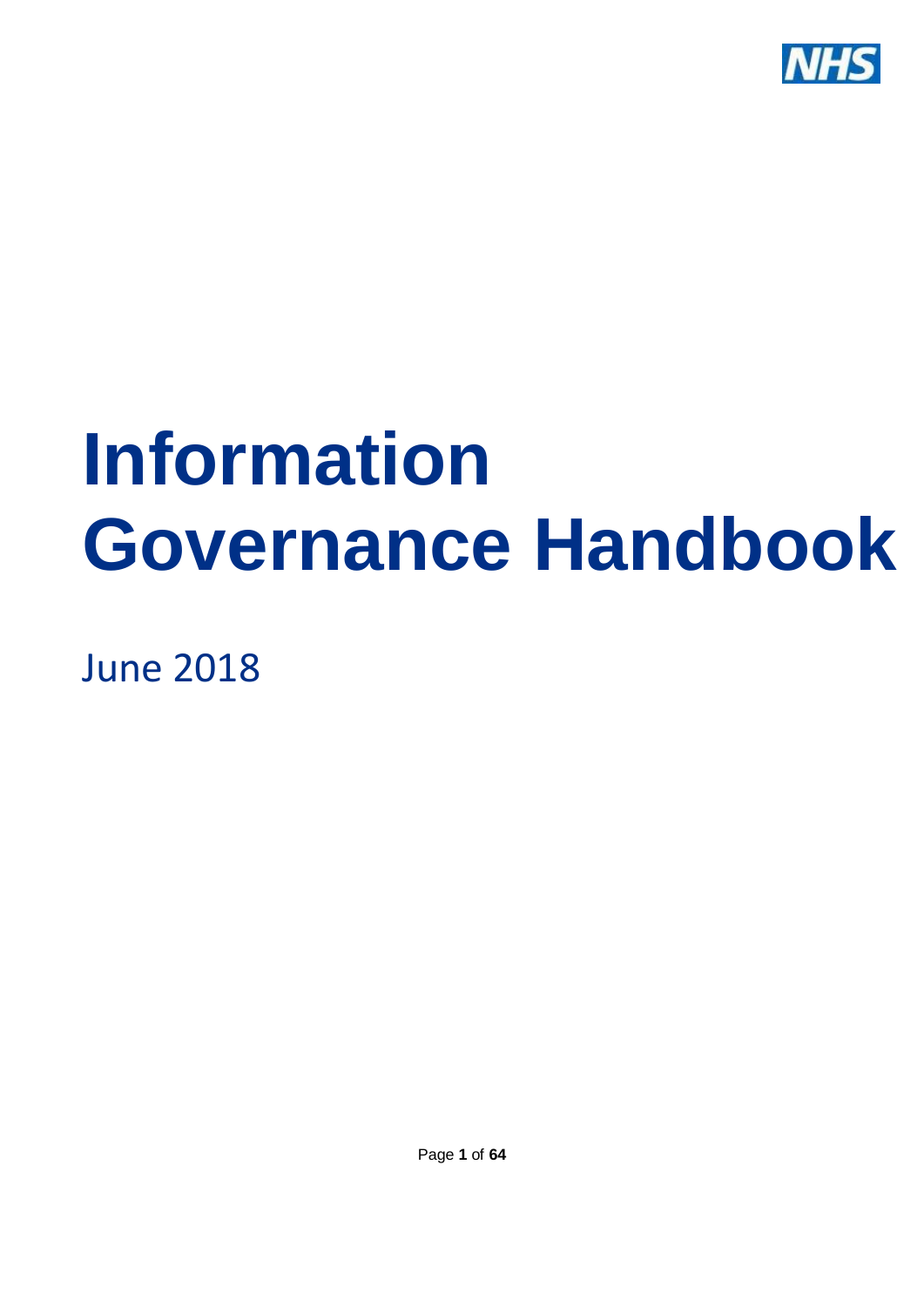

<span id="page-1-0"></span>

| <b>Consultation and Ratification Schedule</b>                                                                                           |                                                                                                                                                                                                                                                                                  |  |
|-----------------------------------------------------------------------------------------------------------------------------------------|----------------------------------------------------------------------------------------------------------------------------------------------------------------------------------------------------------------------------------------------------------------------------------|--|
| Document Name:                                                                                                                          | Information Governance Handbook                                                                                                                                                                                                                                                  |  |
| Policy Number/Version:                                                                                                                  | 2.5                                                                                                                                                                                                                                                                              |  |
| Name of originator/author:                                                                                                              | Midlands & Lancashire CSU Information Governance<br>Team                                                                                                                                                                                                                         |  |
| Ratified by:                                                                                                                            | <b>Audit Committee</b>                                                                                                                                                                                                                                                           |  |
| Name of responsible committee:                                                                                                          | <b>Audit Committee</b>                                                                                                                                                                                                                                                           |  |
| Date issued:<br><b>XXXX</b>                                                                                                             |                                                                                                                                                                                                                                                                                  |  |
| Review date:                                                                                                                            | <b>XXXX</b>                                                                                                                                                                                                                                                                      |  |
| Date of first issue:                                                                                                                    | <b>XXXX</b>                                                                                                                                                                                                                                                                      |  |
| Target audience:                                                                                                                        | All staff, including temporary staff and contractors,<br>working for or on behalf of the Staffordshire CCGs.                                                                                                                                                                     |  |
| Purpose:                                                                                                                                | To outline the standards and expectation of staffs'<br>compliance and expected code of conduct of all staff<br>working for the Staffordshire CCGs.                                                                                                                               |  |
| Action required:                                                                                                                        | All staff are required to read and sign the declaration at<br>the back of the Staff Code of Conduct. Signing the<br>declaration does not confirm that you are aware of<br>everything but confirms that you have read it and know<br>where to refer to in the future if required. |  |
| Cross Reference:                                                                                                                        | Information Governance Staff Code of Conduct/<br>Information Governance & Data Security and Protection<br>Policies                                                                                                                                                               |  |
| Midlands and Lancashire CSU Information Governance<br>Contact Details (for further information)<br>Team mlcsu.ig@nhs.net / 01782 872648 |                                                                                                                                                                                                                                                                                  |  |

#### **Document Status**

This is a controlled document. Whilst this document may be printed, the electronic version posted on the intranet / internet is the controlled copy. Any printed copies of this document are not controlled.

As a controlled document, this document should not be saved onto local or network drives but should always be accessed from the intranet / internet.

| <b>Version</b> | Date       | Author  | <b>Changes</b>                                                                                                       |
|----------------|------------|---------|----------------------------------------------------------------------------------------------------------------------|
| 2.0            | 25/11/2015 | IG Team | Update of contents to reflect<br>legislation, national and<br>organisational requirements                            |
| 2.1            | 26/01/2016 | IG Team | Formatting corrections                                                                                               |
| 2.2            | 05/02/2016 | IG Team | IT Service Desk contact information                                                                                  |
| 2.3            | 01/09/2017 | IG Team | Handbook review to be extended<br>until 31 <sup>st</sup> March 2018;                                                 |
| 2.4            | 06/06/2018 | IG Team | Review and update to include<br>GDPR/DPA18 changes and separate<br>out some sections to the Staff Code<br>of Conduct |
| 2.5            | 16/07/2018 | IG Team | Amended to reflect CCG comments                                                                                      |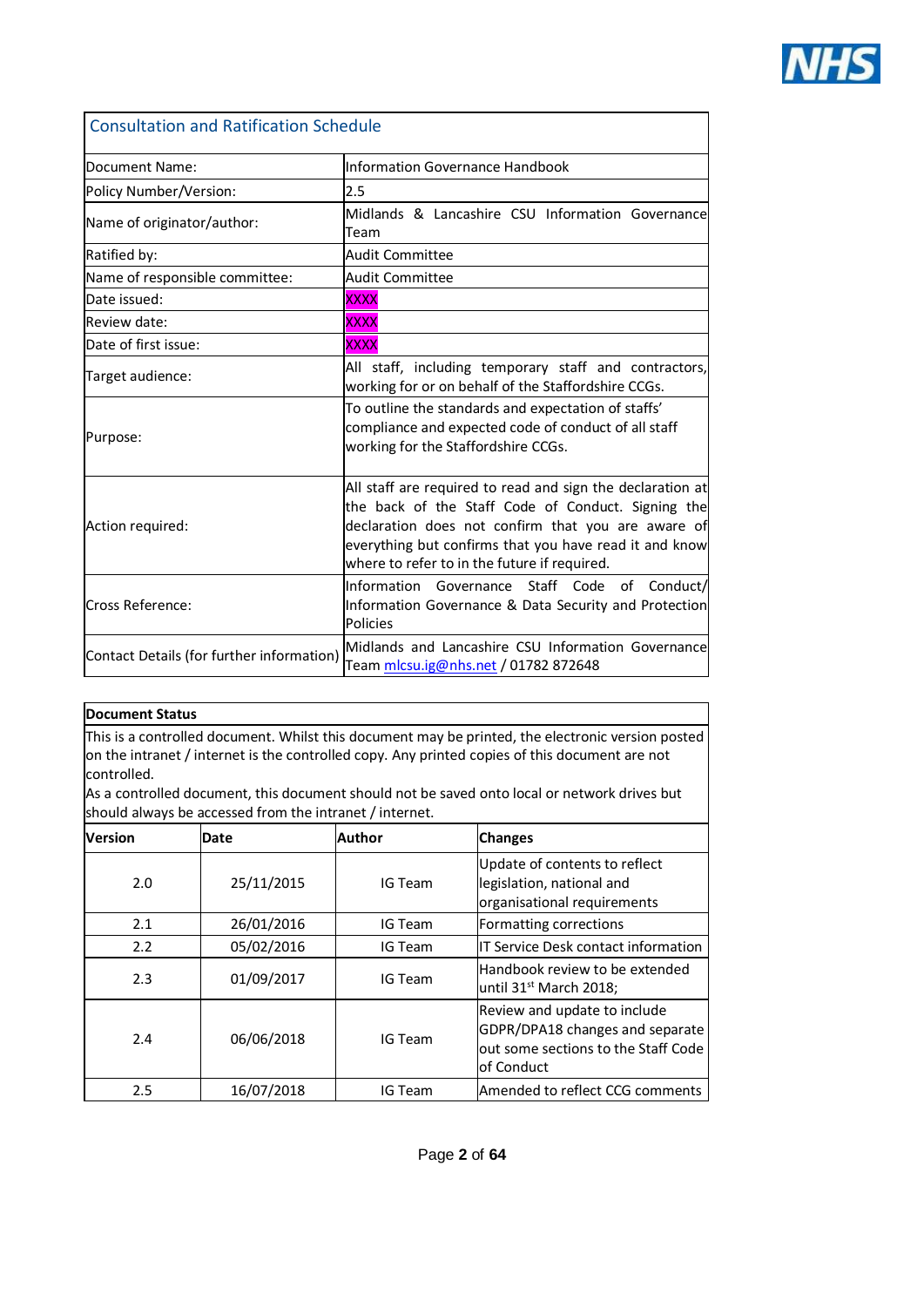

#### <span id="page-2-0"></span>**Glossary of Terms**

| <b>Term</b>                         | Acronym    | Definition                                                                                                                                                                                                                                                                                                  |
|-------------------------------------|------------|-------------------------------------------------------------------------------------------------------------------------------------------------------------------------------------------------------------------------------------------------------------------------------------------------------------|
| Anonymisation                       |            | It is the process of either encrypting or removing<br>personally identifiable information from data<br>sets, so that the people whom the data describe<br>remain anonymous.                                                                                                                                 |
| <b>Business Continuity Plans</b>    | <b>BCP</b> | Documented collection of procedures and<br>information that is developed, compiled and<br>maintained in readiness for use in an incident to<br>enable an organisation to continue to deliver its<br>critical activities at an acceptable defined level.                                                     |
| Caldicott Guardian                  | CG         | A senior person responsible for protecting the<br>confidentiality of patient and service user<br>information and enabling appropriate<br>information sharing.                                                                                                                                               |
| CareCERT                            |            | NHS Digital has developed a Care Computer<br>Emergency Response Team (CareCERT).<br>CareCERT will offer advice and guidance to<br>support health and social care organisations to<br>respond effectively and safely to cyber security<br>threats.                                                           |
| <b>Clinical Commissioning Group</b> | CCG        | They are responsible for commissioning<br>healthcare services in both community and<br>hospital settings.                                                                                                                                                                                                   |
| <b>Commissioning Support Unit</b>   | CSU        | A Commissioning Support Unit (CSU) is an<br>Organisation. Commissioning Support Units<br>provide Clinical Commissioning Groups with<br>external support, specialist skills and knowledge<br>to support them in their role as commissioners,<br>for example by providing: Business intelligence<br>services. |
| Code of Conduct                     |            | A set of rules to guide behaviour and decisions in<br>a specified situation                                                                                                                                                                                                                                 |
| <b>Continuing Healthcare</b>        | CHC        | CHC is health care provided over an extended<br>period for people with long-term needs or<br>disability / people's care needs after hospital<br>treatment has finished                                                                                                                                      |
| Common Law                          |            | The law derived from decisions of the courts,<br>rather than Acts of Parliament or other<br>legislation.                                                                                                                                                                                                    |
| Car Quality Commission              | CQC        | This is an organisation funded by the<br>Government to check all hospitals in England to<br>make sure they are meeting government<br>standards and to share their findings with the                                                                                                                         |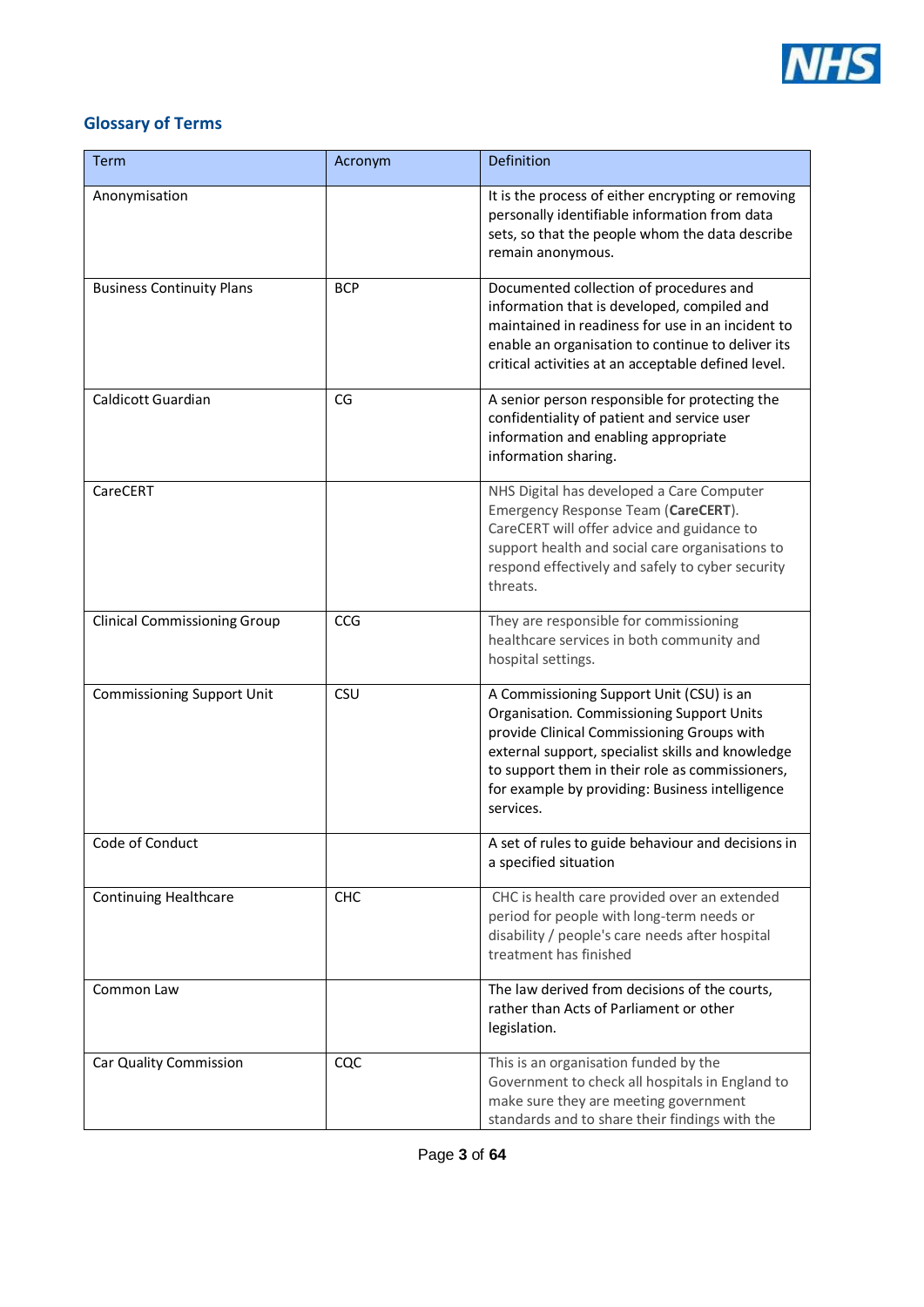

| Term                                      | Acronym            | Definition                                                                                                                                                                                                                                                                         |
|-------------------------------------------|--------------------|------------------------------------------------------------------------------------------------------------------------------------------------------------------------------------------------------------------------------------------------------------------------------------|
|                                           |                    | public.                                                                                                                                                                                                                                                                            |
| Data Controller                           |                    | The natural or legal person, public authority,<br>agency or other body which, alone or jointly with<br>others, determines the purposes and means of<br>the processing of personal data.                                                                                            |
| Data Processor                            |                    | A natural or legal person, public authority,<br>agency or other body which processes personal<br>data on behalf of the controller.                                                                                                                                                 |
| Data Protection Act 1998                  | <b>DPA 1998</b>    | An Act for the regulation of the processing of<br>information relating to living individuals,<br>including the obtaining, holding, use or disclosure<br>of such information                                                                                                        |
| Data Protection Act 2018                  | DPA18              | Act replaced DPA 1998 above                                                                                                                                                                                                                                                        |
| Data Protection Impact Assessment         | <b>DPIA</b>        | A method of identifying and addressing privacy<br>risks in compliance with GDPR requirements.                                                                                                                                                                                      |
| <b>Data Protection Officer</b>            | <b>DPO</b>         | A role with responsible for enabling compliance<br>with data protection legislation and playing a key<br>role in fostering a data protection culture and<br>helps implement essential elements of data<br>protection legislation                                                   |
| Data Security and Protection<br>Toolkit   | <b>DSP Toolkit</b> | From April 2018, the DSP Toolkit will replace the<br>Information Governance (IG) Toolkit as the<br>standard for cyber and data security for<br>healthcare organisations                                                                                                            |
| Data Sharing Agreement                    |                    | A legal contract outlining the information that<br>parties agree to share and the terms under which<br>the sharing will take place.                                                                                                                                                |
| Freedom of Information Act 2000           | <b>FOI</b>         | The Freedom of Information Act 2000 provides<br>public access to information held by public<br>authorities                                                                                                                                                                         |
| <b>General Data Protection Regulation</b> | <b>GDPR</b>        | The General Data Protection Regulation (GDPR),<br>agreed upon by the European Parliament and<br>Council in April 2016, will replace the Data<br>Protection Directive 95/46/ec in Spring 2018 as<br>the primary law regulating how companies<br>protect EU citizens' personal data. |
| <b>Information Asset Owner</b>            | <b>IAO</b>         | Information Asset Owners are directly<br>accountable to the SIRO and must provide<br>assurance that information risk is being managed<br>effectively in respect of the information assets<br>that they 'own'.                                                                      |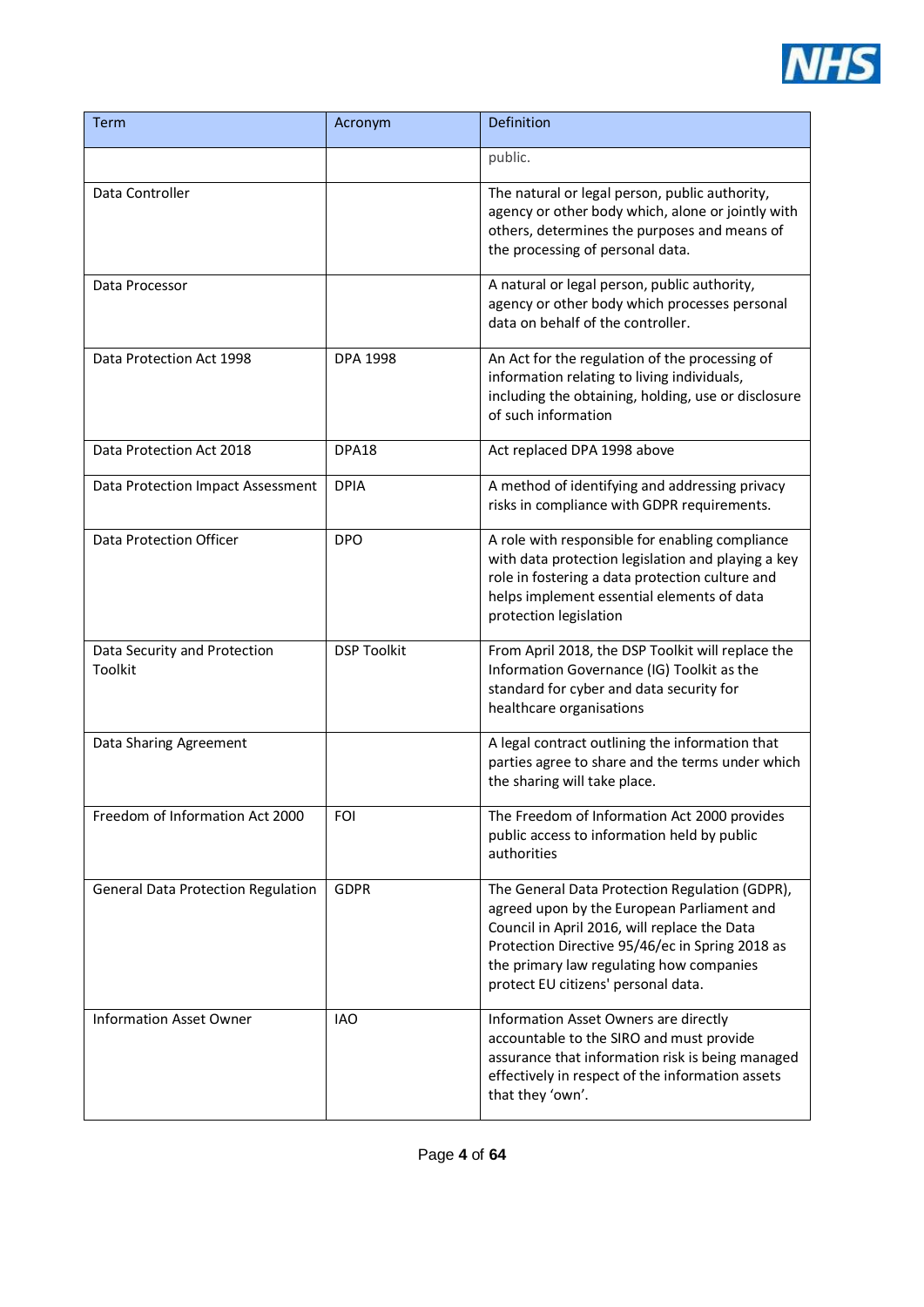

| <b>Term</b>                        | Acronym     | Definition                                                                                                                                                                                                                                                                                                                                                                                                                                                                      |
|------------------------------------|-------------|---------------------------------------------------------------------------------------------------------------------------------------------------------------------------------------------------------------------------------------------------------------------------------------------------------------------------------------------------------------------------------------------------------------------------------------------------------------------------------|
| <b>Information Assets</b>          |             | Includes operating systems, infrastructure,<br>business applications, off-the-shelf products,<br>services, and user-developed applications                                                                                                                                                                                                                                                                                                                                      |
| Information Commissioner's Office  | ICO         | The Information Commissioner's Office (ICO)<br>upholds information rights in the public interest,<br>promoting openness by public bodies and data<br>privacy for individuals.                                                                                                                                                                                                                                                                                                   |
| <b>Individual Funding Requests</b> | <b>IFR</b>  |                                                                                                                                                                                                                                                                                                                                                                                                                                                                                 |
| Key Performance Indicators         | KPI's       | Targets which performance can be tracked<br>against                                                                                                                                                                                                                                                                                                                                                                                                                             |
| Pseudonymisation                   |             | The processing of personal data in such a manner<br>that the personal data can no longer be<br>attributed to a specific data subject without the<br>use of additional information, provided that such<br>additional information is kept separately and is<br>subject to technical and organisational measures<br>to ensure that the personal data are not<br>attributed to an identified or identifiable natural<br>person.                                                     |
| Record Lifecycle                   |             | Records life-cycle in records management refers<br>to the stages of a records "life span": from its<br>creation to its preservation (in an archives) or<br>disposal.                                                                                                                                                                                                                                                                                                            |
| Senior Information Risk Owner      | <b>SIRO</b> | Board member with overall responsibility for:<br>The Information Governance & Data<br>Security and Protection Policies<br>Providing independent senior board-<br>level accountability and assurance that<br>information risks are addressed<br>Ensuring that information risks are<br>treated as a priority for business<br>outcomes<br>Playing a vital role in getting the<br>institution to recognise the value of its<br>information, enabling its optimal<br>effective use. |
| <b>Subject Access Request</b>      | SAR         | A subject access request (SAR) is simply a<br>written request made by or on behalf of an<br>individual for the information which he or she is<br>entitled to ask for under the Data Protection Act.                                                                                                                                                                                                                                                                             |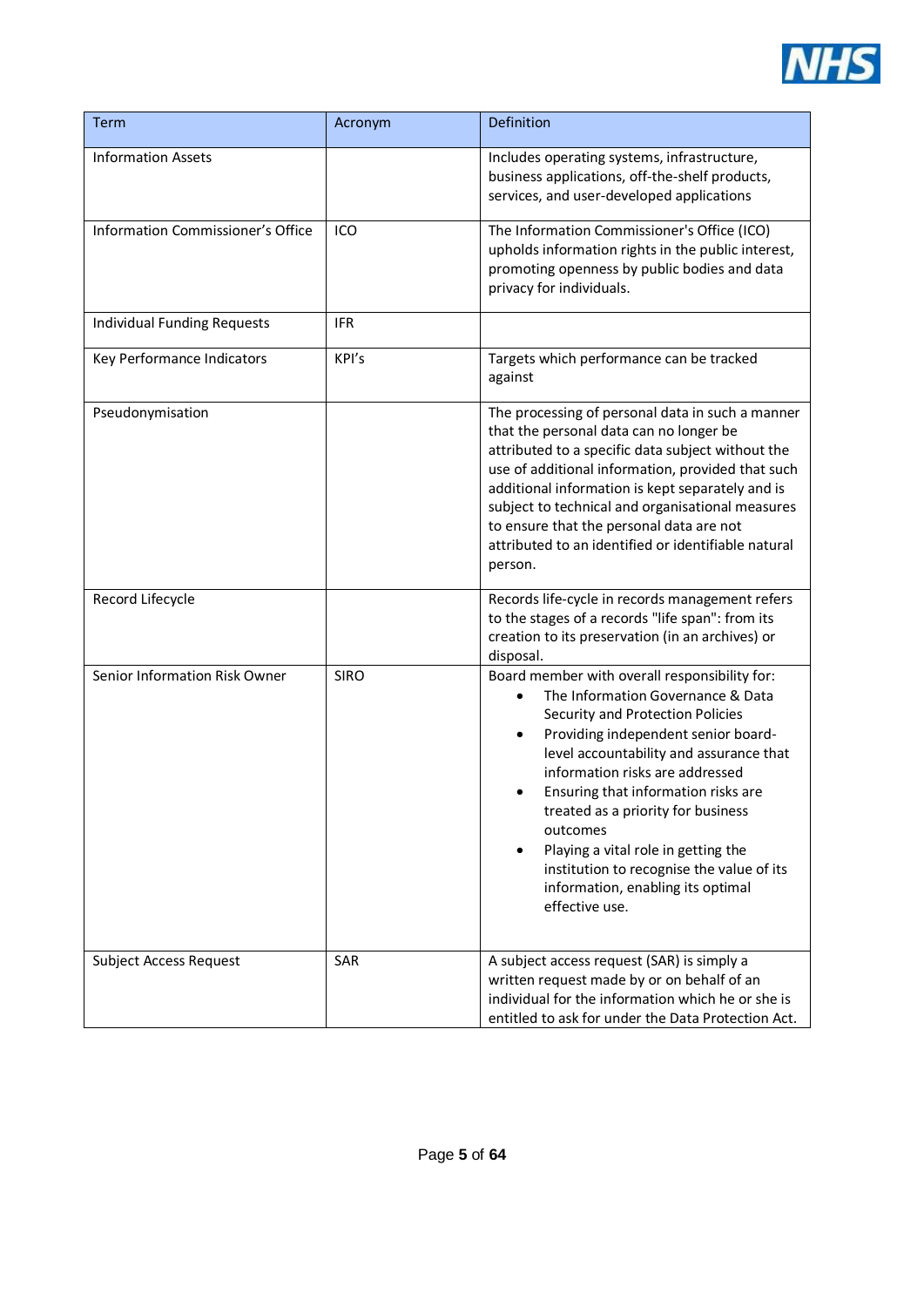

# **Table of Contents**

| Principles of the new General Data Protection Regulation/Data Protection Act 2018: 11 |  |
|---------------------------------------------------------------------------------------|--|
|                                                                                       |  |
|                                                                                       |  |
|                                                                                       |  |
|                                                                                       |  |
|                                                                                       |  |
|                                                                                       |  |
|                                                                                       |  |
|                                                                                       |  |
|                                                                                       |  |
|                                                                                       |  |
|                                                                                       |  |
|                                                                                       |  |
|                                                                                       |  |
|                                                                                       |  |
|                                                                                       |  |
|                                                                                       |  |
|                                                                                       |  |
|                                                                                       |  |
|                                                                                       |  |
|                                                                                       |  |
|                                                                                       |  |
|                                                                                       |  |
|                                                                                       |  |
|                                                                                       |  |
|                                                                                       |  |
|                                                                                       |  |
|                                                                                       |  |
|                                                                                       |  |
|                                                                                       |  |
|                                                                                       |  |
|                                                                                       |  |
|                                                                                       |  |
|                                                                                       |  |
|                                                                                       |  |
|                                                                                       |  |
|                                                                                       |  |
|                                                                                       |  |
|                                                                                       |  |
|                                                                                       |  |
|                                                                                       |  |
|                                                                                       |  |
|                                                                                       |  |

Page 6 of 64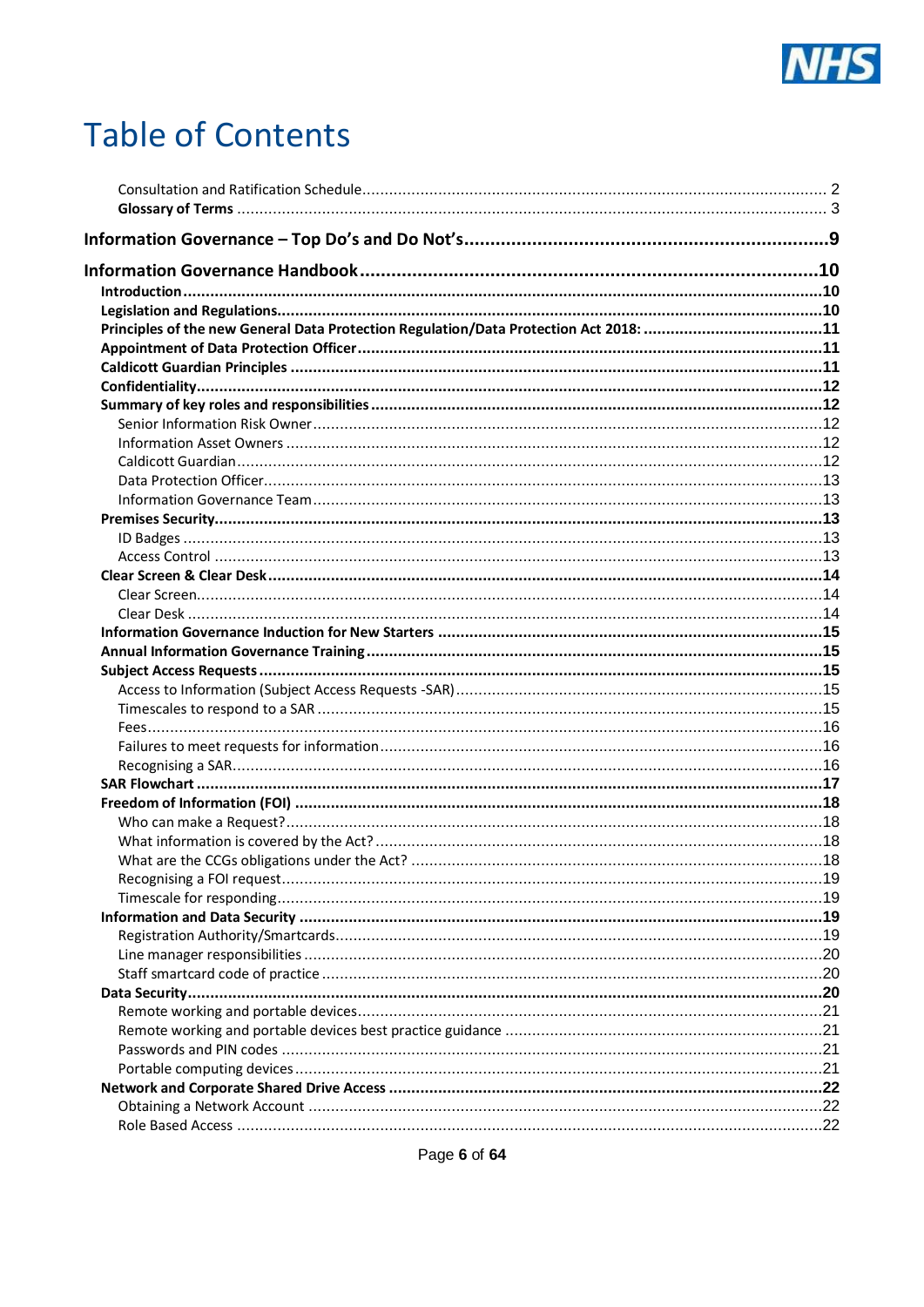

| Safe-Haven Procedures - Sending Person Confidential Data or Commercially Sensitive data 28  |
|---------------------------------------------------------------------------------------------|
|                                                                                             |
|                                                                                             |
|                                                                                             |
|                                                                                             |
|                                                                                             |
|                                                                                             |
|                                                                                             |
|                                                                                             |
|                                                                                             |
|                                                                                             |
|                                                                                             |
|                                                                                             |
|                                                                                             |
|                                                                                             |
|                                                                                             |
|                                                                                             |
|                                                                                             |
|                                                                                             |
|                                                                                             |
|                                                                                             |
|                                                                                             |
|                                                                                             |
|                                                                                             |
|                                                                                             |
|                                                                                             |
|                                                                                             |
|                                                                                             |
|                                                                                             |
|                                                                                             |
|                                                                                             |
|                                                                                             |
|                                                                                             |
|                                                                                             |
|                                                                                             |
|                                                                                             |
|                                                                                             |
|                                                                                             |
|                                                                                             |
| How to access an inbox which has been shared with you (Based on Microsoft Outlook 2010): 40 |
|                                                                                             |
|                                                                                             |
|                                                                                             |
|                                                                                             |
|                                                                                             |
|                                                                                             |
|                                                                                             |
|                                                                                             |
|                                                                                             |
|                                                                                             |
|                                                                                             |
|                                                                                             |
|                                                                                             |
|                                                                                             |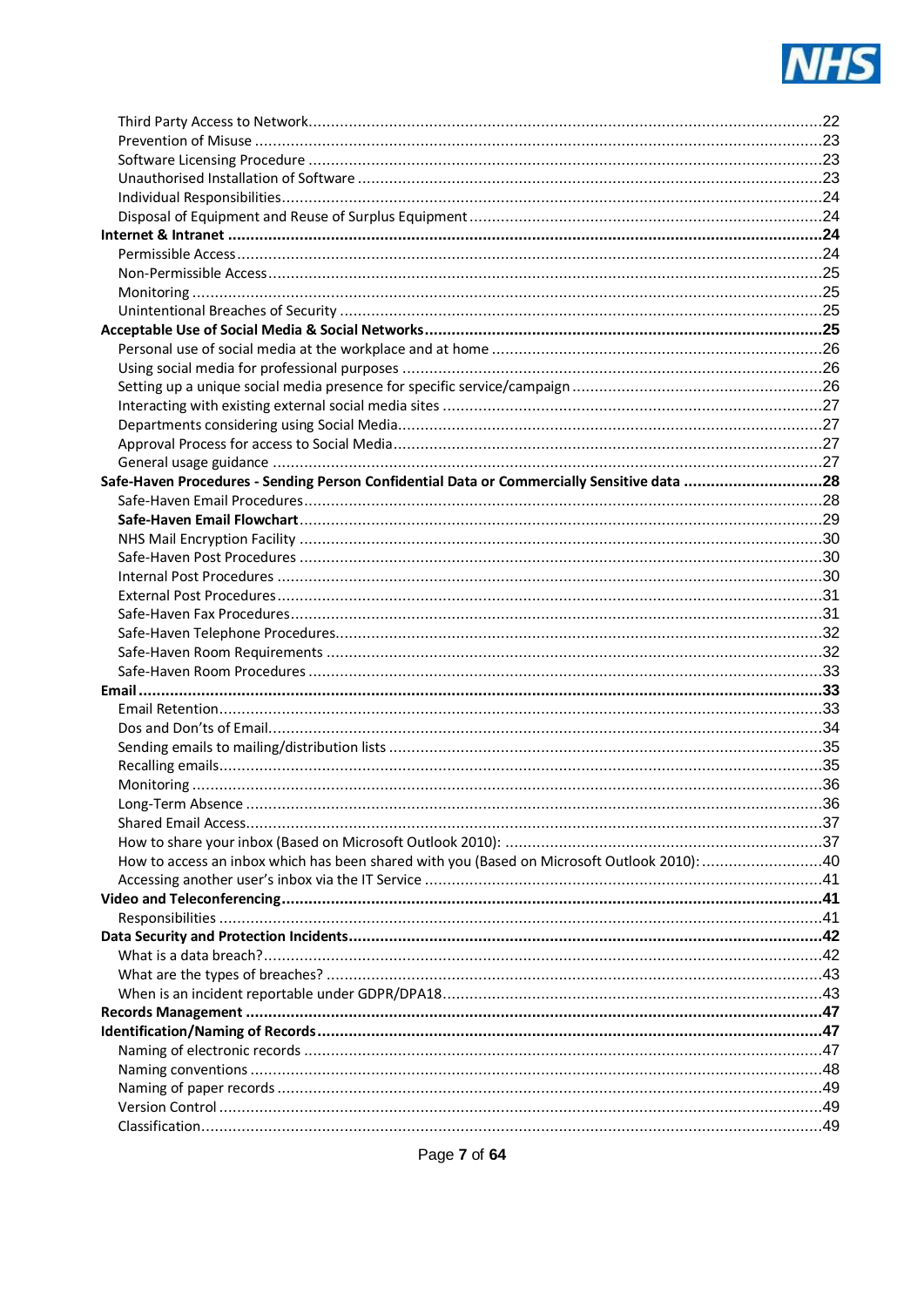

| Contract, Temporary and Work Placement Staff Confidentiality and Compliance agreement 63 |  |
|------------------------------------------------------------------------------------------|--|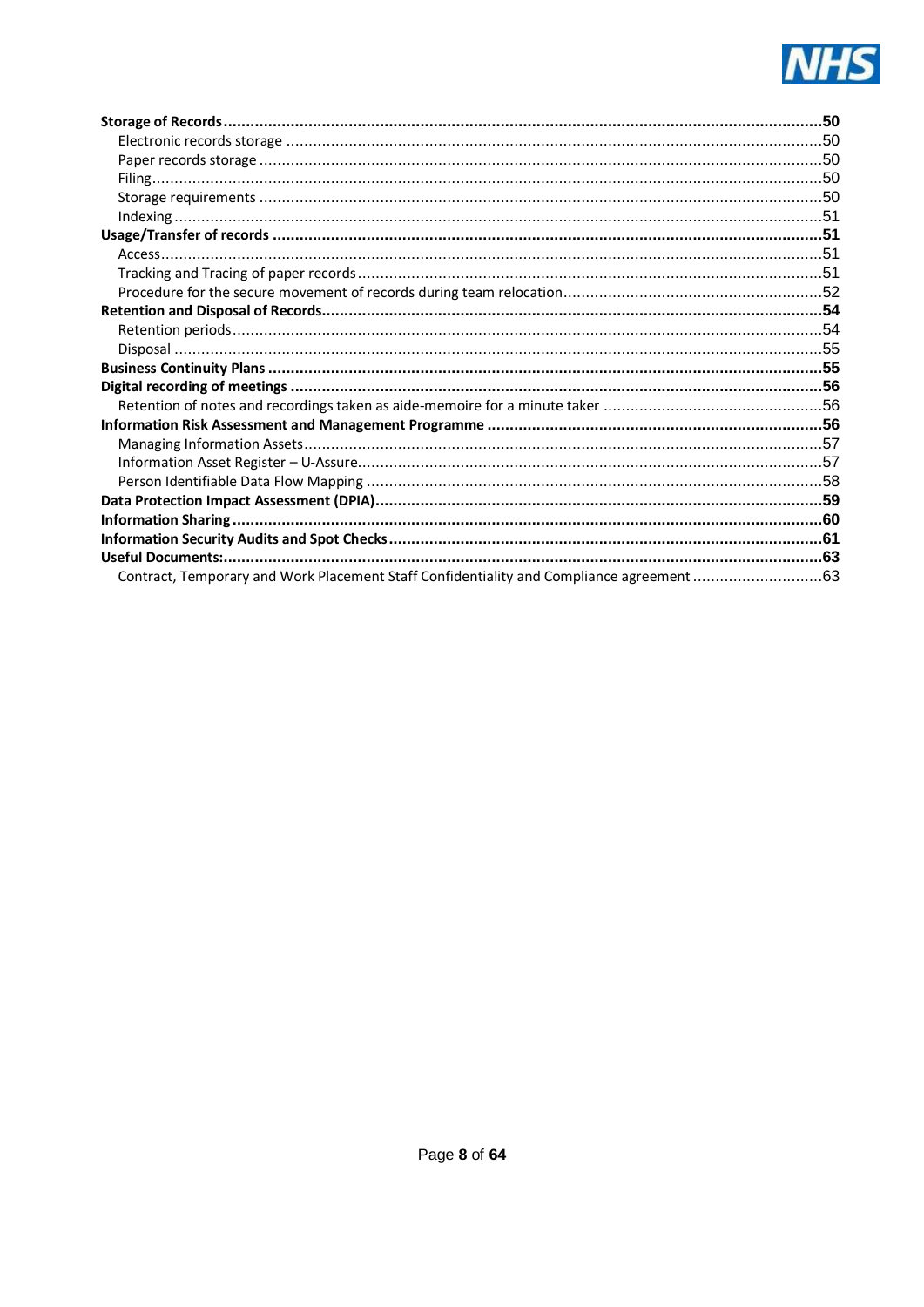

# <span id="page-8-0"></span>Information Governance – Top Do's and Do Not's

#### **Do's**

- Do familiarise yourself with information governance policies and the contents of this Handbook
- Do seek advice guidance if you are unsure at any time with regards confidentiality, privacy or security of personal information
- Do report anything suspicious
- Do safeguard the confidentiality of all person identifiable or confidential information
- Do clear your desk of confidential information at the end of each day
- Do lock your computer screen if you leave your desk for any length of time (Ctrl, Alt, Delete and Enter)
- Do ensure that you cannot be overheard when discussing confidential matters
- Do share only the minimum information necessary
- Do transfer person identifiable or confidential information securely when necessary i.e. use an nhs.net email account to send confidential information to another nhs.net email account or to a secure government domain e.g. gsi.gov.uk
- Do use email 'cc' or 'bcc' with care
- Do report any actual or suspected breaches of confidentiality or loss of information/data. Use your organisation incident reporting process or via your line manager
- Do maintain your annual information governance training
- Do ensure confidential information is disposed of correctly

#### **Do Not**

- Do not share login or passwords or leave them lying around for others to see
- Do not share person identifiable information unless there are statutory grounds to do so
- Do not use person identifiable information unless absolutely necessary
- Do not collect, hold or process more information than you need, and do not keep it for longer than necessary
- Do not discuss sensitive information in public
- Do not download from doubtful sources
- Do not use illegal software
- Do not leave sensitive information lying around
- Do not plug in USB such as Data/Memory Sticks or other devices without permission from IT
- Do not open suspicious emails
- Do not open attachments in an e mail if you are unsure where they have been sent from. Forward the e mail to your IT helpdesk and ask them to open it
- Do not have white boards etc. with personal/corporate information in view by the public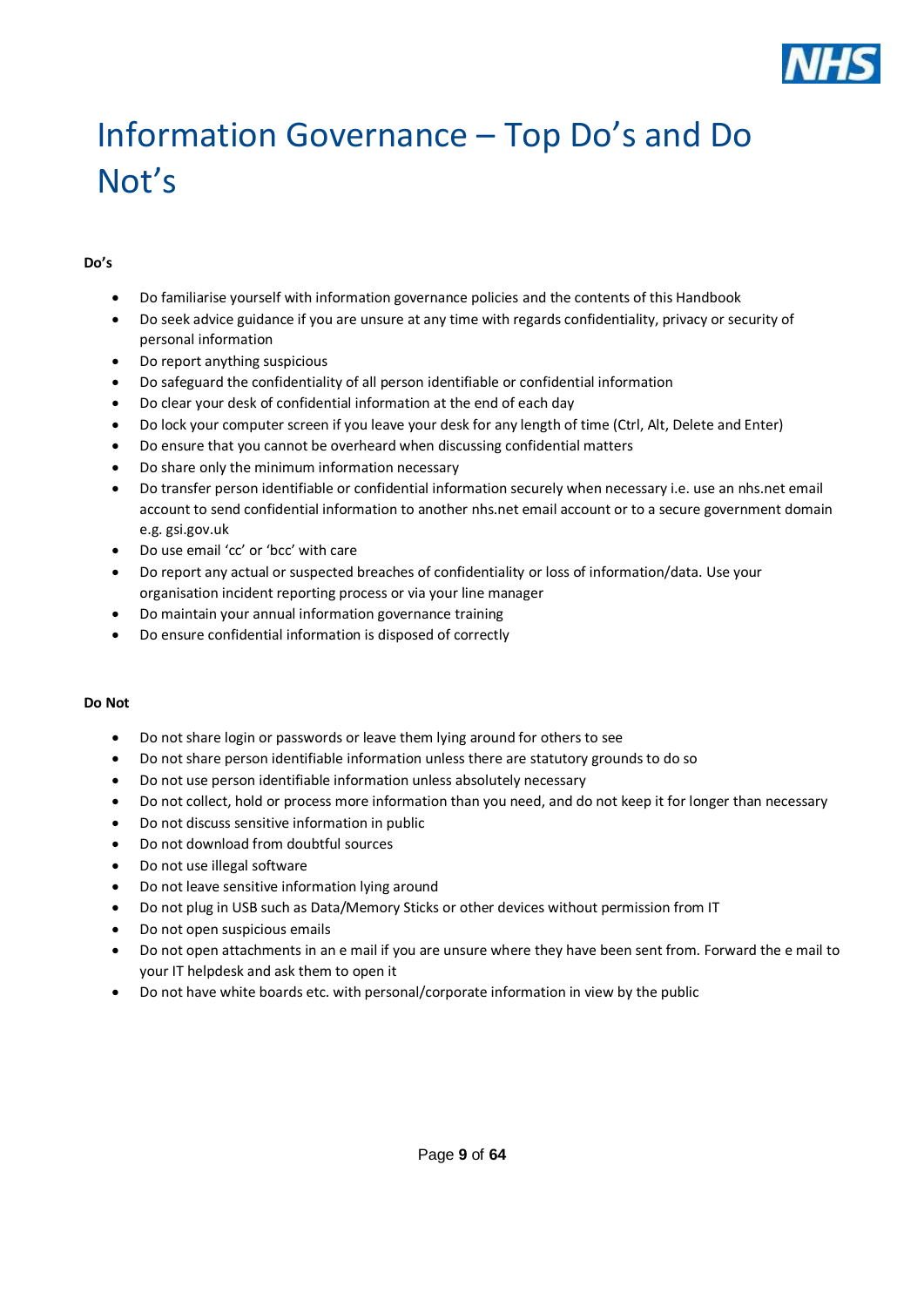

# <span id="page-9-0"></span>**Information Governance Handbook**

# <span id="page-9-1"></span>**Introduction**

This handbook is intended to provide information to support and assist staff in meeting their obligations regarding good Information Governance and should be read in conjunction with the new Information Governance Code of Conduct and Information Governance & Data Security and Protection Policies.

Information Governance (IG) is the practice used by all organisations to ensure that information/data is efficiently managed and that appropriate policies, system processes and effective management accountability provides a robust governance framework for safeguarding information.

IG enables organisations to embed policies and processes to ensure that personal and sensitive information is:

- Held securely and confidentially
- Obtained fairly and efficiently
- Recorded accurately and reliably
- Used effectively and ethically
- Shared appropriately and lawfully

NHS organisations hold large amounts of personal, personal confidential and sensitive information. All staff should be able to provide assurance that IG standards are incorporated within their working practices.

Personal and sensitive information can be contained within a variety of documents. For example:

- Health Records
- Staff Information
- Corporate Information
- Commissioning Information

# <span id="page-9-2"></span>**Legislation and Regulations**

All staff should be aware of the legislation surrounding Information Governance that stipulate how organisations should safeguard information, what processes are in place to use, secure and transfer information and how patients and members of public have access to personal/business information.

Organisations must comply with the following:

- General Data Protection Regulations (GDPR) became Data Protection Act 2018 (GDPR/DPA18) with effect from 25 May 2018 and replaced the Data Protection Act 1998
- Freedom of Information Act 2000
- Privacy and Electronic Communications Regulations
- Environmental Information Regulations
- Health and Social Care Act 2012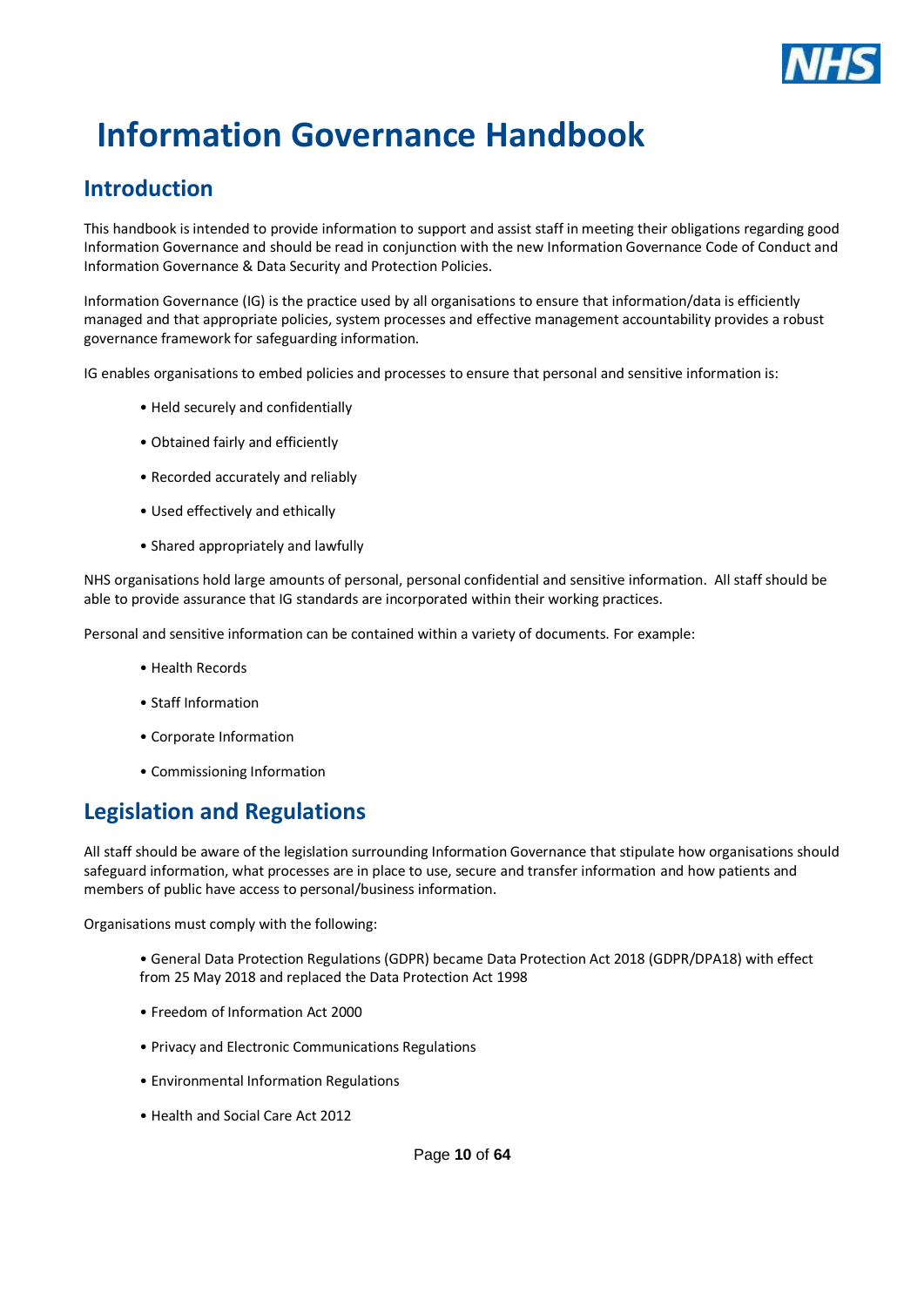

- Common Law Duty of Confidentiality
- Access to Health Records Act 1990
- Human Rights Act 1998
- Public Records Act 1958
- Computer Misuse Act 1990

The Information Commissioners Office (ICO) is the UK's independent authority set up to uphold information rights in the public interest, promoting openness by public bodies and data privacy for individuals.

# <span id="page-10-0"></span>Principles of the new General Data Protection Regulation/Data Protection Act 2018:

- **Lawful, fair and transparent processing**  this principle emphasises transparency for all EU data subjects. When the data is collected, it must be clear as to why that data is being collected and how the data will be used.
- **Purpose limitation** this principle means that organisations need to have a lawful and legitimate purpose for processing the information in the first place.
- **Data minimisation** this principle instructs organisations to ensure the data they capture is adequate, relevant and limited.
- **Accurate and up-to-date processing** this principle requires data controllers to make sure information remains accurate, valid and fit for purpose.
- **Limitation of storage in the form that permits identification** this principle discourages unnecessary data redundancy and replication. It limits how the data is stored and moved, how long the data is stored, and requires the understanding of how the data subject would be identified if the data records were to be breached.
- **Integrity, Confidential and Secure** this principle protects the integrity and privacy of data by making sure it is secure (which extends to IT systems, paper records and physical security).

GDPR also requires that:

• **Accountability and liability** – this principle ensures that organisations can demonstrate compliance.

# <span id="page-10-1"></span>Appointment of Data Protection Officer

Under GDPR/DPA18 the appointment of a Data Protection Officers (DPO's) is mandatory. It is especially important for health organisations which will be processing personal and sensitive information daily.

*(More details about the GDPR/DPA18 principles can be found in the Information Governance Policy)*

# <span id="page-10-2"></span>Caldicott Guardian Principles

All NHS employees must be aware of the seven Caldicott Principles which apply to both patient and staff data.

Previous Caldicott reviews have made recommendations aimed at improving the way the NHS uses and protects confidential information.

**Principle 1:** Justify the purpose - Why is the information needed

**Principle 2:** Don't use patient identifiable information unless absolutely necessary – Can the task be carried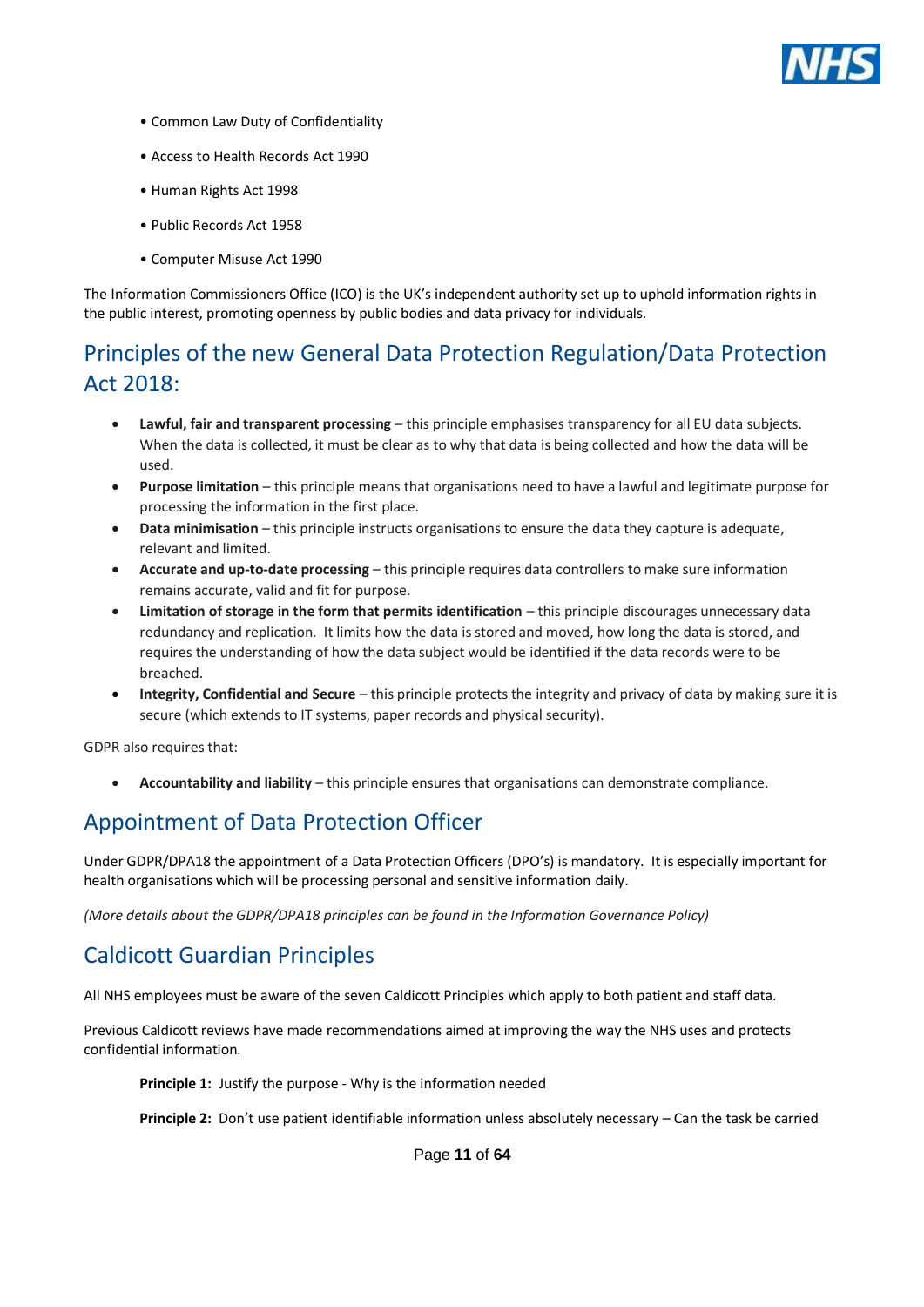

out without identifiable information?

**Principle 3:** Use the minimum necessary patient identifiable information – Can the task be carried out with less information?

**Principle 4:** Access to patient identifiable information should be restricted to required/relevant personnel.

**Principle 5:** Everyone with access to patient identifiable information should be aware of their responsibilities – *Lack of knowledge is not acceptable*

**Principle 6:** Understand and comply with the law.

**Principle 7:** The duty to share information can be as important as the duty to protect patient confidentiality

# <span id="page-11-0"></span>**Confidentiality**

Everyone working in or for the NHS has the responsibility to use personal data in a secure and confidential way. Staff who have access to information about individuals (whether patients, staff or others) need to use it effectively, whilst maintaining appropriate levels of confidentiality.

This handbook sets out the key principles and main 'do's and don'ts' that everyone should follow to achieve this for both electronic and paper records.

The common law of duty of confidentiality requires that information that has been provided in confidence may be disclosed only for the purposes that the subject has been informed about and has consented to, unless there is a statutory or court order requirement to do otherwise.

Personal Confidential Data is information about any living individual who can be identified from that data, such as, patient's health care professionals, other staff, and suppliers, contractors etc.

Such person-identifiable information may be manually-held or automated and includes for example, the contents of filing cabinets, all patient information, including medical records, photographs, x-rays, and other images, computer disks, tapes, CD ROMs etc.

Personnel records include those held by line managers, as well as, those held centrally by personnel departments.

The use of all such personal data is controlled by the new GDPR/DPA18 principles above.

# <span id="page-11-1"></span>**Summary of key roles and responsibilities**

#### <span id="page-11-2"></span>Senior Information Risk Owner

The Senior Information Risk Owner is an executive Board member with allocated lead responsibility for the organisation's information risks and provides the focus for management of information risk at Board level. The Staffordshire CCGs have nominated Alistair Mulvey, Chief Finance Officer, as the SIRO.

#### <span id="page-11-3"></span>Information Asset Owners

The SIRO is supported by Information Asset Owners (IAOs) whose role is to understand what information is held, what is added and what is removed, who has access and why in their own area.

#### <span id="page-11-4"></span>Caldicott Guardian

The Caldicott Guardian is the person with overall responsibility for protecting the confidentiality of personal confidential data (PCD) and for ensuring it is shared appropriately and in a secure manner. Stoke-on-Trent and North Staffordshire CCG has nominated Steve Fawcett, Medical Director, as the Caldicott Guardian. Cannock Chase CCG, East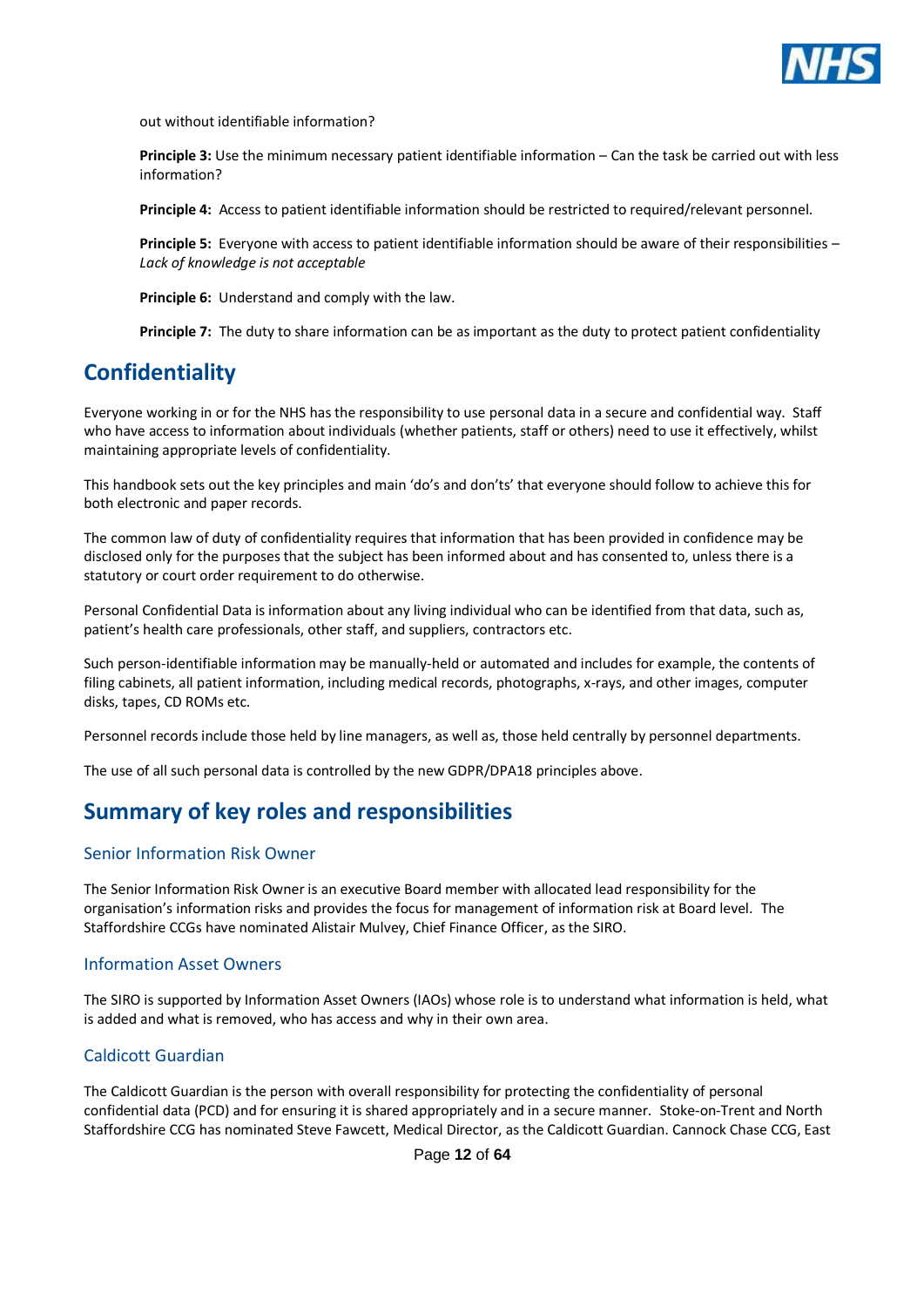

Staffordshire CCG, South East Staffordshire & Seisdon Peninsula CCG and Stafford and Surrounds CCG have nominated Heather Johnstone, Director of Quality and Nursing, as the Caldicott Guardian.

#### <span id="page-12-0"></span>Data Protection Officer

The Data Protection Officer is a role mandated by the new Data Protection Act 2018 and is too involved in all issues which relate to the protection of personal data. The Staffordshire CCGs have nominated Paul Winter, Deputy Director of Corporate Services and Governance, as the Data Protection Officer.

#### <span id="page-12-1"></span>Information Governance Team

The Information Governance Team are responsible for ensuring that the Information Governance programme is implemented throughout the organisation. Please contact the team at the following email address: [mlcsu.ig@nhs.net](mailto:mlcsu.ig@nhs.net)

The Information Governance Team is also responsible for:

- The completion and annual submission of the Data Security and Protection Toolkit requirements
- Support in investigating Serious Incidents Requiring Investigation (SIRIs)
- Offering advice and ensure the organisation complies with legislation, policies and protocols
- Provide local IG training either face to face or by monitoring staff use of the IG Training Tool

# <span id="page-12-2"></span>**Premises Security**

#### <span id="page-12-3"></span>ID Badges

All staff should always wear their ID badge whilst on the organisation's premises or when representing the organisation. ID badges are personal to the user and should not be passed to unauthorised personnel or loaned to other members of staff.

Managers should ensure that any member of staff, whether permanent or temporary, hand in their ID badge on their last day of employment.

The loss of an ID badge should be reported immediately to your line manager and an incident logged, although please note that this would not be an IG breach as it is not a breach of data protection or confidentiality.

#### <span id="page-12-4"></span>Access Control

It is essential that access is tightly controlled throughout the organisations premises. Where possible all access to work areas should be restricted.

Visitors should be asked to report to a reception where they will be asked to sign the visitors book recording their name, business, the person they are visiting, time of arrival and departure and then be met by the person who has invited them. Where at all possible, visitors should make appointments in advance and "cold calling" should be strongly discouraged. At the end of the meeting, the visitor will be escorted back to the reception area to sign out prior to departure.

Members of staff who require access through any door which is controlled via digital door locks or proximity access systems, will be issued with the appropriate code numbers or personal fobs/cards to ensure the security of the area is maintained at the highest level. Code numbers must be kept secure and must never be given to visitors. Such doors should never be latched or wedged open.

Staff should not release any door with controlled access without first checking the identity of the person seeking entry.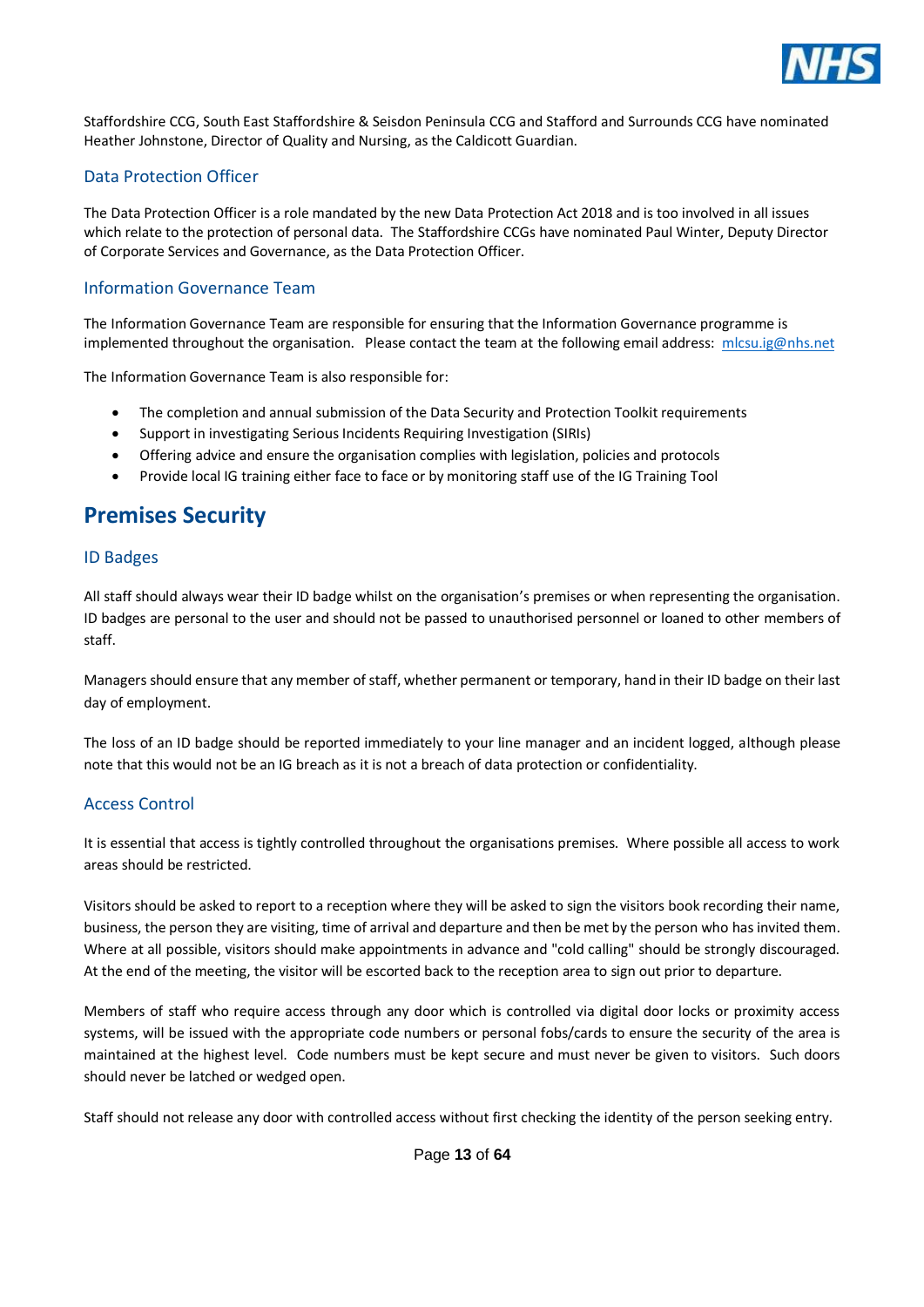

Where entry to a working area is by coded access, these codes must be changed on a regular basis or whenever it is felt that the code may have become compromised.

Staff should also be aware of other persons "tailgating", i.e. attempting to gain access to a controlled access area by closely following them as they enter. If the person is not recognised as a member of staff, or authorised visitor, he/she should be asked to:

- Wait at the door or in a designated waiting area
- Give details of the person, with whom they have an appointment
- Await the arrival of an identified member of staff to escort them into the controlled access area
- At the end of the appointment / meeting the visitor should be escorted out of the controlled access area

Staff are expected to challenge anyone found in non-public areas not displaying a name badge, firstly to ensure that they have a legitimate reason for being there and secondly to remind them of the organisation's expectations regarding the use of identity badges.

# <span id="page-13-0"></span>**Clear Screen & Clear Desk**

#### <span id="page-13-1"></span>Clear Screen

- Laptops, PCs and mobile devices should be locked when they are not in use regardless of how long they will be left unattended (i.e. to go to the toilet or to speak to a colleague at their desk, etc.). For Windows based systems, this can be completed by pressing **Ctrl** – **Alt** – **Delete** and then **ENTER** or holding the **Windows Key** and pressing **L**.
- On the occasions when there is a genuine mistake and screens are not locked, the password protected screensaver will launch after 7 minutes idle time. This should however only be used as a 'back up' for when the screen is not locked.
- You must always shut down your PC/laptop when leaving the office for the day. This enables any security and system updates to be rolled out and installed when the device is restarted.
- Computer and laptop screens must always be angled away from the view of unauthorised persons, being mindful of where they are positioned in relation to walkways and windows.

#### <span id="page-13-2"></span>Clear Desk

- Where practically possible all confidential papers and removable media, including laptops etc. should be stored in suitable locked cabinets or other forms of security furniture when they are not in use, especially outside of working hours
- Staff who are required to attend meetings or leave their desks unoccupied for any amount of time should remove any confidential information from their desks
- Where lockable filing cabinets, drawers, cupboards etc. are not available, office/room doors must be locked if left unattended. At the end of each day all sensitive information should be removed from the workplace and stored in a locked area. This includes all person identifiable information, as well as business confidential information such as salaries and contracts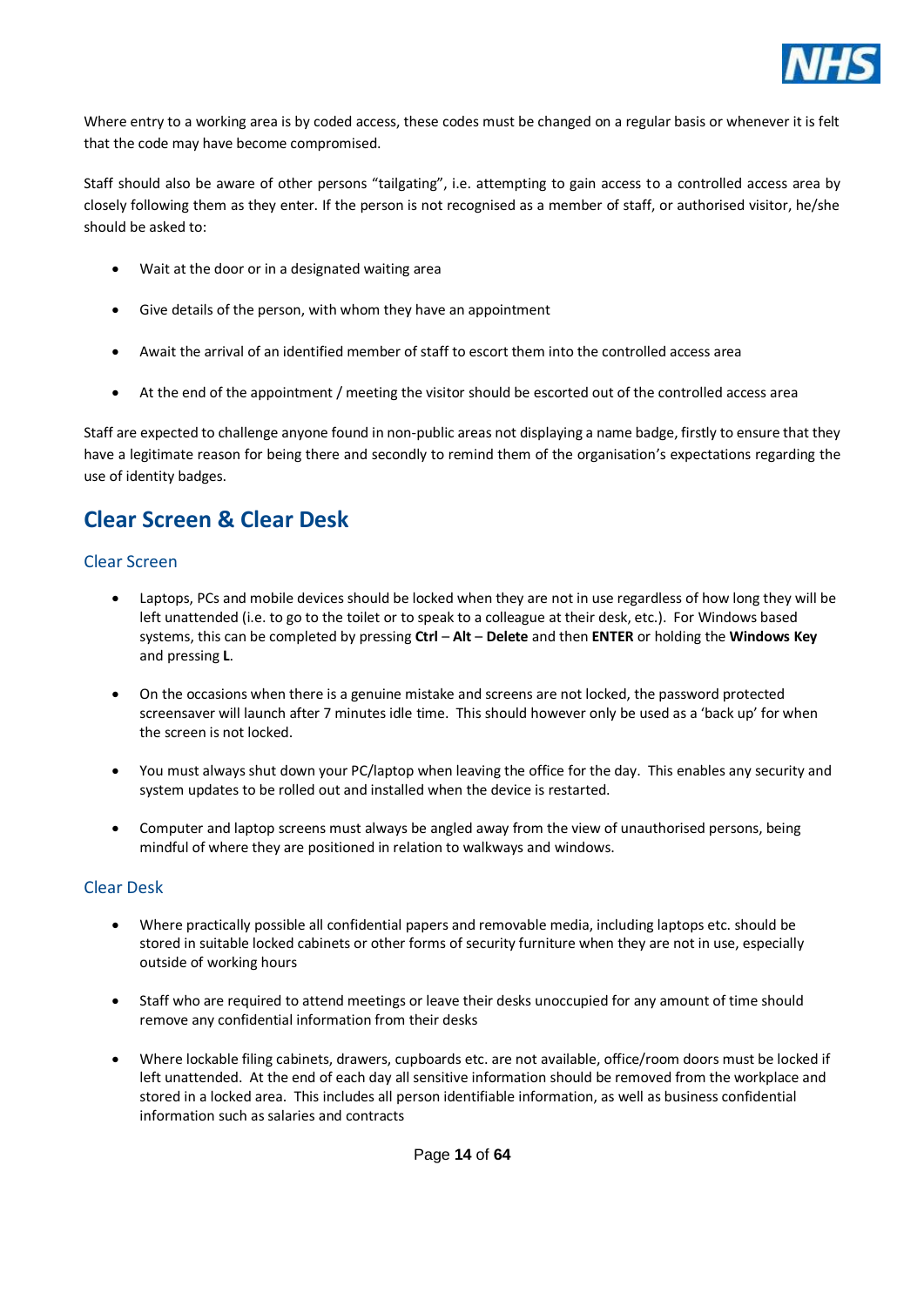

• Staff should also be aware that information left on desks is more likely to be damaged or destroyed in a disaster such as fire, flood, etc

Any visitor, appointment or message books should be stored in a locked area when they are not in use.

# <span id="page-14-0"></span>**Information Governance Induction for New Starters**

It is vitally important that all new staff are made aware of the CCG's Information Governance requirements at the earliest opportunity and clear guidance is given about their own individual responsibilities for compliance. Emphasis must be placed on how IG requirements affect their day-to-day work practices. It is equally imperative that IG remains embedded with everyone throughout their daily working practices.

To facilitate this, the IG team will provide an IG induction to all new starters which can be arranged by contacting mlcsu.ig@nhs.net or 01782 872648

In addition to this, all staff are mandated to undertake the Data Security Awareness Induction e-learning module within their first year of employment. The Data Security Awareness Induction module is available on the Learning Management System (LMS).

# <span id="page-14-1"></span>**Annual Information Governance Training**

All staff are mandated to complete annual IG training. The training is provided by the CSU IG team, either via face to face training sessions or through an equivalent e-learning module.

Dates for face to face sessions and the e-learning module are both available on the Learning Management System (LMS)

If you or your line manager feels that you require further IG training, e.g. for Information Asset Owners' (IAOs) or Information Asset Administrators' (IAA) roles, please contact the Information Governance team for advice.

# <span id="page-14-2"></span>**Subject Access Requests**

#### <span id="page-14-3"></span>Access to Information (Subject Access Requests -SAR)

Every living person (or their authorised representative) has the right to access personal information/records held about them by an organisation. This type of request is known as a Subject Access Request – SAR.

The record can be in manual (paper files) or in computerised form and may include such documentation as hand written notes, letters, reports, imaging records, photographs, DVD and sound recordings.

**To note – Anything documented on a corporate means of communication (work email and skype accounts, messages, e.g. WhatsApp on a work mobile) is subject to access to information legislation, i.e. SAR and FOI. If it is within scope of any request, it will be considered for release.**

All Subject Access Requests must be made in writing. Within all applications for access to records the applicant will need to prove their identity.

#### <span id="page-14-4"></span>Timescales to respond to a SAR

Under GDPR/DPA18 information requested must be provided without delay and at the latest within **one month** of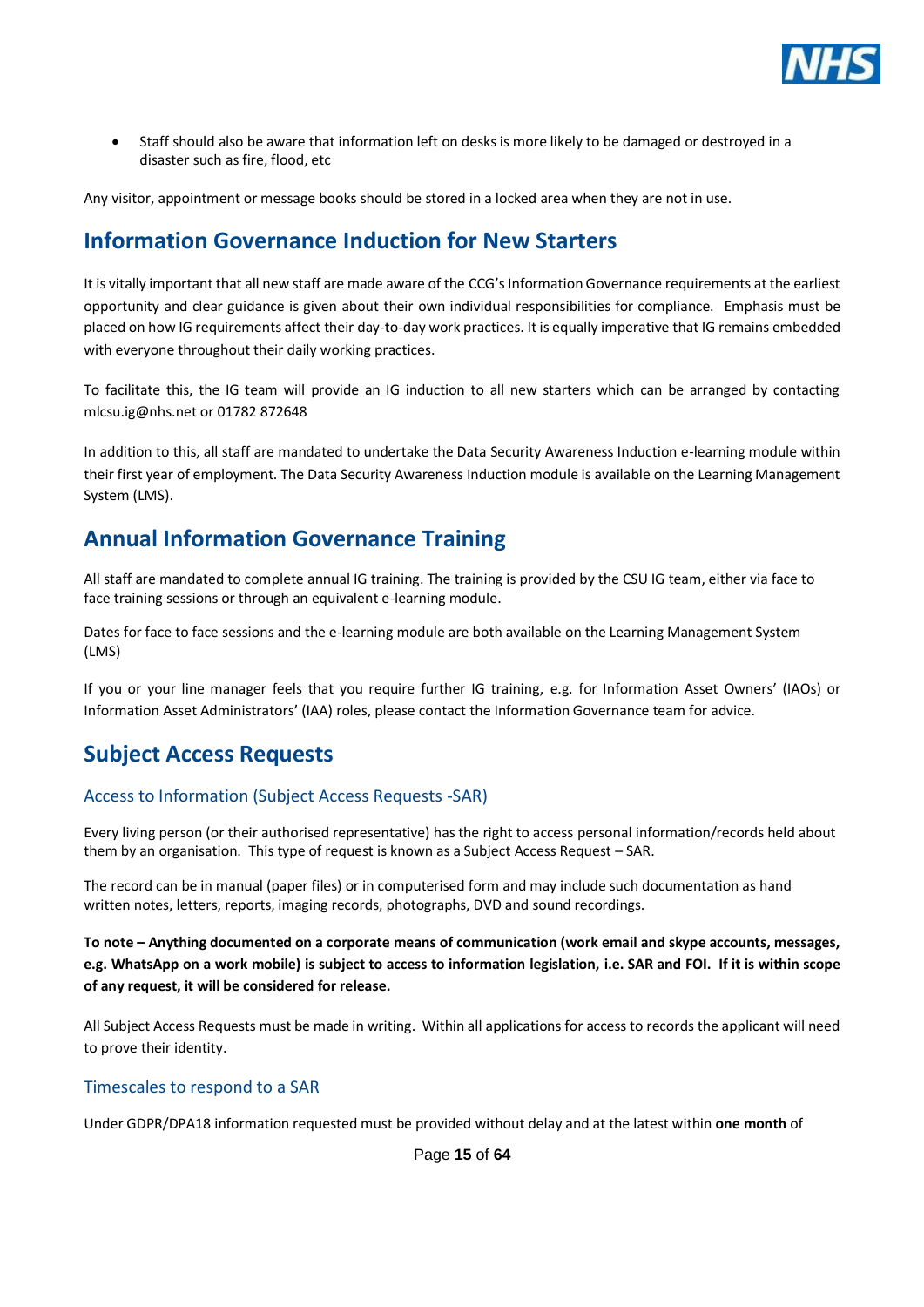

receipt, all requests for access to records should be forwarded to the SAR Team **immediately** - see below.

#### <span id="page-15-0"></span>Fees

Under GDPR/DPA18 all information is to be supplied free of charge (although "reasonable" fees can be charged for an excessive request or for further copies).

#### <span id="page-15-1"></span>Failures to meet requests for information

Failure to comply and provide information requested under GDPR/DPA18 could result in a substantial fine.

#### **The maximum fine that can be issued by the Information Commissioner Office (ICO) is 4% of an organisation's global turnover or 20 million euros, whichever is higher.**

Individuals also retain the right to pursue a claim in court.

#### <span id="page-15-2"></span>Recognising a SAR

A SAR must be made in writing; however, the requestor does not need to mention the GDPR or state that they are making a SAR for their request to be valid. They may even refer to other legislation, for example, the Freedom of Information Act 1998, but their request should still be treated according to this policy.

A SAR can be made via any of, but not exclusively, the following methods:

- Email
- Fax
- Post
- Social media
- CCG website

**Requests for information held about an individual must be directed immediately to:**

**The Governance Team at [SASCCG.CentralGovernance@nhs.net](mailto:SASCCG.CentralGovernance@nhs.net)** or **Paul Winter, Data Protection Officer [paul.winter@nhs.net](mailto:paul.winter@nhs.net)**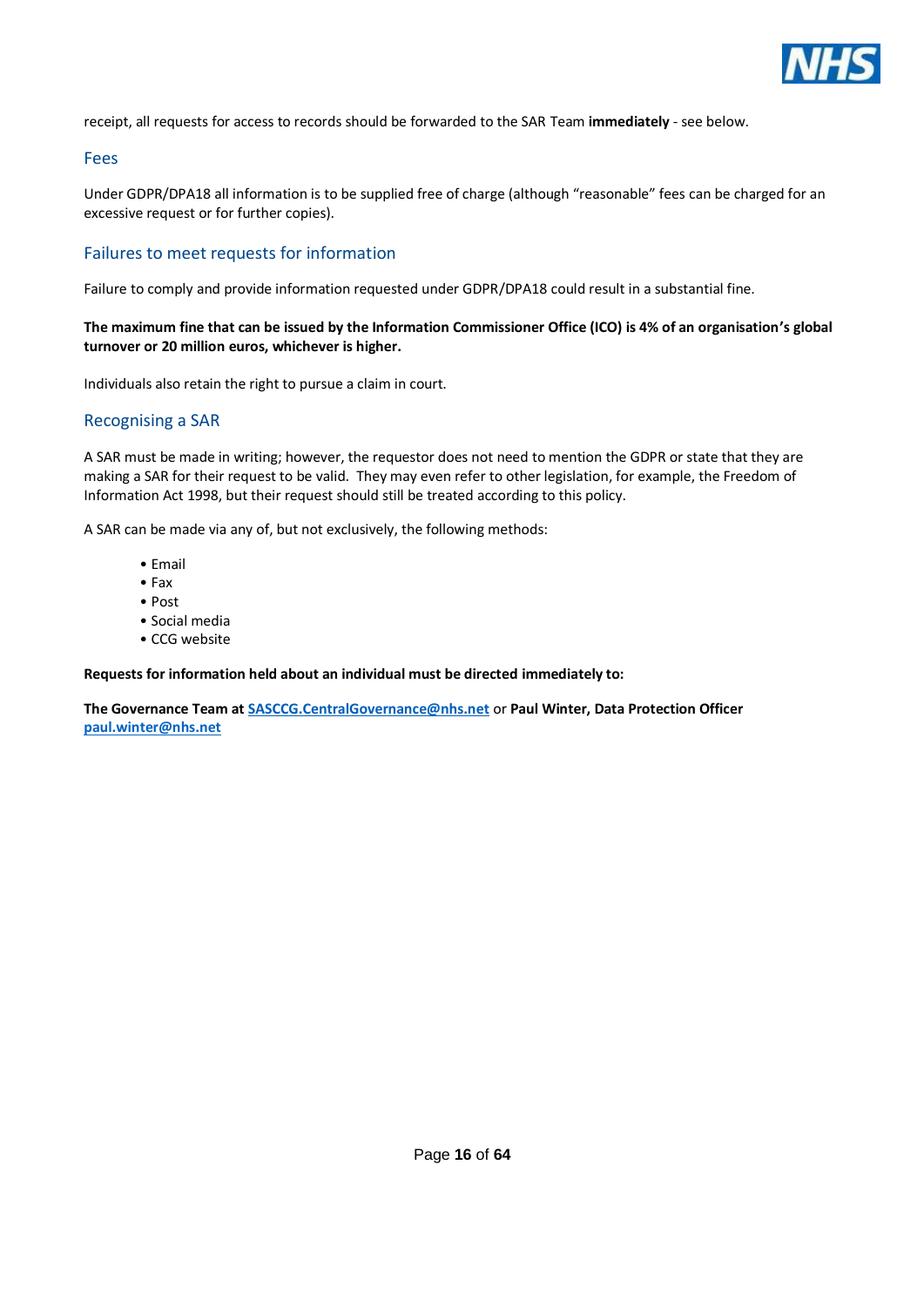

<span id="page-16-0"></span>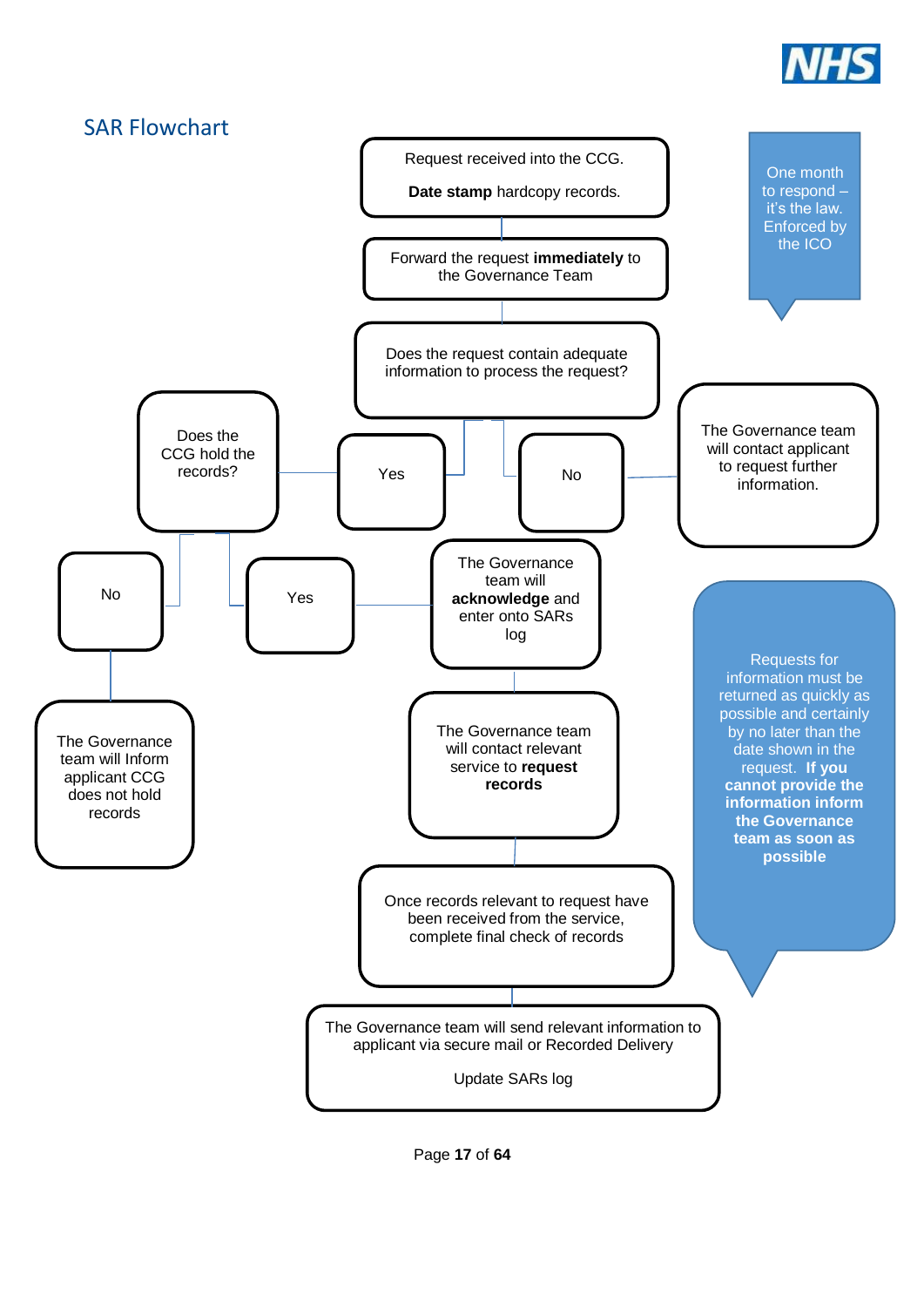

# <span id="page-17-0"></span>**Freedom of Information (FOI)**

The Freedom of Information Act (2000) came into effect for all public authorities in January 2005. Since then, all requests for information have had to be answered in accordance with the Freedom of Information (FOI) Act 2000 or the Environmental Information Regulations 2004 (EIR).

The Freedom of Information Act gives a general right of access to all types of recorded information held by public authorities.

#### <span id="page-17-1"></span>Who can make a Request?

- Anyone can make a Freedom of Information request they do not have to be UK citizens or resident in the UK
- Freedom of Information requests can also be made by organisations, for example a newspaper, a campaign group or a company.
- Employees of a public authority can make requests to their own employer, although good internal communications and staff relations will normally avoid the need for this

#### <span id="page-17-2"></span>What information is covered by the Act?

- The Act covers all recorded information held by a public authority. It is not limited to official documents and it covers, for example, drafts, emails, notes, recordings of telephone conversations and CCTV recordings. Nor is it limited to information you create, so it also covers, for example, letters you receive from members of the public, although there may be a good reason not to release them
- Requests are sometimes made for less obvious sources of recorded information, such as the author and date of drafting, found in the properties of a document (sometimes called meta-data). This information is recorded so is covered by the Act and you must consider it for release in the normal way
- If a member of the public asks for information, you only have to provide information you already have in recorded form. You do not have to create new information or find the answer to a question from staff who may happen to know it (i.e. it's in their head)
- The Act covers information that is held on behalf of a public authority even if it is not held on the authority's premises. For example, you may keep certain records in off-site storage, or you may send out certain types of work to be processed by a contractor
- Where you subcontract public services to a private company, that company may then hold information on your behalf, depending on the type of information and your contract with them. Some of the information held by the external company may be covered by the Act if you receive a freedom of information request.

#### <span id="page-17-3"></span>What are the CCGs obligations under the Act?

As an organisation, there are two main obligations under the Act. The CCG must:

- Publish certain information proactively
- Respond to requests for information where the information is not proactively published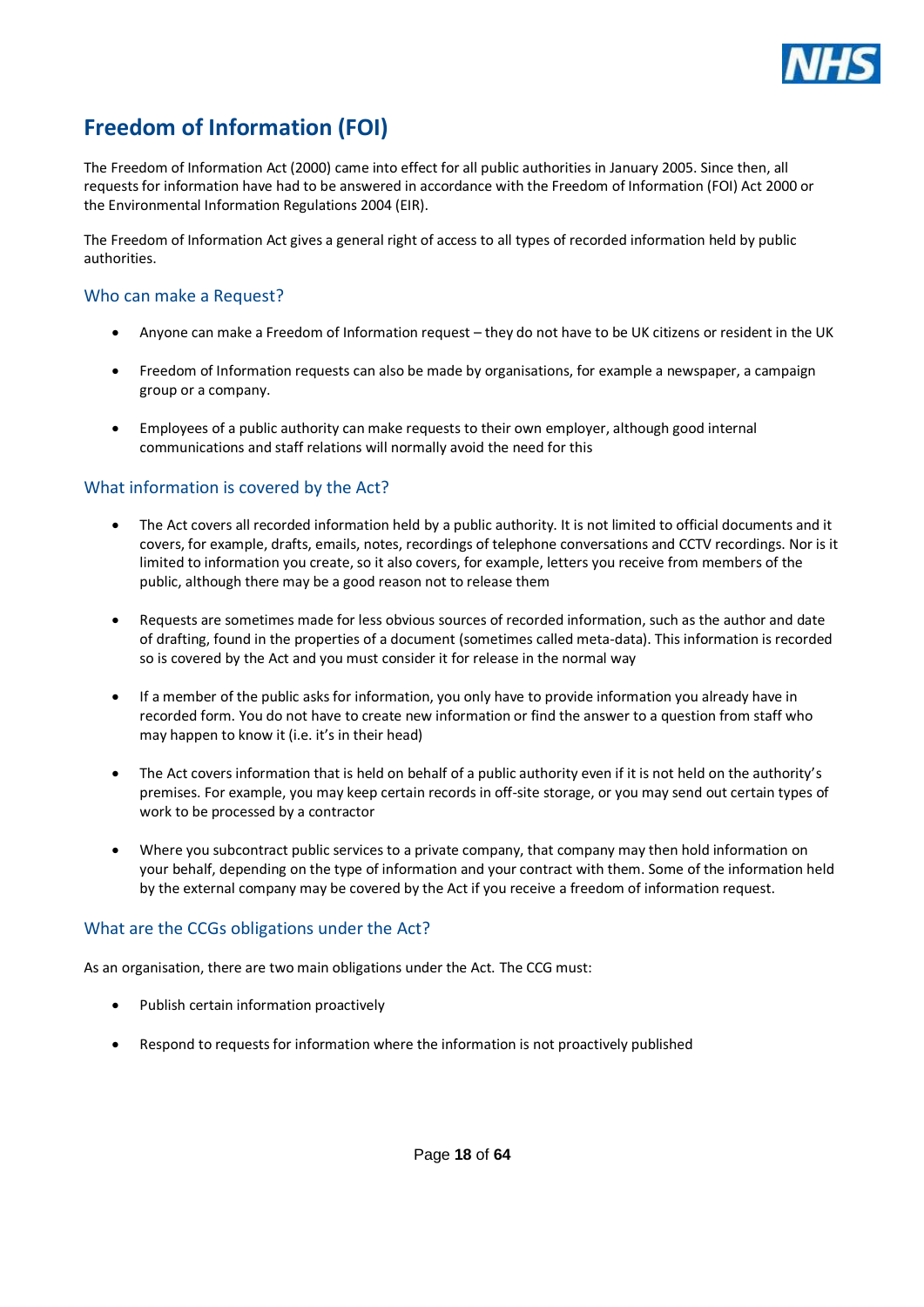

Making information available is only valuable to the public if they know they can access it, and what is available. The CCG should:

- Publicise their commitment to proactive publication and the details of what is available
- Publicise the fact that people can make freedom of information requests to the CCG
- Provide contact details for making a request, including a named contact and phone number for any enquiries about the Act
- Communicate with the public in a range of ways. This is likely to include websites, noticeboards, leaflets, or posters in places where people access CCG services

#### <span id="page-18-0"></span>Recognising a FOI request

A request for information under the general rights of access must:

- Be received in writing
- State the name of the applicant and an address for correspondence
- Clearly describe the information requested

A request can also be made electronically via email.

#### <span id="page-18-1"></span>Timescale for responding

The deadline for a public authority to respond to requests made under the Act is **20 working days.**

**The clock starts the next working day after receipt of the request it is therefore vital that all requests are forwarded to the FOI team immediately:** [mlcsu.foi@nhs.net](mailto:mlcsu.foi@nhs.net)

**If you are unsure about a request for information, contact the FOI team in the first instance.** 

# <span id="page-18-2"></span>**Information and Data Security**

The contents below are issued for guidance to help staff carry out their roles in a secure and safe way when dealing with personal information.

#### <span id="page-18-3"></span>Registration Authority/Smartcards

Smartcards are required to use and access IT systems essential to healthcare provision.

Primary Care Contractors need to use Smartcards in order to gain access to patient information i.e. those who provide the Choose and Book service and the Electronic Prescription Service.

Individuals are granted access to a Smartcard by the organisation's Registration Authority lead. It is up to the Registration Authority Team to verify the identity of all healthcare staff who need to have access to patient identifiable or sensitive data. Individuals are granted access based on their work and their level of involvement in patient care.

The use of Smartcards leaves an audit trail.

#### *Staff should be aware that disciplinary action may be taken if Smartcards are shared or lost.*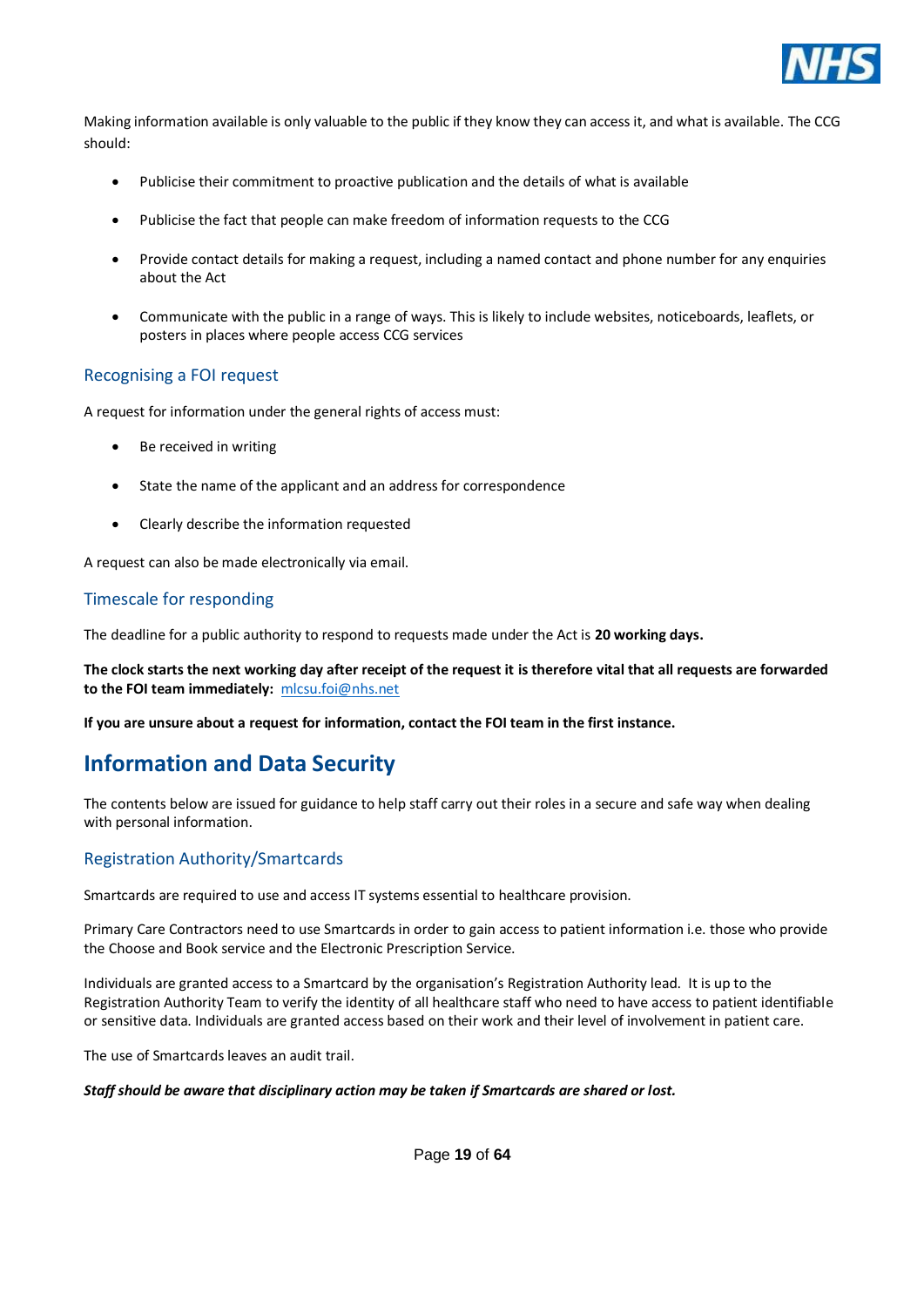

#### <span id="page-19-0"></span>Line manager responsibilities

- To identify all roles within their area of responsibility which require access to the system and ensure that all employees, including temporary/agency/bank and locum employees, are provided with appropriate access.
- To ensure for all roles that involve access to the system, that job descriptions and any recruitment materials reference to the need to be registered and the role's responsibilities in relation to using the system.
- To ensure that all new starters within their area of responsibility, including agency/temporary employees, receive training to allow them to access the system.
- To ensure that all employees are aware of Information Governance policies, associated documentation and their own responsibilities in relation to use of and access to the system.
- To immediately inform the Registration Authority Team, of any leavers, starters and staff changes.

#### <span id="page-19-1"></span>Staff smartcard code of practice

- Use your Smartcard responsibly and in line with your access rights
- Inform the Registration Authority team or the IG team immediately should your Smartcard be lost, stolen or misplaced
- Ensure that you report any misuse of the Smartcards
- Ensure that you keep your Smartcard and log-in details confidential. You must not leave your PC logged in and you must not share or provide access to your Smartcards or passwords.
- Ensure that you accurately complete the necessary paperwork, provide suitable identification and attend any appropriate appointments to register on the system or have your Smartcard updated/re-issued
- All members of staff using Smartcards should follow the organisation's suite of Information Governance policies and procedures; adhere to the GDPR and Caldicott Principles, the Confidentiality Code of Practice and the Care Records Guarantee

**TO RAISE ANY SMARTCARD ISSUES PLEASE CONTACT –** mlcsu.servicedesk@nhs.net

# <span id="page-19-2"></span>**Data Security**

Without effective security, NHS information assets may become unreliable, may not be accessible when needed, or may be compromised by unauthorised third parties.

Information, whether in paper or electronic form, is of high importance to the CCG, therefore the organisation must ensure that the information is properly protected and is reliably available.

- Access to all confidential or sensitive information whether held on paper or electronically must be restricted
- Staff must ensure that doors and windows are closed properly, blinds drawn, and that any door entry codes are changed regularly, ideally when a member of staff leaves the team, or it is suspected that someone else knows the code
- All employees should wear identification badges and, where practical, should challenge individuals not wearing identification in areas they know are not for public access (see premises security above). Visitors should be met at reception points and be accompanied to the appropriate member of staff or meeting. They must also be asked to sign in and out of the building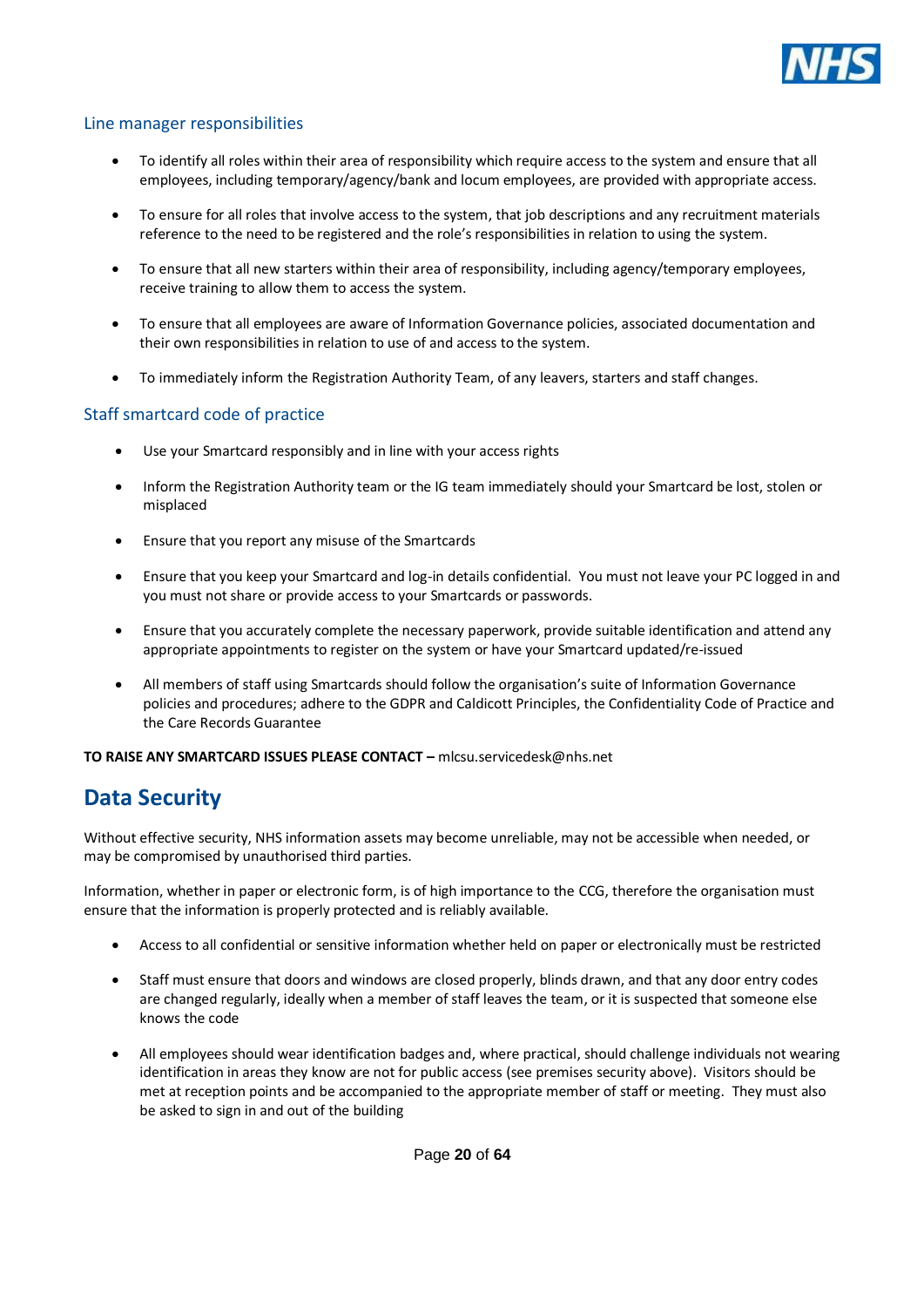

- Employees on termination of employment or contract must surrender door keys, Smartcards and all relevant equipment in compliance with the CCG leavers' process
- All computer assets including hardware and software must be recorded on an asset register that details the specification, user and location of the asset

All staff are responsible for ensuring that no actual or potential security breaches occur as a result of their actions. The organisation will investigate all suspected and actual security breaches.

#### <span id="page-20-0"></span>Remote working and portable devices

The developments with information technology have enabled staff to adapt to more flexible and effective working practices, by providing mobile computing and portable devices.

Although these working practices are advantageous, it is important for all staff to understand the associated risks to the information, and the responsibility to ensure that information accessed remotely or held on portable devices, is protected by adequate security.

It is important for staff to protect information which is processed remotely or is stored on portable devices and staff should read relevant policies to ensure good practice.

Staff are responsible for the security of any portable devices issued to them, and should take all necessary precautions to avoid loss, theft or damage. In the event of loss, damage or theft occurring, they must report this immediately to their line manager and ICT Service Desk.

#### <span id="page-20-1"></span>Remote working and portable devices best practice guidance**:**

- Encryption is mandatory in all mobile devices used to store identifiable data
- Any portable computing device must not be left unattended in a public place or left in vehicles either on view, unattended or overnight. When transporting it, ensure that it is safely stored out of sight
- Staff should take extra vigilance if using any portable computing device during journeys on public transport to avoid the risk of theft of the device or unauthorised disclosure of the organisation's stored information by a third party "overlooking". There are security measures which can be deployed to support this if such travel is common to the role; staff should enquire through their line managers
- Staff should not leave the device unattended for any reason unless the session is "locked" and it is in a safe working place, devices should not be left in an unattended publicly accessible room for example. If possible, staff should take the device with them
- Ensure that other 'non' authorised users are not given access to the device or the data it contains

#### <span id="page-20-2"></span>Passwords and PIN codes

- Passwords should be a combination of letters and digits of a pre-determined length and combination of characters, typically using the lower case of the keyboard
- Passwords and/or PINs should not normally be written down, but if unavoidable, should be held on your secure drive in a passwords folder and never kept with the device or in an easily recognisable form

#### <span id="page-20-3"></span>Portable computing devices

- Sensitive corporate and PCD must not be stored or transferred using any unencrypted "USB Memory" device
- Where it is not possible to encrypt sensitive/personal information, the advice of the IG team should be sought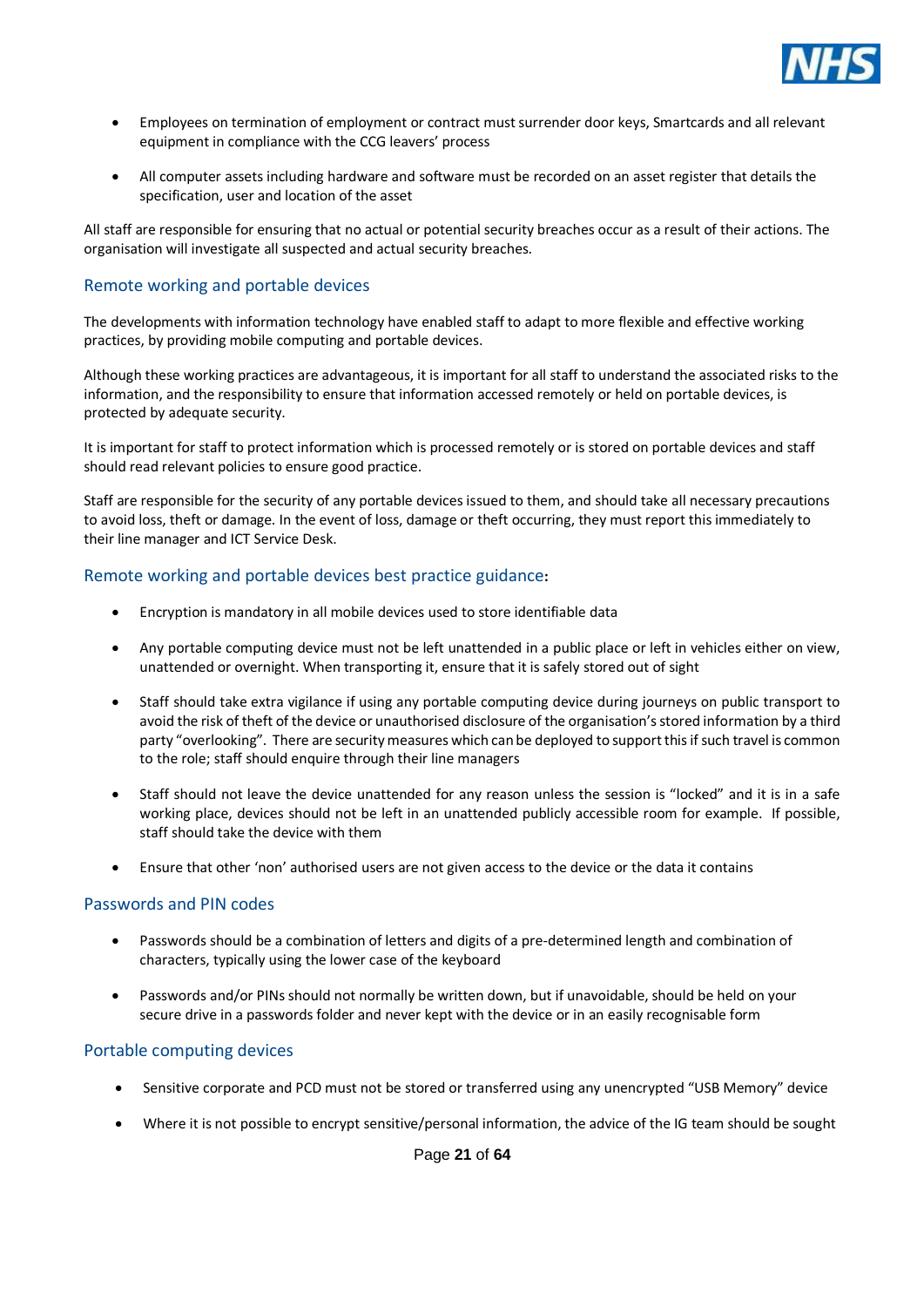

and, a one-off data transfer solution should be found using a secure method

- Portable devices should only be used to transport confidential or sensitive information when other more secure methods are not available
- Information should not be stored permanently on portable devices. Always transfer documents back to their normal storage area as soon as possible
- Staff must ensure that any suspected or actual breaches of security are reported to their line manager
- Staff must ensure that the mobile devices are used appropriately at all times
- Staff should not under any circumstances use any mobile device whilst in control of a vehicle.
- All staff should be aware of their surroundings when using a mobile device, especially when discussing confidential information.

# <span id="page-21-0"></span>**Network and Corporate Shared Drive Access**

#### <span id="page-21-1"></span>Obtaining a Network Account

It is NHS policy that all staff should have access to email. To use e-mail, you require a network account. You also require an account to access the shared network drives.

#### **STAFFORDSHIRE AREA**

Network account request forms can be downloaded fro[m http://networkform.northstaffs.nhs.uk/](http://networkform.northstaffs.nhs.uk/) This form should be returned to the IT Service as per the contact details included on the form and can be completed prior to the new employee's start date.

**It is the user's responsibility to chase the IT Service to ensure that their network account is created in a timely manner. Please note that under no circumstances should another person's account be used in the interim if your account has not yet been set up.**

#### <span id="page-21-2"></span>Role Based Access

- Users will only be granted access to data and information that it is required as part of their job. Access is therefore granted on a 'need to know' basis
- Access authorisation should be regularly reviewed, particularly when staff roles and responsibilities change. This is the responsibility of line managers
- Staff must not access computer systems or data unless they have authority to do so. Access to files which are not in the course of the employee's duty will be considered a disciplinary offence. For example, accessing a friend or relative's manual or electronic file. This may also be deemed a breach of the Computer Misuse Act 1990 and GDPR/DPA18
- Access should be requested via your line manager

#### <span id="page-21-3"></span>Third Party Access to Network

Third parties will not be given access to the organisation's systems or networks unless they have formal authorisation to do so. All non-NHS companies will be required to sign security and confidentiality agreements with the organisation.

Page **22** of **64**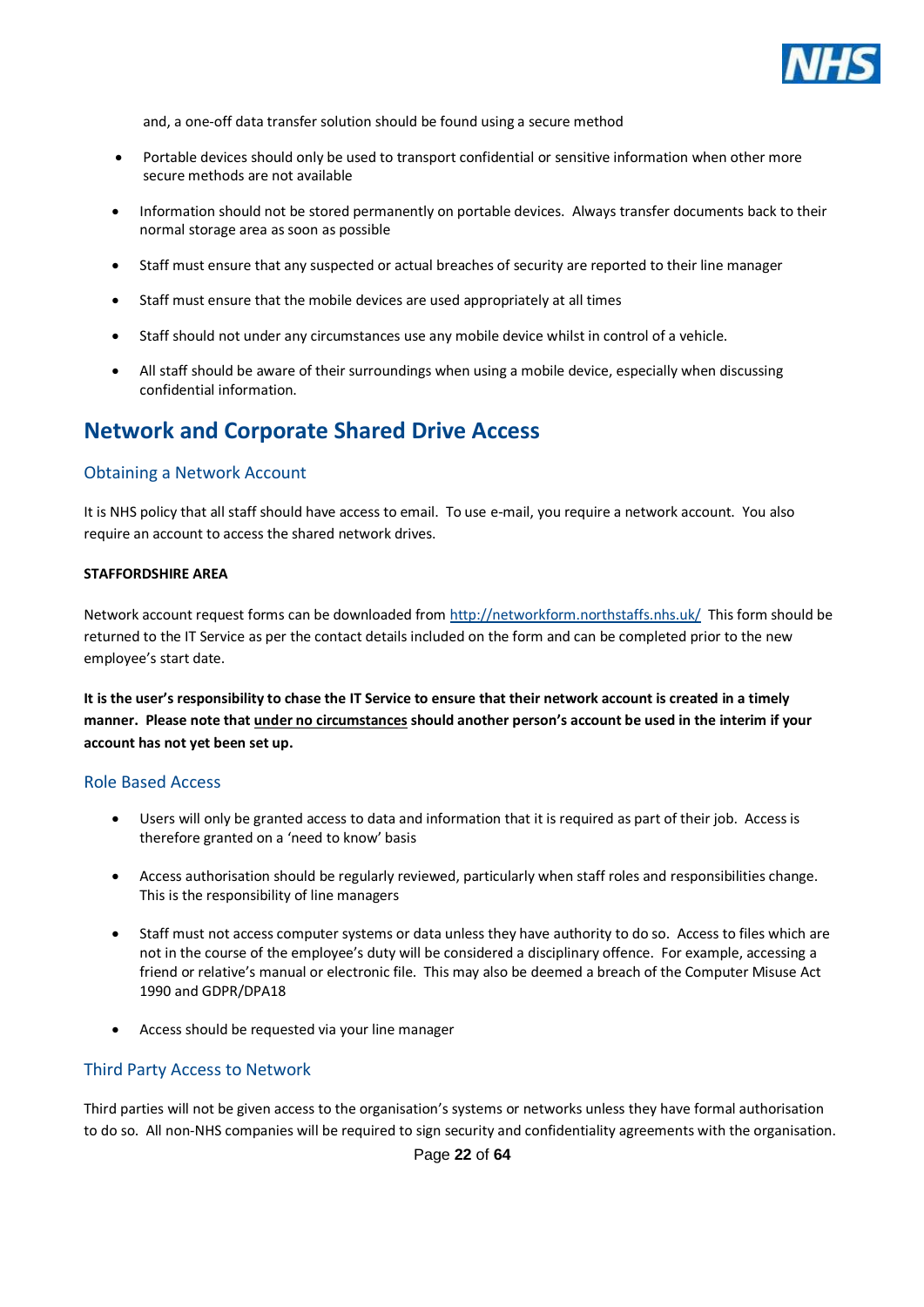

Where the third party has access to NHS patients and/or to their information; is providing support services directly to an NHS organisation; and/or has access to national systems and services, including N3, e-RS etc. they are required to provide IG assurances via the Data Security and Protection Toolkit (DSPT) as part of business/service support processes or contractual terms. That is, for these organisations annual DSPT Toolkit assessments are required for either or both of two purposes:

- a. To provide IG assurances to the Department of Health or to NHS commissioners of services
- b. To provide IG assurances to NHS Digital as part of the terms and conditions of using national systems and services including HSCN, e-RS etc

Third parties found accessing elements of the system to which they are not authorised will be deemed to have caused a data breach and will be denied access to the network immediately. An incident will be recorded following the organisation's incident reporting process and an investigation will take place to decide the outcome.

#### <span id="page-22-0"></span>Prevention of Misuse

Any use of IT facilities for non-business or unauthorised uses without management approval will be regarded as inappropriate usage.

The Computer Misuse Act 1990 introduced three criminal offences. Staff must remember that the following offences can be enforced in a court of law:

- Unauthorised access
- Unauthorised access with intent to commit further serious offence
- Unauthorised modification of computer material

#### <span id="page-22-1"></span>Software Licensing Procedure

New software, which has not been properly developed and/or properly tested, is a threat to the security of existing data and systems. All software and hardware procurements shall take account of the security requirements recommended by the IG team. Contravention of the recommendations may be considered a disciplinary offence.

#### <span id="page-22-2"></span>Unauthorised Installation of Software

Unauthorised software poses a risk to your computer, other computers and the network as a whole from malicious code embedded within the software. The risk applies to all programs and games downloaded from the Internet, CD/DVD or any other storage media. Malicious code may be computer viruses and spyware, and the effects will vary depending on which has been downloaded.

A second and equally important reason why you should never use unauthorised software is because of licensing issues. The organisation is required to purchase licenses for the use of all software on its systems. If you install software without authorisation this process is by-passed, and you put the organisation at risk of legal action from the owner of the software. If you are installing so-called free software it could be an illegal copy, or it could be trial software with an expiry date. Even if neither of these things apply, the software is likely to be for single personal use and require a license for corporate use.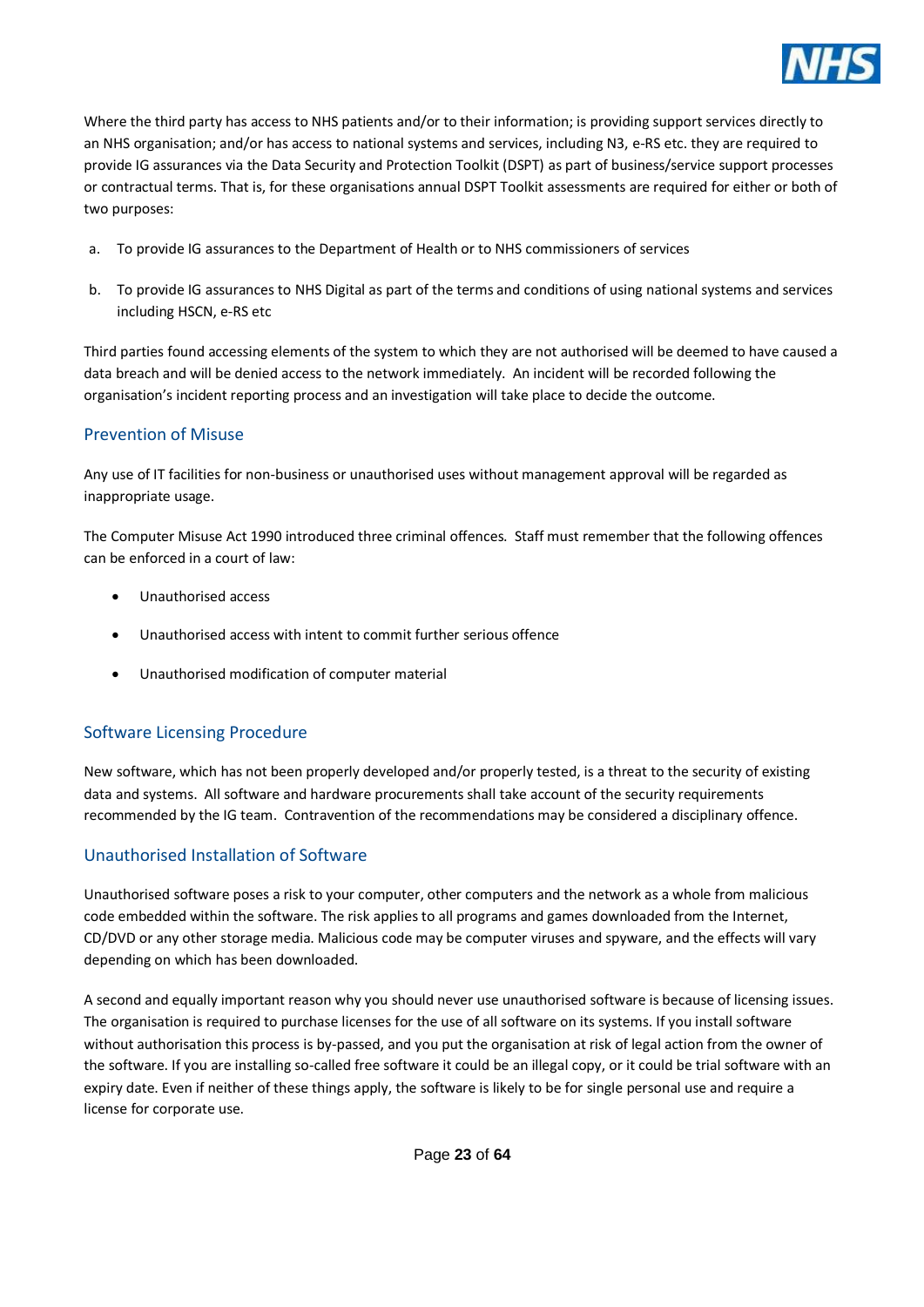

It is a breach of security to download files which disable the network, or which have the purpose of compromising the integrity and security of the organisations networks and/or file servers. To intentionally introduce files which cause damage to computers may result in prosecution under the Computer Misuse Act 1990.

#### <span id="page-23-0"></span>Individual Responsibilities

Individuals must not install software onto an organisation's provided desktop, laptop or other mobile device. Doing so constitutes a disciplinary offence. A request for installation should be made to the IT Service.

The IT Service audits all computer equipment including software. If unauthorised software is found on a system or if no license agreement has been purchased, IT Service staff are authorised to remove the software.

Should you suspect the presence of unauthorised software on your system you should report it to the IT Service, who can also advise on the procedure for purchasing software licenses.

It shall also be considered a disciplinary offence to connect any new hardware/equipment to the network without prior approval from your line manager and the IT Service.

#### <span id="page-23-1"></span>Disposal of Equipment and Reuse of Surplus Equipment

Departments should follow a general policy of internal cascading of any surplus equipment within their own area.

Should it not be possible to reuse equipment internally within the organisation, once all information has been removed from any hardware and backed up where necessary, users must request that all hard disks within the hardware are destroyed by the IT service.

This is to ensure that the organisation:

- Complies with obligations under European Environmental Legislation
- Fulfils its commitment to the Waste Reduction Policy 1996 and Sustainability Policy 2000
- Meets software license obligations and
- Reduces the risk of sensitive data being made available to unauthorised persons

# <span id="page-23-2"></span>**Internet & Intranet**

#### <span id="page-23-3"></span>Permissible Access

Access to the internet is primarily for work or for professional development and training.

Reasonable personal use is permitted during your own time (for example, during your lunch break), however this must not interfere with the performance of your duties. Personal access to the internet can be limited or denied by your manager. Staff must act in accordance with their manager's local guidelines. The organisation has the final decision on deciding what constitutes excessive use.

The internet must never be assumed to be secure. Confidential information or data must never be transmitted over the internet unless the data or information is encrypted. Information obtained through the internet may not be accurate, and users must check the accuracy, adequacy or completeness of any such information.

Page **24** of **64**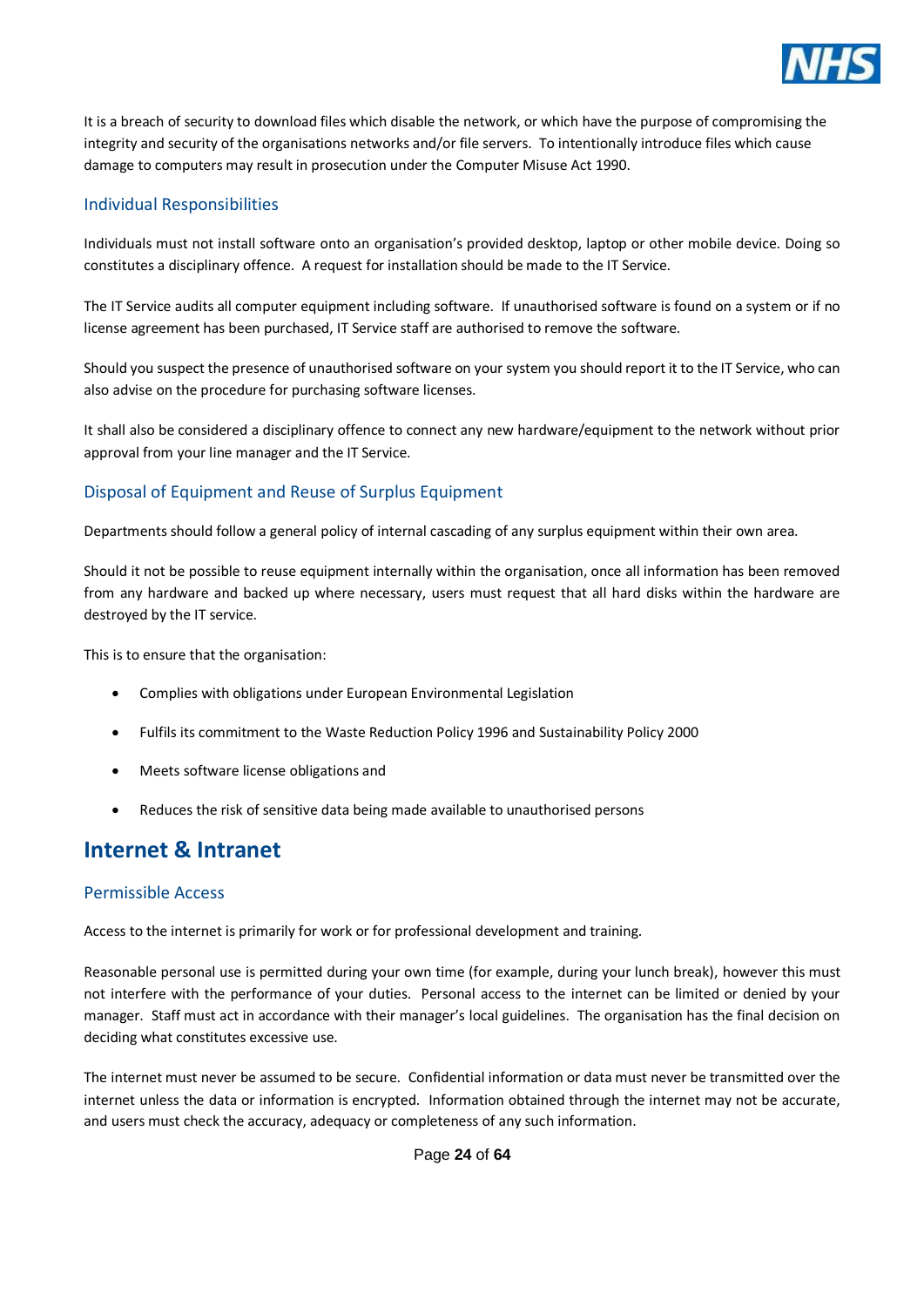

#### <span id="page-24-0"></span>Non-Permissible Access

No member of staff is permitted to access, display or download from internet sites that hold offensive material. To do so may constitute a serious breach of the organisations security and could result in disciplinary action, dismissal and/or criminal prosecution. Offensive material includes hostile text or images relating to gender, ethnicity, race, sex, sexual orientation, religious or political convictions and disability. Users must not create, store or distribute any material that is libellous, blasphemous or defamatory. This list is not exhaustive. Other than instances which demand criminal prosecution, the organisation is the final arbiter on what is or is not offensive material, or what is or is not permissible access to the Internet.

If a web page cannot be accessed, it is possible that the site has been banned and access to the website has been blocked. Sites that are added to this list include ones which contain offensive content i.e. pornographic, terrorist, racist etc. If you require access to a blocked site permission must be gained from your line manager and IT.

#### <span id="page-24-1"></span>**Monitoring**

You should be aware that a range of monitoring is conducted on internet usage. This indicates time spent on the internet and list of visited websites. Logs of internet usage are used to investigate allegations of misuse.

#### <span id="page-24-2"></span>Unintentional Breaches of Security

If you unintentionally find yourself connected to a site that contains offensive material, you must disconnect from the site immediately and inform your line manager and the IT Service Desk.

### <span id="page-24-3"></span>**Acceptable Use of Social Media & Social Networks**

NHS organisations of all types are now making increased use of social media and social networks to engage with their patients, other stakeholders, and to deliver key messages for good healthcare and patient services generally. These online digital interactions are actively encouraged, and their use is likely to be further extended as new communication channels become available. Social media has great potential to help the NHS reach patients and service users that do not engage using traditional communications and engagement channels. However, the inappropriate or ill-considered use of social media also has the potential to damage both individual's and the NHS' reputation. It is therefore important that staff are aware that there are legal implications associated with the inappropriate use of social media. Liability can arise under the laws of defamation, copyright, discrimination, contract, human rights, protection from harassment, criminal justice act etc. This list is however non-exhaustive.

Social media describes the online tools, websites and services that people use to share content, profiles, opinions, insights, experiences, perspectives and media itself. These tools include social networks, blogs, message boards, podcasts, microblogs, image sharing, social bookmarking, wikis, and vlogs. Internal SharePoint sites also provide social networking capabilities and are included in this procedure. The feature that all these tools, websites and services have in common is that they facilitate conversations and online interactions between groups of people.

It is important that all staff and contractors have a general awareness of the information risks and good practices associated with the protection of sensitive information in social media and other social interaction scenarios.

#### **External social media sites must not be used to exchange any work-related information between colleagues or organisations, for example in place of using email.**

The organisation has the right to manage its reputation on all levels, including any employee interaction on social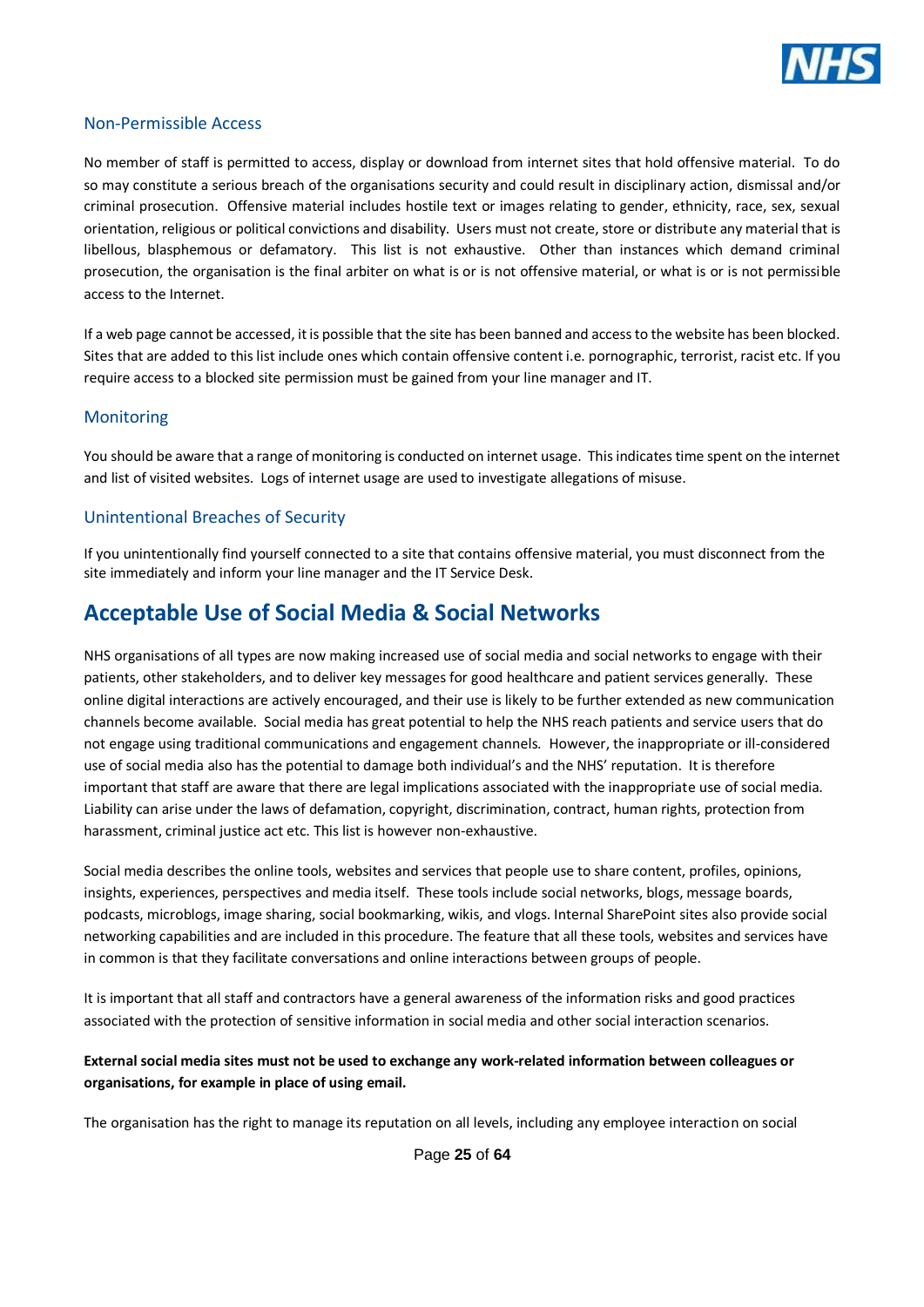

networking sites that could possibly reflect an opinion upon the organisation.

#### <span id="page-25-0"></span>Personal use of social media at the workplace and at home

This section of the procedure provides guidance on the use of social media tools by NHS employees in a personal capacity. For example, this includes a personal profile on Facebook or use of Twitter in a personal capacity by NHS employees.

#### **It is important to remember that adherence to the expectations set out in this handbook applies equally whilst not at work when any inference is made to work, either specifically or indirectly.**

#### **All policies apply equally inside and outside of work hours when work related.**

Staff or contractors must be aware of their association with the organisation when using social media. If they identify themselves as an employee of a specific NHS organisation, they should ensure that their profile and any related content is consistent with how they would wish to present themselves with colleagues, patients and service users.

Staff or contractors who may not directly identify themselves as an NHS employee when using social media for personal purposes at home, should be aware that content they post on social media websites could still be construed as relevant to their employment at the organisation. For example, employees should not write or report on conversations, meetings or matters that are meant to be private or internal to the organisation.

Unauthorised disclosure of confidential information would constitute misconduct/gross-misconduct in accordance with the organisation's disciplinary policy. **Employees must not cite or reference patients, service users, partners or providers without their written approval**.

The organisation will not accept liability for any consequences arising out of employee's personal use of social networking sites.

#### <span id="page-25-1"></span>Using social media for professional purposes

This relates to the use of social media tools by NHS employees while carrying out their normal duties in delivering NHS services. For example, this would include using a Facebook page to promote NHS activities and initiatives.

#### <span id="page-25-2"></span>Setting up a unique social media presence for specific service/campaign

This can be used to:

- Enhance engagement with a target audience. This is likely to work best for specific campaigns or issues (e.g. Quit smoking – through privileged access to content and information for 'Facebook friends'; information re: prize draw winners; uploading event photos, etc.)
- Allow service users to share experiences
- Promote specific events via invites and newsfeeds
- Drive traffic to the official website where more information is available
- Send information/support directly to service users mobiles (e.g. via Twitter)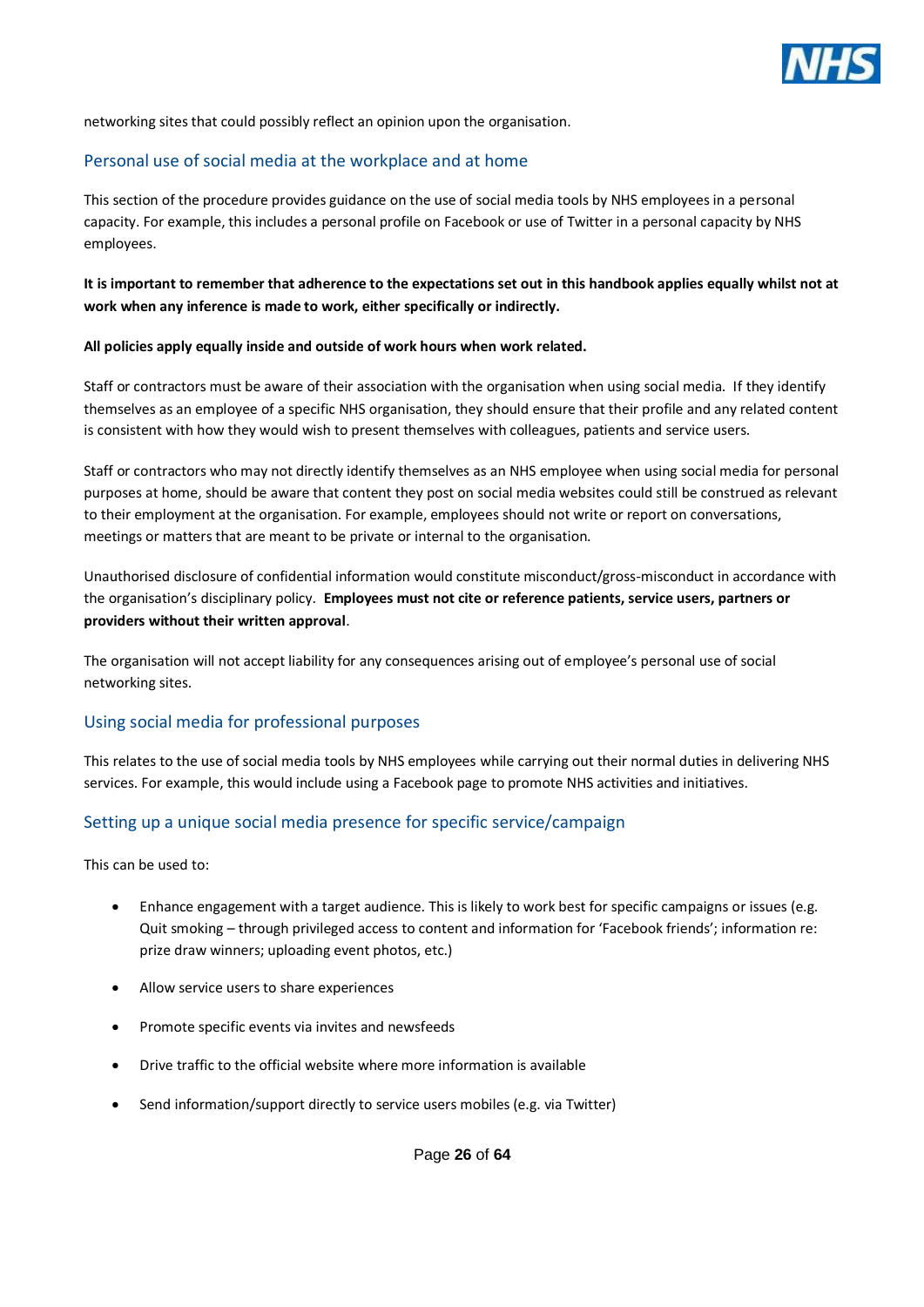

#### <span id="page-26-0"></span>Interacting with existing external social media sites

This can be used to:

- Engage with other service providers creating a virtual network of relevant professionals to share and disseminate information and good practice and to act as a hub on relevant topics
- Monitor what's being said online about the organisation and its services, and give an authorised user the rightto-reply
- Drive traffic to the organisation's website and social media pages

#### <span id="page-26-1"></span>Departments considering using Social Media

Certain considerations must be made when scoping the use of Social Media.

- Moderating the site must be done on a 365-day basis, in order that any malicious or malevolent comments are removed as soon as possible. This must be undertaken within the department
- Disclaimers on social media sites do not remove the organisation's obligations to accuracy and implications
- Comments made to a social network site belonging to the organisation can be disclosed under the Freedom of Information Act 2000
- When the organisation (or department within the organisation) creates an account on a social networking site such as Twitter or Facebook, the Information Commissioner has dictated that the organisation must be able to receive a Freedom of Information/Environmental Information Request via that medium
- If an FOI or EIR request is received via this medium, you must notify and forward it to the FOI team immediately

#### <span id="page-26-2"></span>Approval Process for access to Social Media

Any staff member wishing to set up a social media presence OR interact with existing external sites where they are identified as an organisation employee MUST follow the following procedure:

- Obtain approval from relevant line manager and Director
- For communications on behalf of the organisation, any other NHS services, or a partnership of which the organisation is a member, a business case should be made which will be considered and referred to directors with recommendations. The Information Governance, Human Resources and Communications team should be consulted during this process
- For staff or contractors wishing to use an NHS or other professional website or social media tool during working hours to share best practice or seek advice and feedback from other colleagues as part of their role, they should gain the appropriate authorisation from their line manager before proceeding. Line managers unsure of which sites, forums or tools are acceptable for use should speak to the Information Governance team for advice

#### <span id="page-26-3"></span>General usage guidance

When using social media, employees should respect their audience. As a general rule, employees should be mindful of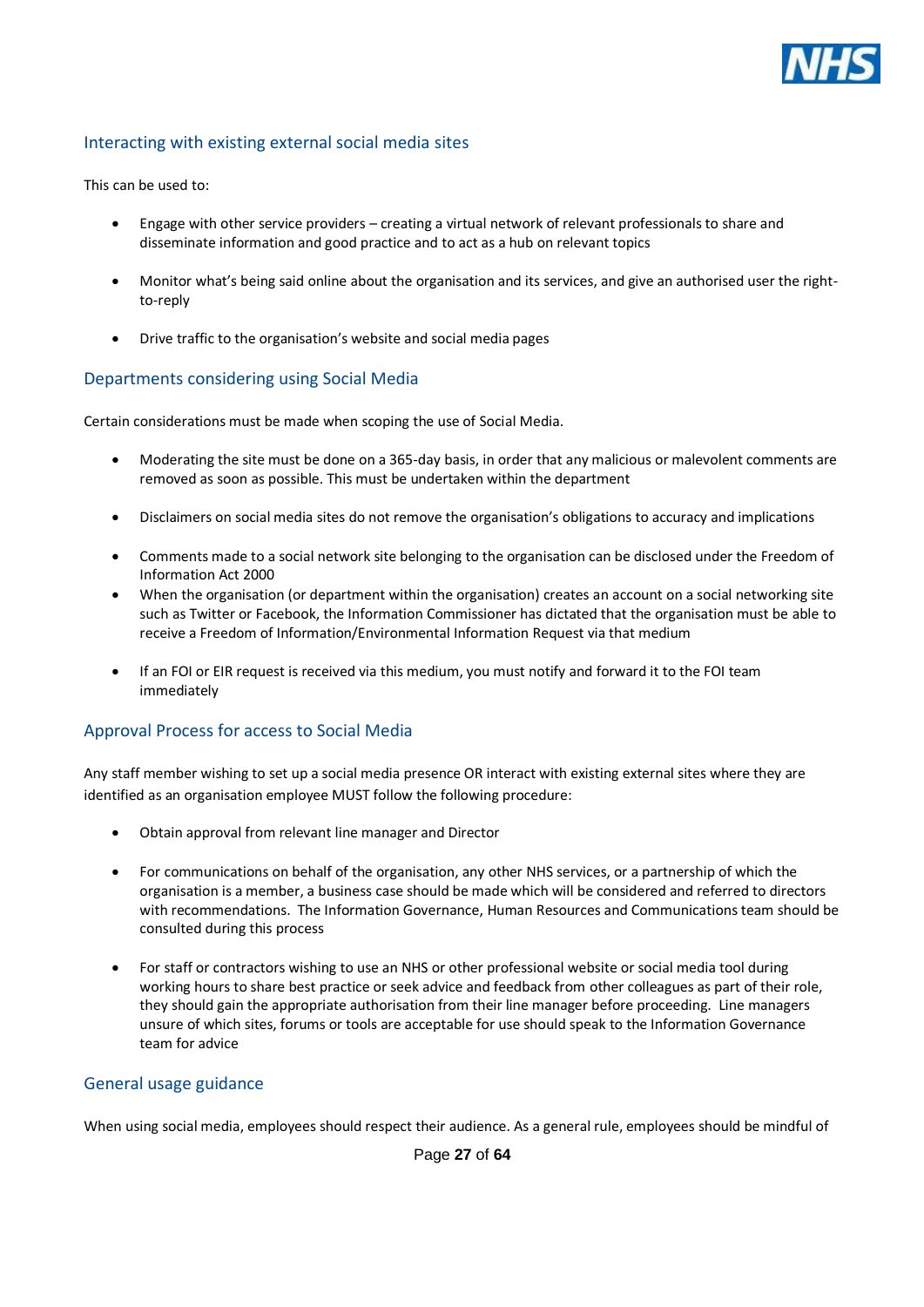

any detrimental comments made about colleagues whilst using social media. Any conduct which breaches the employee code of conduct such as failing to show dignity at work (harassment), discriminatory language, personal insults, obscenity, and disclosure of confidential information will be considered a disciplinary matter. These examples are not exhaustive.

Staff and contractors should also show proper consideration for others' privacy and for topics that may be considered sensitive or controversial.

Staff and contractors are encouraged not to divulge who their employers are within their personal profile page (e.g. in accordance with RCN guidelines, "RCN Legal Advice on using the internet"). However, those that do divulge their employer should state that they are tweeting/blogging etc. in a personal capacity.

Staff and contractors must not share details of the organisation's implemented security or risk management arrangements. These details are confidential, may be misused and could lead to a serious breach of security.

Staff and contractors are ultimately responsible for their own online behaviour. They must take care to avoid online content or actions that are inaccurate, libellous, defamatory, harassment, threatening or may otherwise be illegal. It is possible for staff or contractors to be subject to civil proceedings or criminal prosecution. Remember; once something is put on a social networking site even if you delete it, there may be a record of it kept indefinitely.

**Note: These guidelines apply to all methods of accessing social networks. This includes organisation-owned or personal computers, any mobile devices, etc.**

# <span id="page-27-0"></span>**Safe-Haven Procedures - Sending Person Confidential Data or Commercially Sensitive data**

Safe-Haven is a term used to describe either a secure physical location or the agreed set of administrative arrangements that are in place within the organisation to ensure person confidential data (PCD) or commercially sensitive information is communicated safely and securely. It is a safeguard for confidential information which enters or leaves the organisation whether this is by post, fax or other means.

If such information needs to be sent inside or outside of the organisation by post or fax, the Safe Haven procedures outlined in this document must be followed.

The principles can equally be applied to ensure the secure transfer of business confidential information.

Any members of staff handling confidential information, whether paper based or electronic, must adhere to the safehaven principles.

Before sending any PCD or commercially sensitive information, it should be considered whether it would be sufficient to send anonymised or pseudonymised information instead.

Information that is 'lost' or 'missing in transit' in any format should be reported as an incident as detailed in the "Information Governance Incidents" section of this handbook.

#### <span id="page-27-1"></span>Safe-Haven Email Procedures

When sending email containing PCD or commercially sensitive information please follow the advice in the flowchart.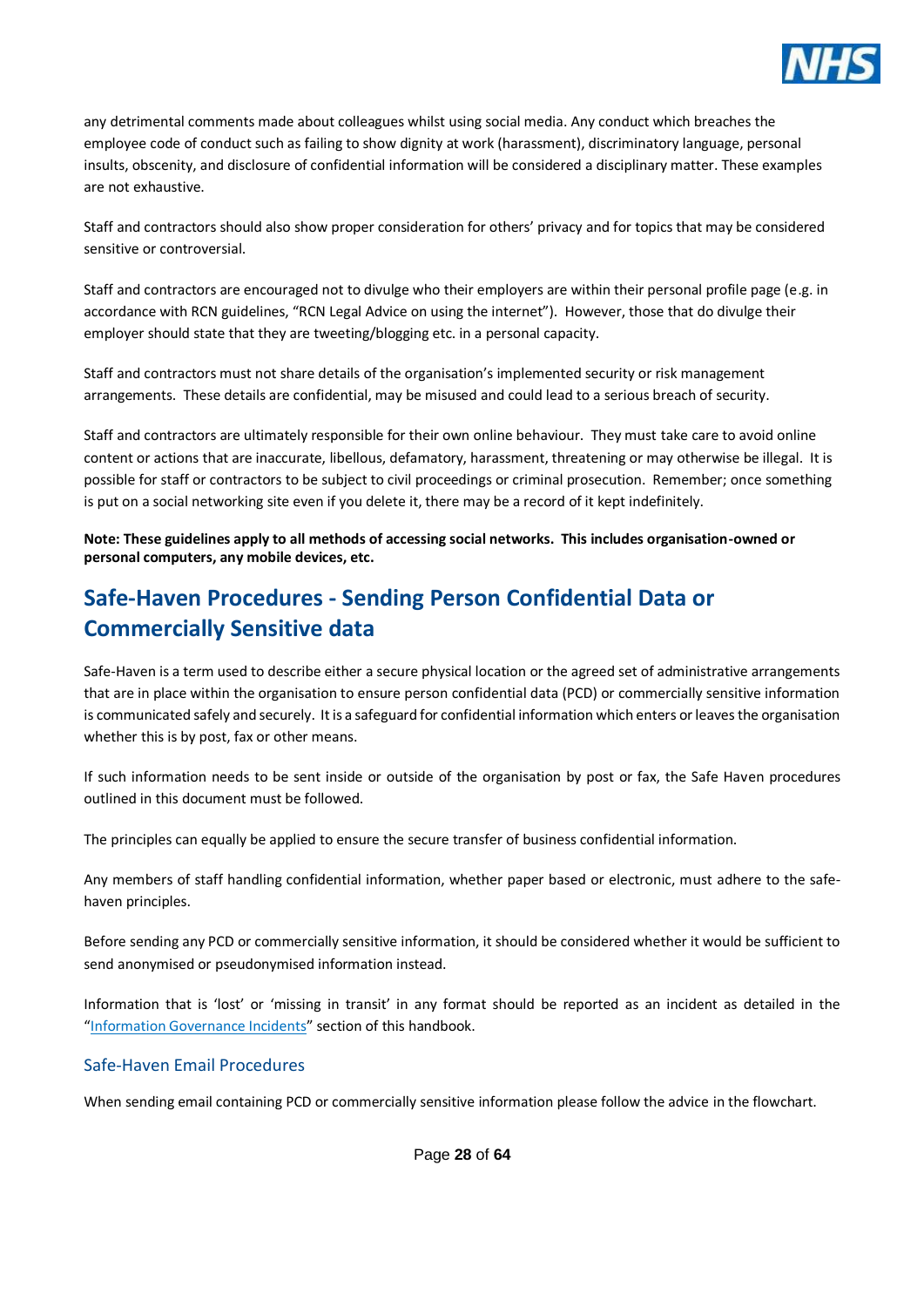

<span id="page-28-0"></span>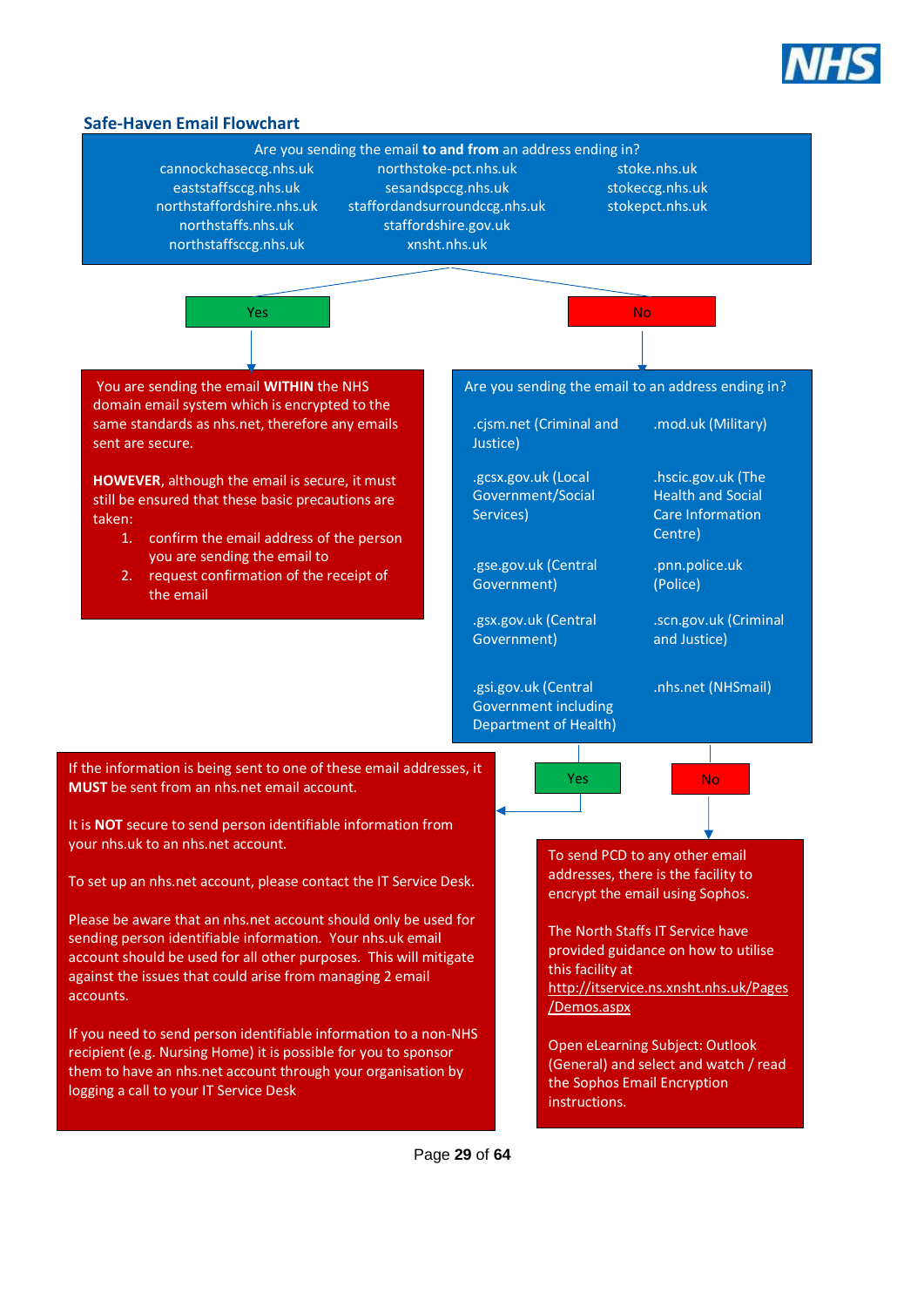

#### <span id="page-29-0"></span>NHS Mail Encryption Facility

NHS.net users can securely share sensitive information with non-accredited or non-secure email services, for example those ending in nhs.uk, Hotmail, Gmail and Yahoo.

The new NHS.net encryption feature means that health and social care staff now benefit from a secure service which allows them to communicate across organisation boundaries and industry sectors.

NOTE: It is not possible for anyone other than an NHS.net user to initiate an encrypted email exchange using the NHS mail encryption feature, however by replying to an encrypted email received from an NHS.net email address, the encryption is maintained.

If you have a contact that uses a non-accredited or non-secure email service (e.g. ending nhs.uk) with whom you need to exchange sensitive information, you will need to send the initial encrypted email that they can then open, read and reply to securely. Guidance on how to do so has been published by NHSmail and can be found at https://portal.nhs.net/Help/policyandguidance

#### <span id="page-29-1"></span>Safe-Haven Post Procedures

Important points to note when sending PCD or commercially sensitive information by post:

- **Never** use internal envelopes or previously used envelopes
- Whether being sent internally or externally, the information must always be tracked. When sending externally, it is advised that the information be sent by a tracked delivery method (e.g. recorded delivery or special delivery)

This can be done by using either a tracking system or post book. The following information must be included as a minimum:

- Date the information is being sent
- Method of sending, i.e. internal, recorded delivery,  $1<sup>st</sup>$  class, etc
- What information is being sent
- Where the information is being sent to
- Initials of the person responsible for sending the information
- Request that the recipient confirms receipt

#### <span id="page-29-2"></span>Internal Post Procedures

When sending PCD or commercially sensitive information in the internal post system the following procedures must always be followed:

#### **Secure Bag\*\***:

Log all items which are being sent, stating where it is going to, date sent; secure bag number and the signature of the person packaging the information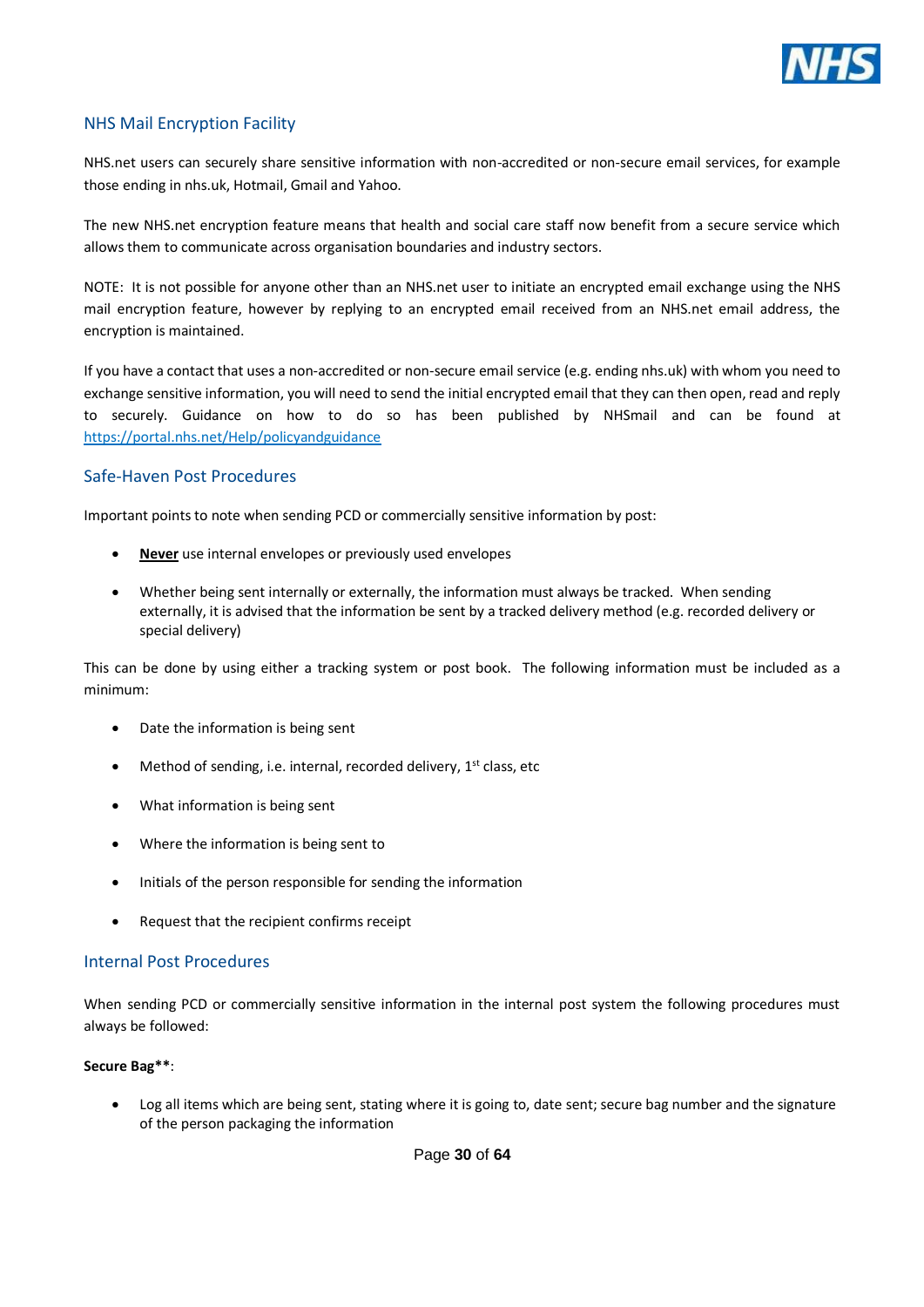

- Ensure that the secure bag is numbered, and the information is placed inside along with a compliment slip or memo, requesting that the recipient calls to confirm receipt
- Ensure that the contents of the bag are correct before sealing
- Seal the bag, using an appropriate seal
- Address the bag to a named individual only (specific job title where not possible), including full postal address. Also include a return address
- Place into the internal mail ready for sending
- Request that the recipient confirms receipt

\*\*Secure bags are the recommended way to send PCD in the internal mail. The secure bags are far more cost effective than standard envelopes and every effort should be made to use this method.

#### **Standard Envelope**:

- Log all items which are being sent, stating where it is going to, date sent, and the signature of the person packaging the information
- Place in a **new** envelope and mark clearly **"Private and Confidential"**
- Address the envelope to a named individual only (specific job title where not possible) including full postal address. Also include a return address
- Ensure that the contents of the envelope are correct before sealing
- Seal the envelope and place sellotape over the seal. Sign or initial diagonally over the sellotape so that the writing can be seen either side of the tape was it to be removed
- Request that the recipient confirms receipt of the letter, either by enclosing a compliment slip or covering note

#### <span id="page-30-0"></span>External Post Procedures

When sending PCD or commercially sensitive information in the external post, the above "Standard Envelope" procedures must always be followed. However, it is strongly advised that **Tamperproof Envelopes** be used rather than a standard envelope.

#### <span id="page-30-1"></span>Safe-Haven Fax Procedures

When sending PCD or commercially sensitive information by fax, the following procedures must always be adhered to:

- Contact the recipient by telephone to notify them that you are sending a confidential fax and double check the fax number
- Ask the recipient to confirm receipt of the fax by return telephone call. If no phone call is received, this must be followed up immediately to confirm whether the fax has been successfully received or not
- Always use a fax cover sheet and make sure that it states who the information is for, the number of pages being sent (including the cover sheet) and mark it "Private and Confidential"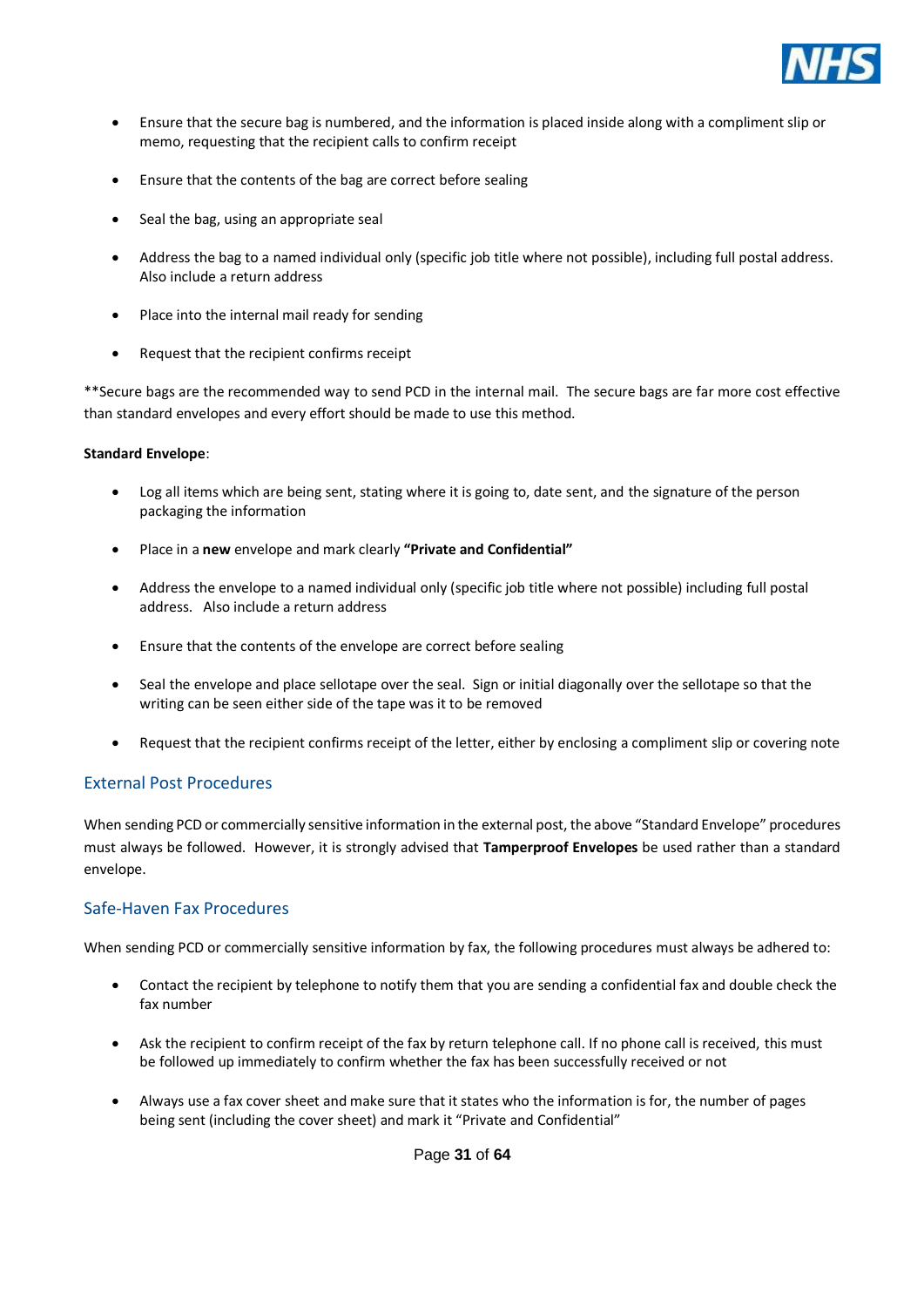

- Where possible, personal details (e.g. names and addresses) should be faxed separately from clinical details. Both faxes must be accompanied by the NHS number to allow them to be linked
- Fax machines used to **receive** faxes sent by safe-haven procedures should be locked using a pin number, which is only available to staff who are authorised to access the fax machine
- The fax machine should be switched off when not in use and outside of working hours, to ensure faxes are not received when there is nobody available to collect them
- Where possible, speed dials should be used when sending faxes. A list of all programmed speed dials should be kept with the fax machine, and this list must be kept accurate and current.

Please contact the Information Governance team for advice on whether a fax can be designated as a Safe Haven.

#### <span id="page-31-0"></span>Safe-Haven Telephone Procedures

When sharing PCD or commercially sensitive information over the telephone, the following procedures must always be adhered to:

When receiving calls requesting personal information you must:

- Verify the identity of the caller
- Ask the reason for the request
- Ensure that the caller is entitled to the information that they are requesting if in doubt, take advice from your manager or the Information Governance Team.
- If speaking to a service user, ask questions that require them to provide information, rather than giving them details which they need to confirm, e.g. ask them for their address, rather than telling them what is on their record and asking if it is correct
- If you need to pause the call for any reason, remember to use "hold" to ensure the caller can't overhear other confidential conversations that may be going on in the background
- When calling back, call the main switchboard and ask to be put through. Do not call back to direct numbers or mobile phones
- Ensure that you cannot be overheard when providing personal information
- Ensure that you do not leave any person identifiable information on answer machines/voicemail

#### <span id="page-31-1"></span>Safe-Haven Room Requirements

If confidential information is to be received in a specific location:

- It should be to a room/area that is lockable or accessible via a coded key pad with the code known only to authorised staff. The code should be changed regularly or in the case of a suspected or actual breach
- The room/area should be sited in such a way that only authorised staff can enter that location i.e. it is not an area which is readily accessible to all members of staff working in the same building or office, or to visitors
- If the room/area is on the ground floor, any windows should have locks on them

Page **32** of **64**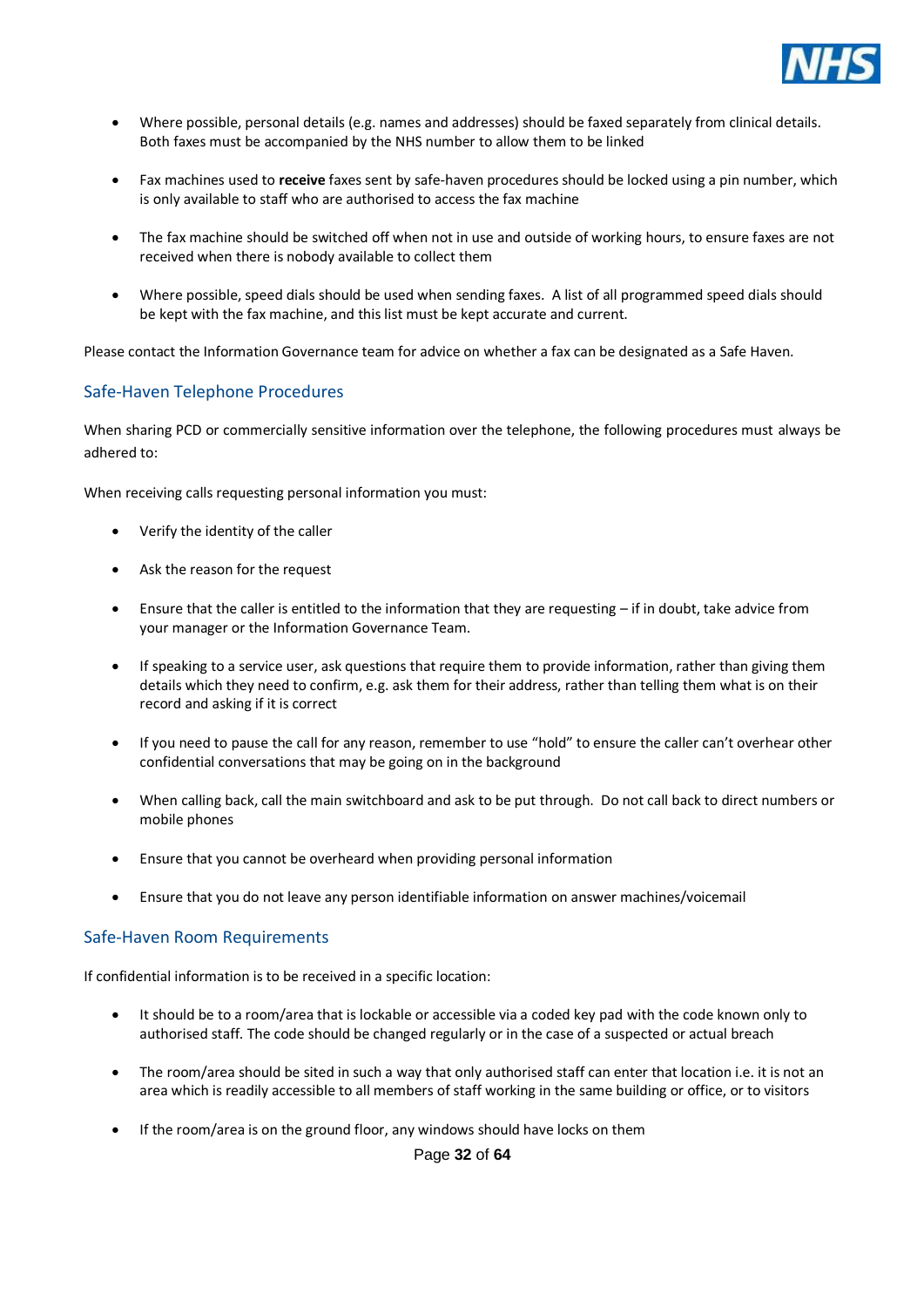

- The room/area should conform to health and safety requirements in terms of fire, flood, theft or environmental damage
- Manual paper records containing personal information should be stored in locked cabinets when not in use
- Computers should not be left in view or accessible to unauthorised staff and should have a secure screen saver function and be switched off when not in use
- Equipment such as fax machines should have a code password and be turned off out of office hours (if possible)

Please contact the Information Governance team for advice on whether a room can be designated as a Safe-Haven.

#### <span id="page-32-0"></span>Safe-Haven Room Procedures

- A list of staff authorised to enter the Safe Haven room must be maintained. Those staff listed will need to be authorised by the Caldicott Guardian for the organisation
- Only staff named on the authorised list should be provided with either the key code, swipe card or key to the Safe-Haven room
- Anybody not listed on the authorised list should be provided with access to the Safe Haven room, under any circumstances
- Should anybody be required to have access to the room for either data quality or audit purposes etc., those people should also be approved and included on the authorised list
- The door to the Safe-Haven room should always be kept locked, even when the room is in use
- No person identifiable information should be left in trays or on desks when not in use and should be locked away in suitable storage
- Any computers within the Safe-Haven room should be positioned facing away from the door or any windows. Computer screens should be locked immediately and not wait until the screensaver appears.

# <span id="page-32-1"></span>**Email**

#### <span id="page-32-2"></span>Email Retention

There is occasionally a misconception that email messages constitute a short-lived form of communication. All email messages are subject to Data Protection and Freedom of Information legislation and can form part of the corporate record. Emails should be retained in line with the retention schedule set out in the Records Management Code of Practice for Health and Social Care 2016 with the retention period being determined by the content/subject of the email.

[https://digital.nhs.uk/data-and-information/looking-after-information/data-security-and-information](https://digital.nhs.uk/data-and-information/looking-after-information/data-security-and-information-governance/codes-of-practice-for-handling-information-in-health-and-care/records-management-code-of-practice-for-health-and-social-care-2016)[governance/codes-of-practice-for-handling-information-in-health-and-care/records-management-code-of-practice-for](https://digital.nhs.uk/data-and-information/looking-after-information/data-security-and-information-governance/codes-of-practice-for-handling-information-in-health-and-care/records-management-code-of-practice-for-health-and-social-care-2016)[health-and-social-care-2016](https://digital.nhs.uk/data-and-information/looking-after-information/data-security-and-information-governance/codes-of-practice-for-handling-information-in-health-and-care/records-management-code-of-practice-for-health-and-social-care-2016)

Emails should not routinely be saved to shared drives or other shared storage areas unless there is a genuine need for the content to be accessible to others, for example if the email contains guidance or instructions that are applicable to a whole team.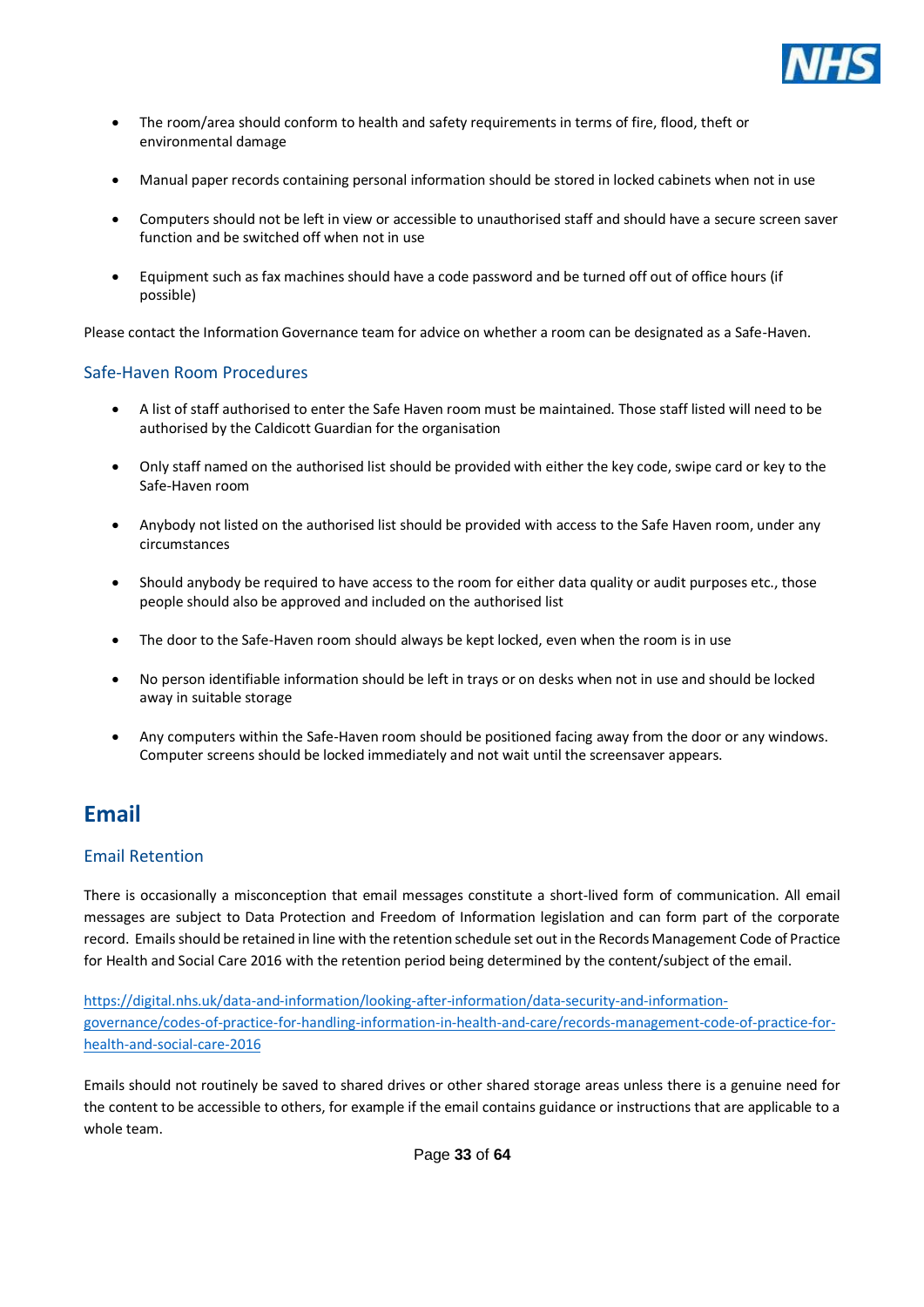

#### <span id="page-33-0"></span>Dos and Don'ts of Email

Users may not use the organisation's email system:

- To breach copyright or intellectual property rights of a third party
- To view, store, download, send, forward or copy inappropriate material. Examples include but are not limited to; obscene or pornographic material, discriminatory material or anything of a criminal nature
- To send defamatory or libellous messages
- To breach the GDPR/DPA18
- To forward chain or junk email

In addition, the use of a non-NHS email account (personal or web mail) is not permitted for the purpose of the organisation's business under any circumstances.

Personal use of the organisations email system is not permitted where it substitutes for a webmail system such as Gmail.

The organisation considers email as an important means of communication and recognises the importance of appropriate email content and prompt replies in conveying a professional image and delivering good customer service.

The organisation requires all users to adhere to the following guidelines:

- Write well-structured e-mails
- Use short, descriptive subjects
- Signatures must adhere to the corporate standard
- Do not send unnecessary attachments
- Before opening email attachments, ensure that you are satisfied of the validity of the sender and the attachment
- Ensure that the purpose and content of the e-mail message is clearly explained
- Do not write emails in capitals. This can be considered rude and aggressive
- Use a spell checker before emails are sent
- If you require a response by a specific date, make the recipient aware of this deadline
- Only mark emails as important or high priority if there is a genuine need to
- Ensure emails are only sent to people who need to see them and only use the reply to all button when absolutely necessary
- Email should be treated like any other correspondence and should be answered as quickly as possible
- When on annual leave or away from the office for over one day, the Out of Office facility should be used

Page **34** of **64**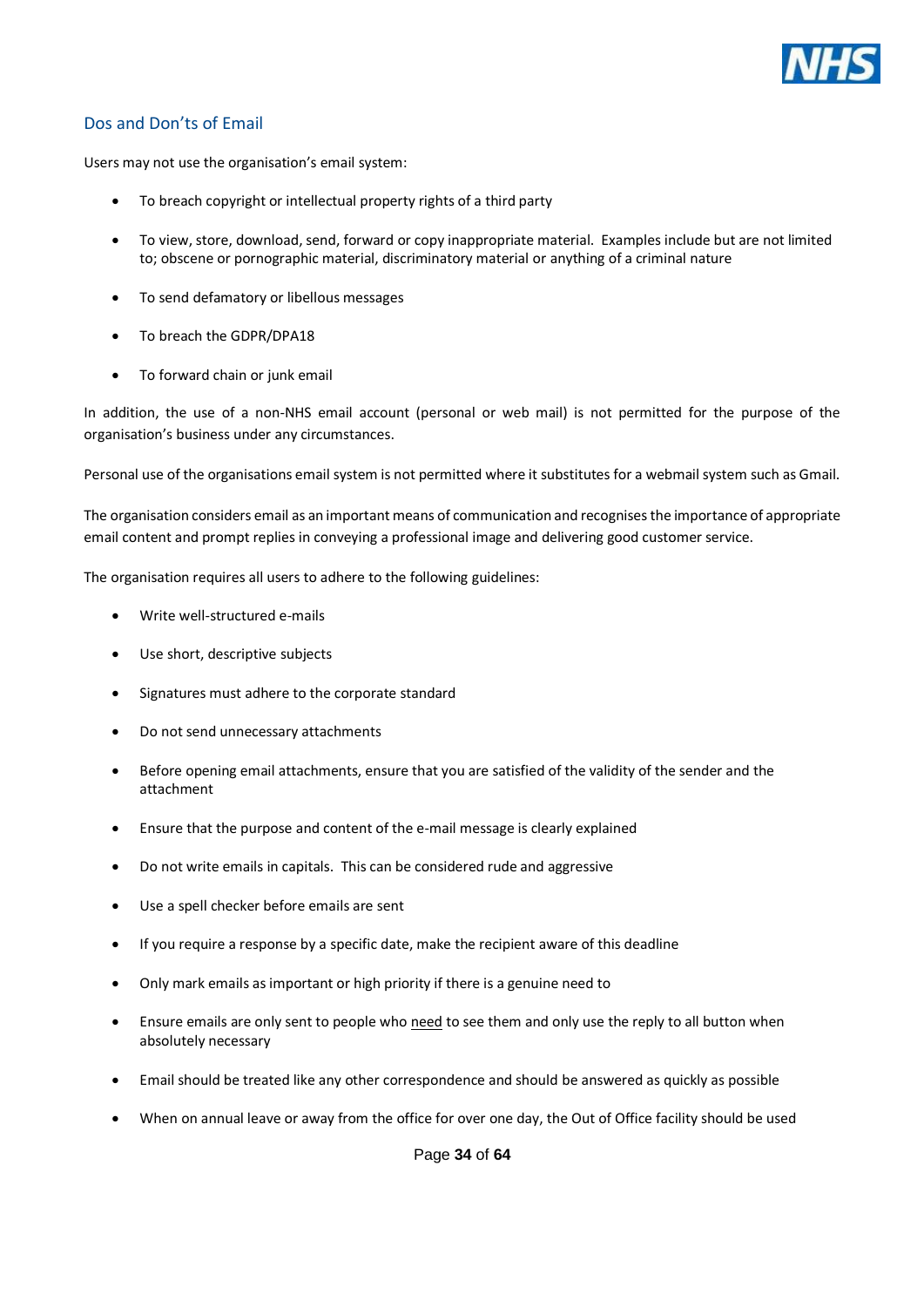

- Ensure that the content is verifiable, evidence based and capable of being subjected to public scrutiny, including applications made under the Freedom of Information Act 2000 and the Data Protection Act 1998
- Be responsible about your use of email; be aware that the email you send may be forwarded without your prior knowledge or consent, or you may be sending to a recipient who has shared access to their inbox with another member of staff, for example their PA
- Make a clear distinction between opinion and fact
- Always check the recipients email address is correct before sending

#### <span id="page-34-0"></span>Sending emails to mailing/distribution lists

If an email is to be sent to several people or to the members of a mailing/distribution list, it may be that the recipients do not (or should not) know who else the email has been sent to, particularly if the recipients include members of the public. Therefore the "BCC" field should be used rather than the "To" or "CC" field to allows the email addresses of the other recipients to be concealed.

This means that the recipient list of the email cannot be re-used, and it reduces the chances that the recipients will receive spam or viruses as a result of having shared their email address with many others.

Alternatively, it may be advisable to set up a distribution list and use the alias rather than including individual names or email addresses in the headers.

#### <span id="page-34-1"></span>Recalling emails

If an email has been sent in error, for example to an incorrect recipient or an attachment has been missed off, it may be possible to recall the email. However, please note that messages must be recalled as soon as possible because this function will not work if the recipient has already read the email. Also, the recipient of the email that you want to recall must also be using an Exchange account, not a webmail account such as gmail or the recall won't work.

To do this, open the sent email that is to be recalled and select "Recall This Message" from the "Actions" menu. You will then have the option to either delete the message or replace it with a new one.

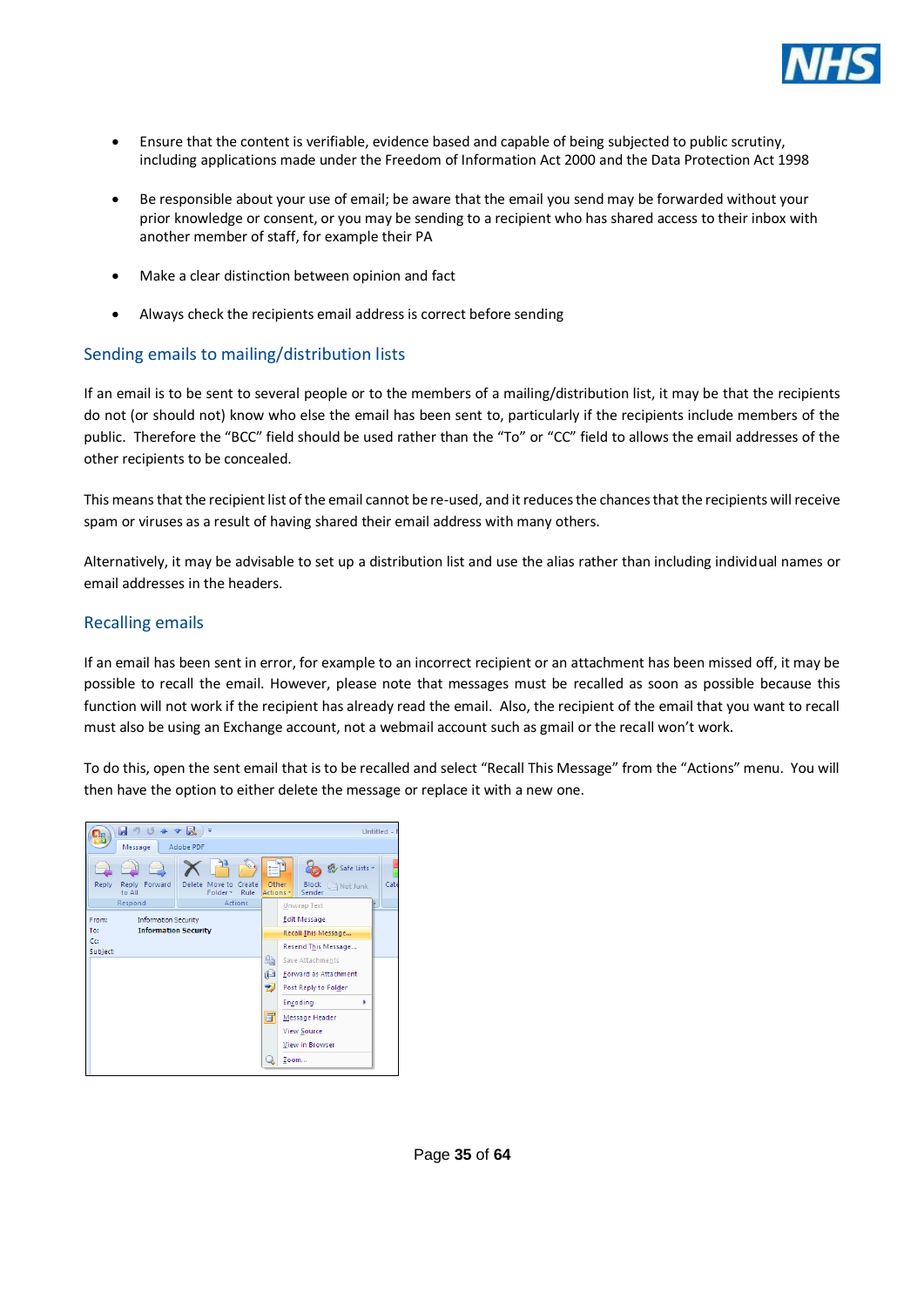

#### <span id="page-35-0"></span>**Monitoring**

At the request of the Accountable Officer the IT service may carry out investigations into email usage.

All external emails are routinely virus scanned and where viruses are detected the email is quarantined until clean. If this is impossible then the email administrator will contact the recipient.

Formal complaints about the misuse of email will be investigated and managed according to the organisations existing grievance and disciplinary policies. Inappropriate emails will be automatically blocked for the protection of the organisation and individuals (e.g. spam and adult content).

Section 6 of the Regulation of Interception of Communications & Provision of Communication-Related Information Act of 2002 (RICA) allows companies to monitor and intercept email provided that it takes place "in the course of the carrying on of any business" at the company.

The CCG may therefore open e-mails in an absent employee's inbox if this is necessary to see whether there are business communications that need to be dealt with in the employee's absence. However, the company must not open e-mails that in their unopened state appear not to relate to the business (for example e-mails that are marked "personal" in the header) unless there are convincing grounds on which to believe they are in fact business related. This does not prevent an interception which is carried out only to gain access to the contents of business communication's, but which may incidentally and unavoidably involve some access to other personal communications on the system.

Due to this Act, should there be a necessity for an employee to use their work email for personal emails, it is recommended that they put 'PERSONAL' in the subject line of the email, for example, or create rules in Outlook that moves all incoming personal messages to a separate folder, therefore meaning that should their emails need to be accessed, for example while they are on leave or off sick, then work emails can be distinguished from personal without actually opening the message.

If work email accounts are used for personal emails, then once the email is on the organisation's network, it becomes the responsibility of the organisation to protect it under the GDPR/DPA18.

For this reason, a process has been put in place to ensure that access to staff emails is suitably protected so that the messages can be accessed only with a valid reason. A request for access to another user's emails should be made through the Information Governance team.

#### <span id="page-35-1"></span>Long-Term Absence

If a staff member is on long term absence (more than four weeks), their line manager should, with the help of the IT Service, redirect their email account to someone else within the department to manage the account. The justification of redirecting the messages should be clearly established prior to redirection. The duty of confidentiality should be impressed upon the member of staff who receives the redirected mail.

It must also be ensured that an out of office message is added to the account at the earliest opportunity. It is recommended that it is set up so that an automated response is sent to every email, rather than just the initial email received from a sender.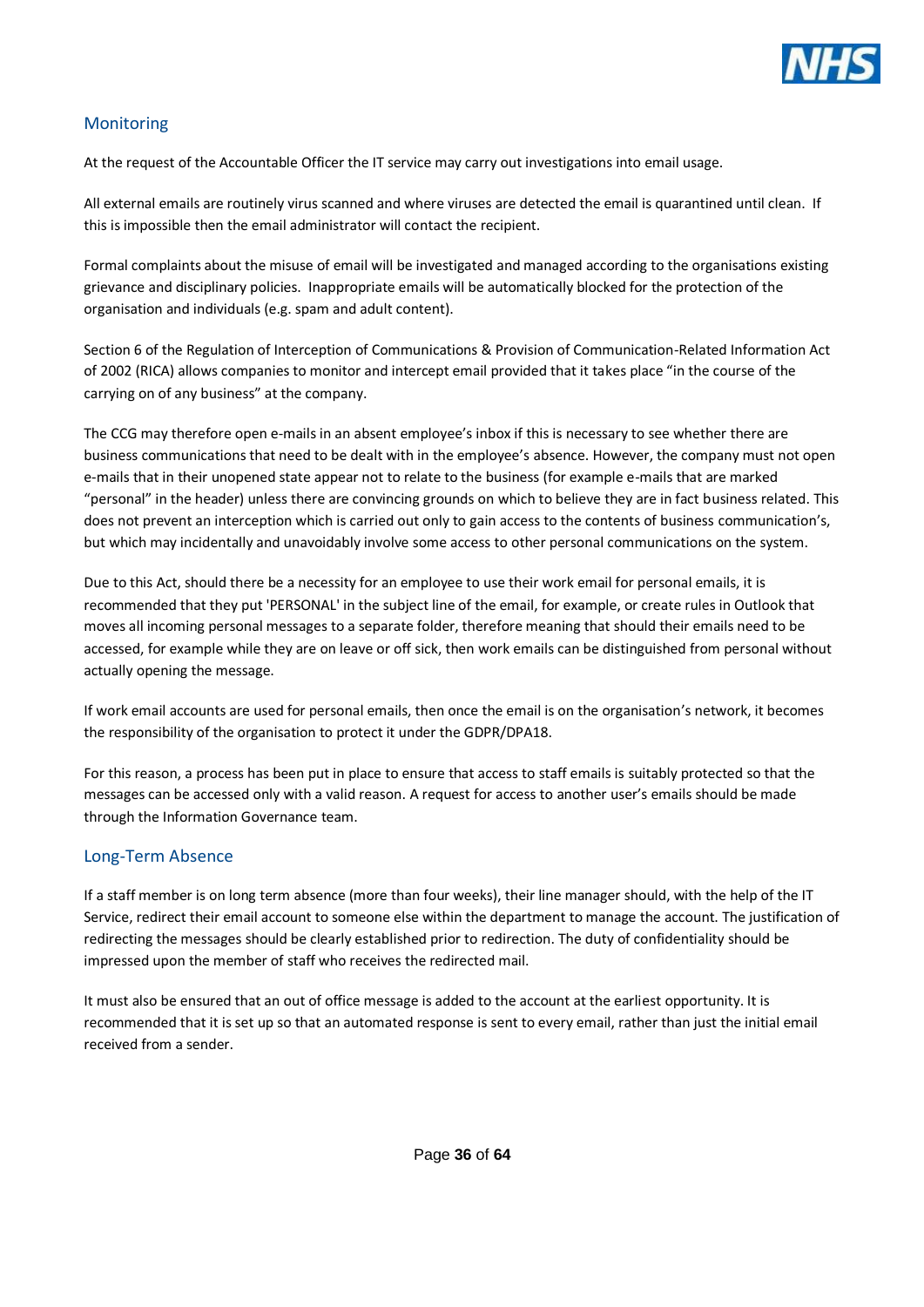

#### <span id="page-36-0"></span>Shared Email Access

There may be circumstances where there is a requirement, for example, for a PA to access a Director's email account.

Under no circumstances should this be facilitated by the Director sharing their network account password with their PA. Doing so is a breach of policy and must be reported as an incident via the incident reporting process.

Microsoft Outlook provides the facility for a user to share their inbox with other users in the same way as a calendar can be shared. Other items such as contacts or tasks can also be shared in this way.

**It should be noted that where access is granted to another user, that user may have access to any private, confidential or sensitive materials associated with the respective user account. As a result, access should ONLY be authorised where this is absolutely necessary for operational purposes (and preferably with the individual's consent). Access can be "tailored" by applying rules within your inbox. For example, a rule could be set up which moves any items received which are marked as confidential to a subfolder rather than leaving them in your main inbox. Please refer to the above section "Monitoring".**

Any person, who is granted access to another user's inbox to fulfil the requirements of their role, should only view the information required to allow them to do so. Users accessing inboxes of other staff are required to treat all material viewed as confidential and not to act upon it or disclose it to any other person except those directly associated with the operational requirement for which the access was granted. They must preserve the confidentiality of any private or personal data that they may view inadvertently whilst undertaking operational matters.

If you need to share your complete inbox, including any sub-folders, with another user then this needs to be facilitated by the IT Service and so a call must be logged with your IT Helpdesk. When doing so, please be mindful that this will mean that ALL emails will therefore be accessible to the user with whom you share your inbox.

#### <span id="page-36-1"></span>How to share your inbox (Based on Microsoft Outlook 2010):

If you just wish to share your main inbox (and not sub-folders) then you can facilitate this yourself by following these steps:

# Save As

#### **From the File menu in Outlook**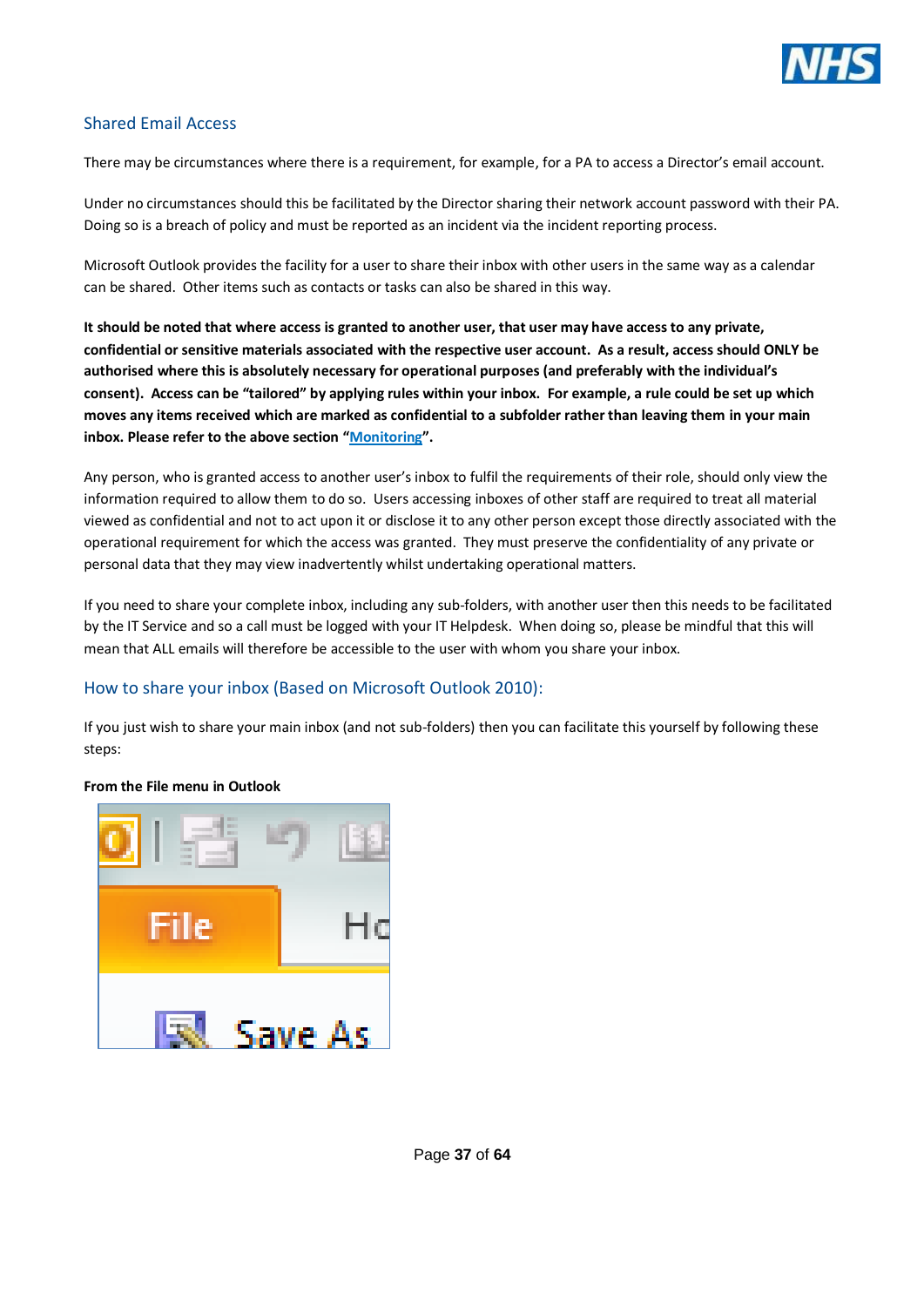

#### **Click on Account Settings**



#### **and then Delegate Access**

| <b>Account Settings</b><br>Modify settings for this accoun<br>additional connections.<br>Account<br>Access this account on th<br>Settings +<br>https://mail.northstaffs.nl |                                                                                                       |                                                                    |  |
|----------------------------------------------------------------------------------------------------------------------------------------------------------------------------|-------------------------------------------------------------------------------------------------------|--------------------------------------------------------------------|--|
|                                                                                                                                                                            | <b>Account Settings</b>                                                                               | Add and remove accounts or change<br>existing connection settings. |  |
|                                                                                                                                                                            | <b>Delegate Access</b><br>Give others permission to receive<br>m<br>items and respond on your behalf. |                                                                    |  |
| <b>Download Address Book</b><br>Download a copy of the Global<br>Address Book.                                                                                             |                                                                                                       | tify<br>res                                                        |  |
| <b>Manage Mobile Notifications</b><br>Setup SMS and Mobile<br>Notifications.                                                                                               |                                                                                                       |                                                                    |  |
|                                                                                                                                                                            |                                                                                                       |                                                                    |  |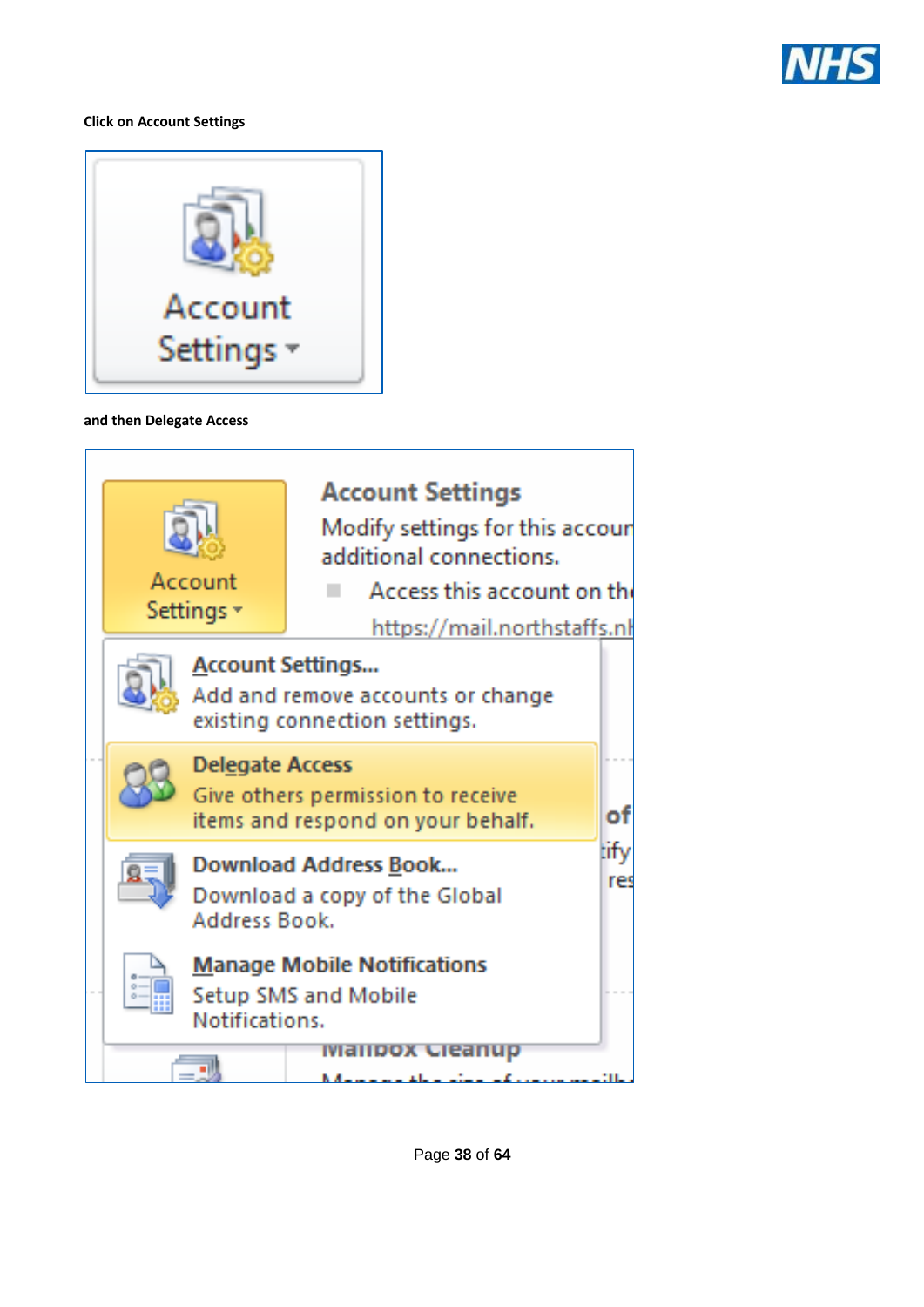

**Click on Add**



Find the person with whom you wish to share your inbox in the global address list that appears then double click on their name.

#### **The following pop up will then appear**

| This delegate has the following permissions                            |                                                         |                                                                   |  |  |
|------------------------------------------------------------------------|---------------------------------------------------------|-------------------------------------------------------------------|--|--|
|                                                                        | Calendar<br>Editor (can read, create, and modify items) |                                                                   |  |  |
|                                                                        |                                                         | V Delegate receives copies of meeting-related messages sent to me |  |  |
|                                                                        | Tasks                                                   | Editor (can read, create, and modify items)                       |  |  |
|                                                                        | Inbox                                                   | None                                                              |  |  |
|                                                                        | Contacts                                                | None                                                              |  |  |
|                                                                        | <b>Notes</b>                                            | None                                                              |  |  |
|                                                                        | Journal                                                 | None                                                              |  |  |
| Automatically send a message to delegate summarizing these permissions |                                                         |                                                                   |  |  |
| Delegate can see my private items                                      |                                                         |                                                                   |  |  |
| Cancel<br>ОК                                                           |                                                         |                                                                   |  |  |

Use the drop-down lists and check boxes to set the access permissions you require and then click on OK.

You will then be able to see the person you have just added in your list of delegates.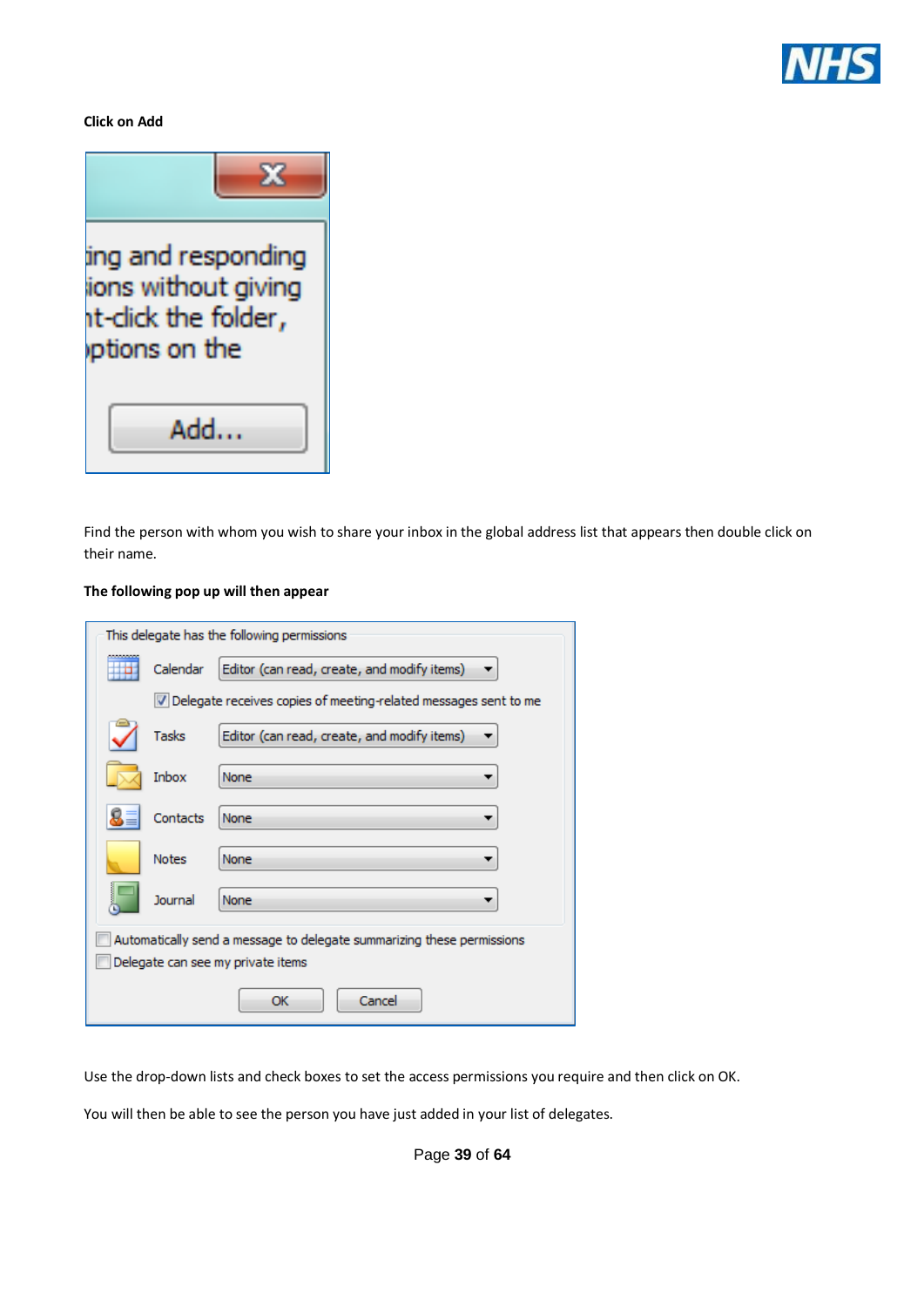

<span id="page-39-0"></span>How to access an inbox which has been shared with you (Based on Microsoft Outlook 2010):

**From the File menu in Outlook**



**Click on "Open" on the left-hand side of the screen**



**Click on "Other User's Folder"**



In the pop up that appears, click on "Name". This will open the global address list. Find the name of the person who has shared their inbox with you and double click on it.

Click on OK.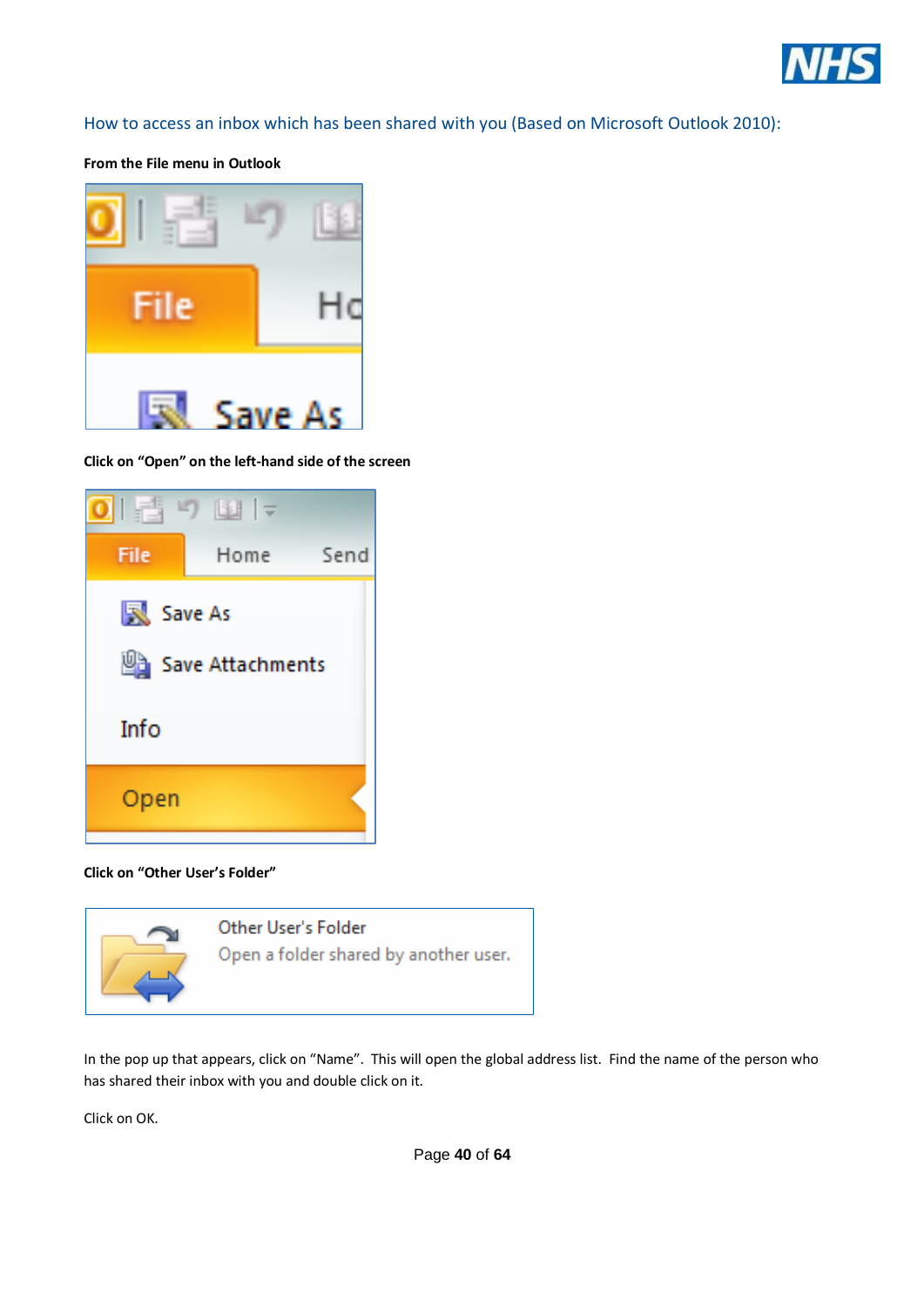

The other user's inbox will then be opened.

If IT have facilitated your access to another user's full inbox (including subfolders) then the inbox should be displayed as a folder in the left-hand side of your Outlook.

#### <span id="page-40-0"></span>Accessing another user's inbox via the IT Service

If it is not possible or appropriate to request a user share their inbox with you, for example because they are absent from work, have left the organisation or the access is required for a HR investigation, then a request must be made to the IT Service, via the Information Governance team.

# <span id="page-40-1"></span>**Video and Teleconferencing**

Video and teleconferencing is becoming a powerful way for colleagues to communicate and collaborate but can be open to abuse both deliberate and accidental as systems are designed to be easy to use with the ensuing security relying more and more on end users than on restrictions built into the software/hardware.

The use of such equipment will also contribute to the organisation's ability to reduce the need for travel.

As this form of communication is two-way technology, equipment should be located and used where there is the least risk of private activities being accidently seen or overheard.

When arranging the meeting, and sending out invites, this guidance should be included to ensure that all participants are aware of and signed up to the following:

- All participants must identify themselves at the beginning of the meeting and when speaking, to ensure that the other participants are aware of the speaker
- No recording outside of that organised by the Chair shall be made
- No participants shall be expected to invite others to take part in the meeting/session without the express consent of the Chair
- Headsets should be worn for all meetings/sessions where participants may be overheard by others, and webcams should be used where they cannot be overseen by others outside of the invited participants
- Where a participant enters/leaves the session, whilst it is in progress, the Chair must ensure that all participants are aware of the fact, with participants announcing their arrival/leaving with their name and job role etc
- At the end of the session the Chair must make sure that all participants are aware that the session has concluded, and if a recording is being made that the recording is stopped at this time

#### <span id="page-40-2"></span>Responsibilities

#### **Chair of Meeting/Session**

The Chair is responsible for the overall running of the meeting/session. They must ensure that all participants are introduced at the beginning of the meeting/session, and that they are all able to see and hear each other. The Chair will be responsible for ensuring that reasonable adjustments are put in place where a participant has an access need.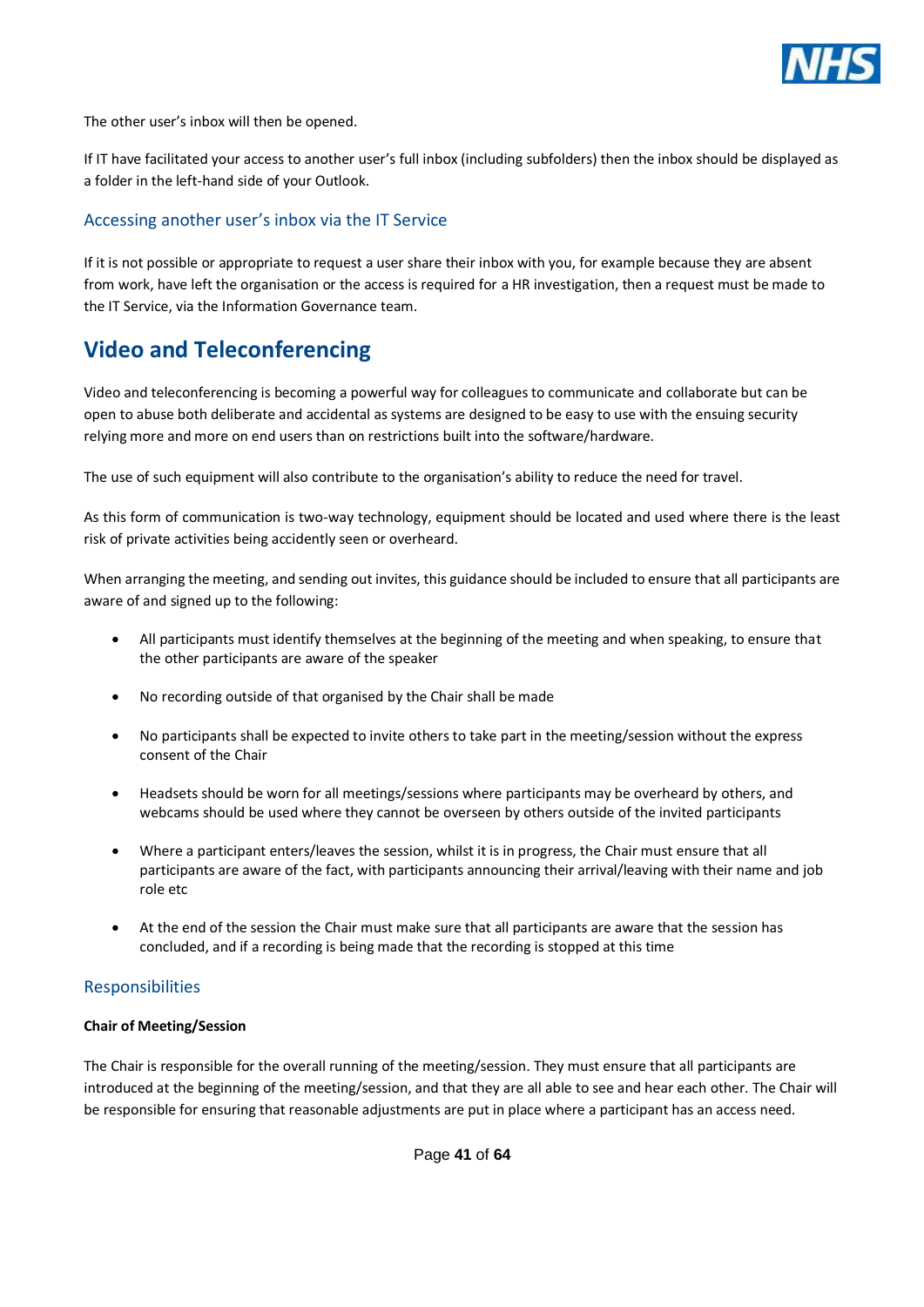

They will be responsible for the facility itself for the duration of the meeting/session, from ensuring all is in order before the meeting, coordinating with IT Technical Staff if required, and ensuring all is in order at the end of the meeting. They are also required to ensure that all participants have signed a "Compliance" statement form before each meeting/session begins.

All participants invited to the meeting/session should be aware as to whether the meeting/session is being recorded or not. They should also ensure that no additional recordings are made by participants themselves.

If the session is recorded, the Chair is responsible for ensuring that all participants have given their consent and that there is a verbatim copy available for all participants if requested.

#### **Meeting/Session Participants**

All participants are expected to adhere to this guidance and return the signed "Compliance" forms that they are given, either at a training session or before their first video or teleconferencing meeting/session.

No additional recordings are to be made without the express permission of the Chair before the meeting/session commences.

They must wear headsets to ensure that other staff may not overhear the conversations, and any webcams used should not be overseen by others where possible.

#### **Training & Implementation**

Training on the use of the software/equipment will be provided. Contact can be made via the local IT Service.

All users will need to familiarise themselves with this guidance before access to the systems.

# <span id="page-41-0"></span>**Data Security and Protection Incidents**

It is important that information remains safe, secure and confidential at all times.

All staff are encouraged to report all incidents via the Incident Reporting Form/Datix Incident Reporting system as soon as is possible following the identification of the incident.

In addition to the internal reporting of incidents, it is a legal obligation under GDPR/DPA18 to notify personal data breaches to the ICO within 72-hours, unless it is unlikely to result in a risk to the rights and freedoms of an individual.

All health and social care organisations are to use the reporting tool accessed via the new Data Security and Protection Toolkit to report data breaches. This reporting will be undertaken by the Information Governance Team.

#### <span id="page-41-1"></span>What is a data breach?

A **data breach,** as defined under GDPR/DPA18, means a breach of security leading to the accidental or unlawful destruction, loss, alteration, unauthorised disclosure of, access to, personal data transmitted, stored or otherwise processed.

(Personal data is defined as 'any information relating to an identified or identifiable individual)'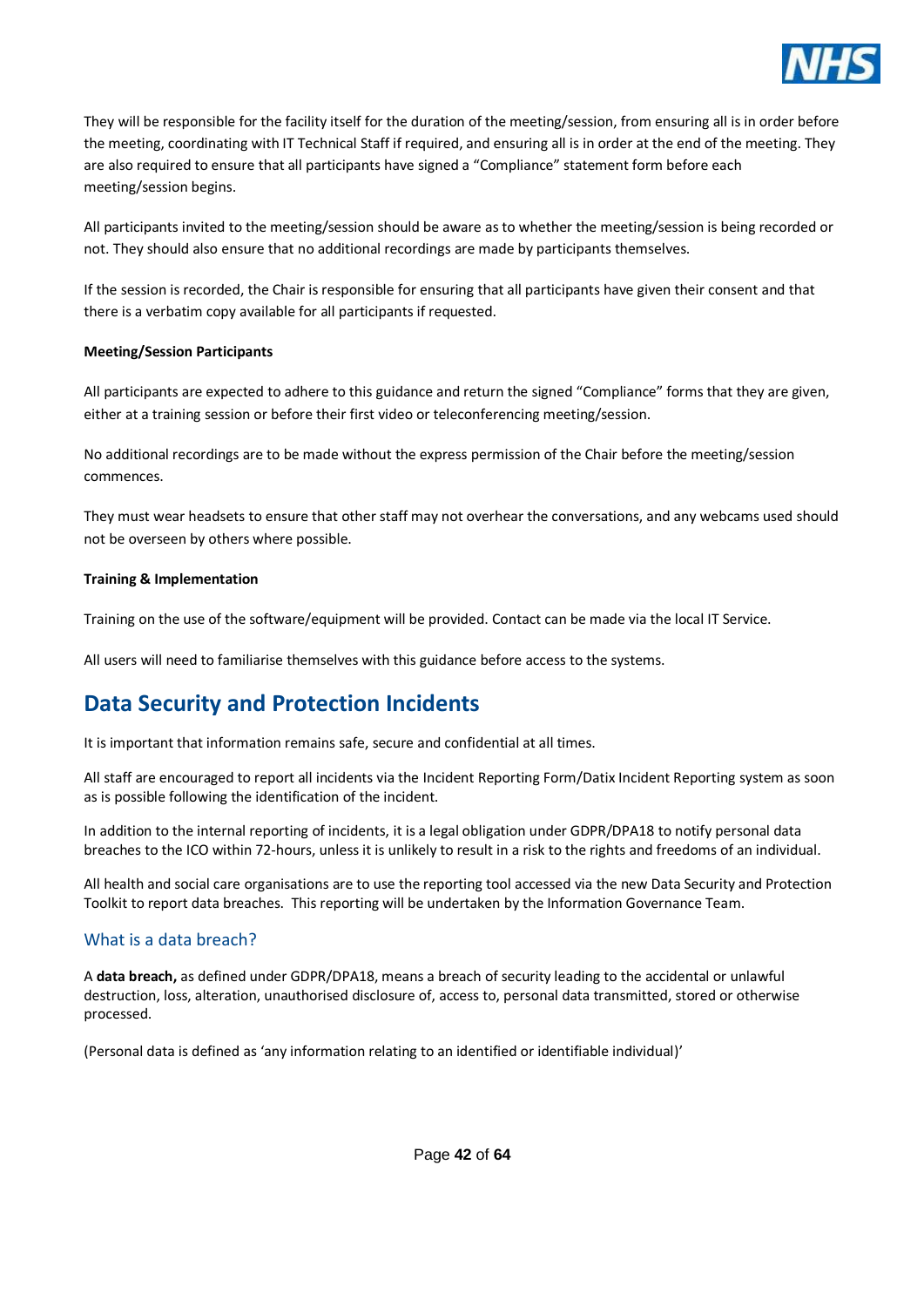

#### <span id="page-42-0"></span>What are the types of breaches?

GDPR/DPA18 defines three types of breaches: Confidentiality, Integrity or Availability.

- **Confidentiality breach** unauthorised or accidental disclosure of, or access to personal data
- **Availability breach** unauthorised or accidental loss of access to, or destruction of, personal data
- **Integrity breach** unauthorised or accidental alteration of personal data

#### <span id="page-42-1"></span>When is an incident reportable under GDPR/DPA18

#### **Grading the personal data breach**

Any incident must be graded according to the significance of the breach and the likelihood of those serious consequences occurring. The incident must be graded according to the impact on the individual or groups of individuals and not the organisation.

The **significance** is further graded rating the incident of a scale of 1-5. 1 being the lowest and 5 the highest.

The **likelihood** of the consequences occurring are graded on a scale of 1-5 1 being a non-occurrence and 5 indicating that it has occurred.

Grade the potential significance of the adverse effect on individuals

| No.            | <b>Effect</b>                                                                                                              | <b>Description</b>                                                                                                                                                                                                                                                                               |
|----------------|----------------------------------------------------------------------------------------------------------------------------|--------------------------------------------------------------------------------------------------------------------------------------------------------------------------------------------------------------------------------------------------------------------------------------------------|
| 1              | No adverse effect                                                                                                          | There is absolute certainty that no adverse effect<br>can arise from the breach.                                                                                                                                                                                                                 |
| $\overline{2}$ | Potentially some minor adverse effect or any incident<br>involving vulnerable groups even if no adverse effect<br>occurred | A minor adverse effect must be selected where<br>there is no absolute certainty. A minor adverse<br>effect may be the cancellation of a procedure but<br>does not involve any additional suffering. It may<br>also include possible inconvenience to those who<br>need the data to do their job. |
| 3              | Potentially some adverse effect                                                                                            | An adverse effect may be release of confidential<br>information into the public domain leading to<br>embarrassment or it prevents someone from<br>doing their job such as a cancelled procedure that<br>has the potential of prolonging suffering but does<br>not lead to a decline in health.   |
| 4              | Potentially pain and suffering/ financial loss                                                                             | There has been reported suffering and decline in<br>health arising from the breach or there has been<br>some financial detriment occurred. Loss of bank<br>details leading to loss of funds. There is a loss of<br>employment.                                                                   |
| 5              | Death/catastrophic event.                                                                                                  | A person dies or suffers a catastrophic<br>occurrence.                                                                                                                                                                                                                                           |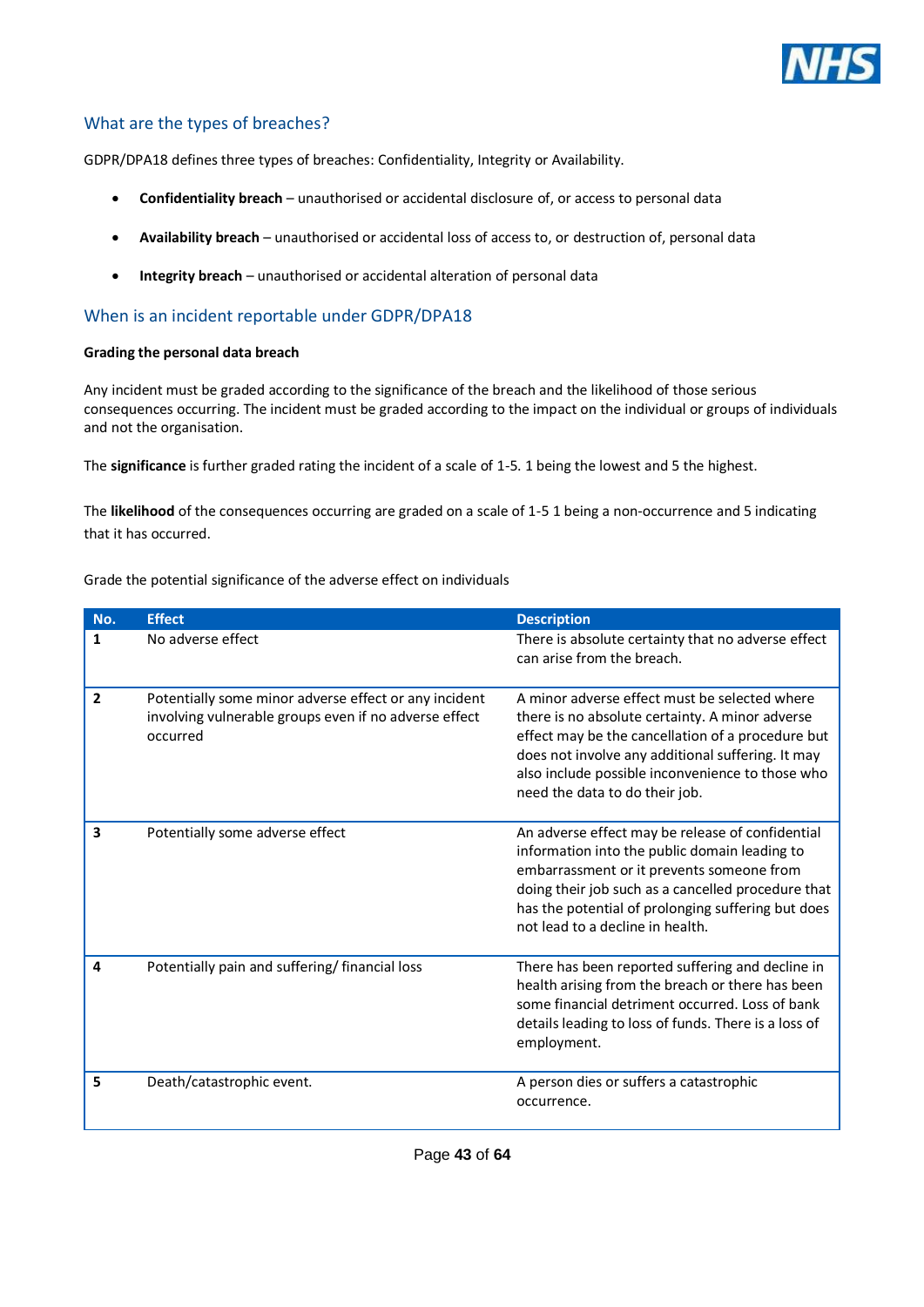

Establish the likelihood that adverse effect has occurred

| No. | <b>Likelihood</b>                                                                            | <b>Description</b>                                                                                                                    |
|-----|----------------------------------------------------------------------------------------------|---------------------------------------------------------------------------------------------------------------------------------------|
| 1   | Not occurred                                                                                 | There is absolute certainty that there can be no<br>adverse effect. This may involve a reputable audit<br>trail or forensic evidence. |
| 2   | Not likely or any incident involving vulnerable groups<br>even if no adverse effect occurred | In cases where there is no evidence that can<br>prove that no adverse effect has occurred this<br>must be selected.                   |
| 3   | Likely                                                                                       | It is likely that there will be an occurrence of an<br>adverse effect arising from the breach.                                        |
| Δ   | Highly likely                                                                                | There is almost certainty that at some point in<br>the future an adverse effect will happen.                                          |
| 5   | Occurred                                                                                     | There is a reported occurrence of an adverse<br>effect arising from the breach.                                                       |

Both the adverse effect and likelihood values form part of the breach assessment grid.

There are a limited number of circumstances where even when an organisation is aware of a breach of personal data there may be containment actions that will remove the need for notification to the ICO but may still need to be recorded as a near miss as it may still constitute a reportable occurrence under the NIS directive.

Under the following circumstances notification may not be necessary:

- Encryption Where the personal data is protected by means of encryption
- 'Trusted'\* partner where the personal data is recovered from a trusted partner organisation
- Cancel the effect of a breach where the controller can null the effect of any personal data breach

\*trusted' partner – breach contained, sent to wrong department for example, but where recipient may be considered trusted not to read or access data sent in error and to comply with instructions to return it.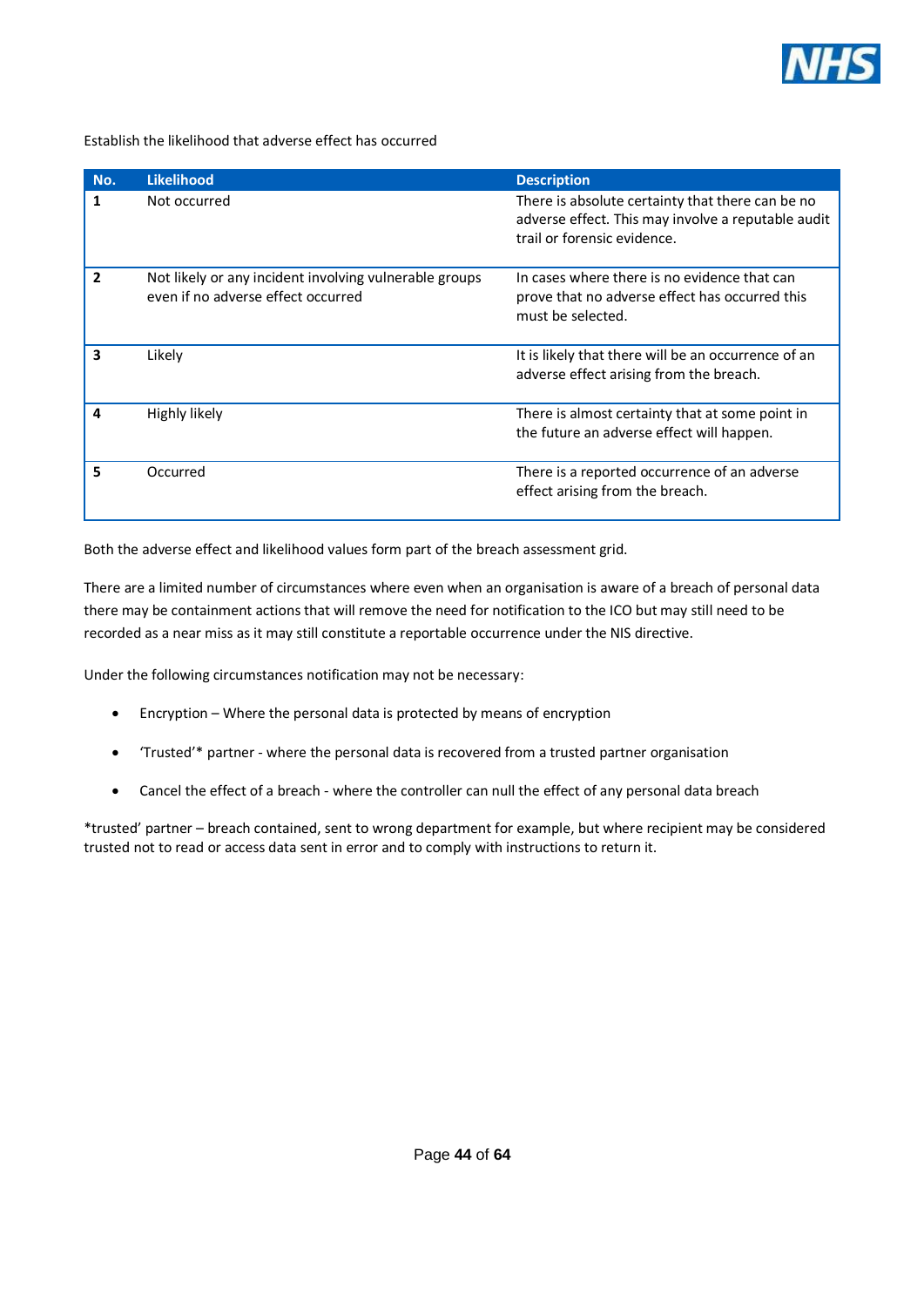

#### **Breach Assessment Grid**

#### This operates on a 5 x 5 basis with anything other than "grey breaches" being reportable**. Incidents where the grading results is in the red are advised to notify within 24 hours.**

| Impact | Catastrophic | 5              | 5                                                      | 10                                                                  |                | 15 20 3<br><b>Reportable to the ICO</b> | 25.      |  |
|--------|--------------|----------------|--------------------------------------------------------|---------------------------------------------------------------------|----------------|-----------------------------------------|----------|--|
|        | Serious      | 4              | $\overline{4}$<br>No<br>Impact<br>has<br>occurred<br>3 | $\overline{8}$<br>An<br>impact<br>is.<br>unlikely<br>$6\phantom{1}$ |                | <b>DHSC Notified</b><br>12 116 20       |          |  |
|        | Adverse      | $\overline{3}$ |                                                        |                                                                     | $\overline{9}$ | 12<br>Reportable to the ICO             | 15       |  |
|        | Minor        | 2              | $\overline{2}$                                         | 4                                                                   | $6^{\circ}$    | 8 <sup>1</sup>                          | 10       |  |
|        | No Impact    | $\mathbf{1}$   | $\uparrow$                                             | $\overline{2}$<br>No Impact has bccurred 5                          |                |                                         |          |  |
|        |              |                | $\mathbf{1}$                                           | $\overline{2}$                                                      | 3              | 4                                       | 5        |  |
|        |              |                | Not<br>Occurred                                        | Not<br>Likely                                                       | Likely         | Highly<br>Likely                        | Occurred |  |
|        |              |                | Likelihood harm has occurred                           |                                                                     |                |                                         |          |  |

#### **Sensitivity Factors**

Sensitivity factors have been incorporated into the grading scores and where a non-ICO notifiable personal data breach involves one of the following it must still be reported as a level 2 and as such notifiable to the ICO.

If a breach involves certain categories of vulnerable groups, it must be scored as a minimum 2 on both axes of the scoring matrix although it may be higher depending on the severity or likelihood but will not in all circumstances be notified to the ICO;

For clarity special categories under GDPR/DPA18 not listed below include:

- Vulnerable children
- Vulnerable adults
- Criminal convictions/prisoner information
- Special characteristics listed in the Equality Act 2010 where not explicitly listed in this guidance and it could potentially cause discrimination against such a group or individual

Page **45** of **64**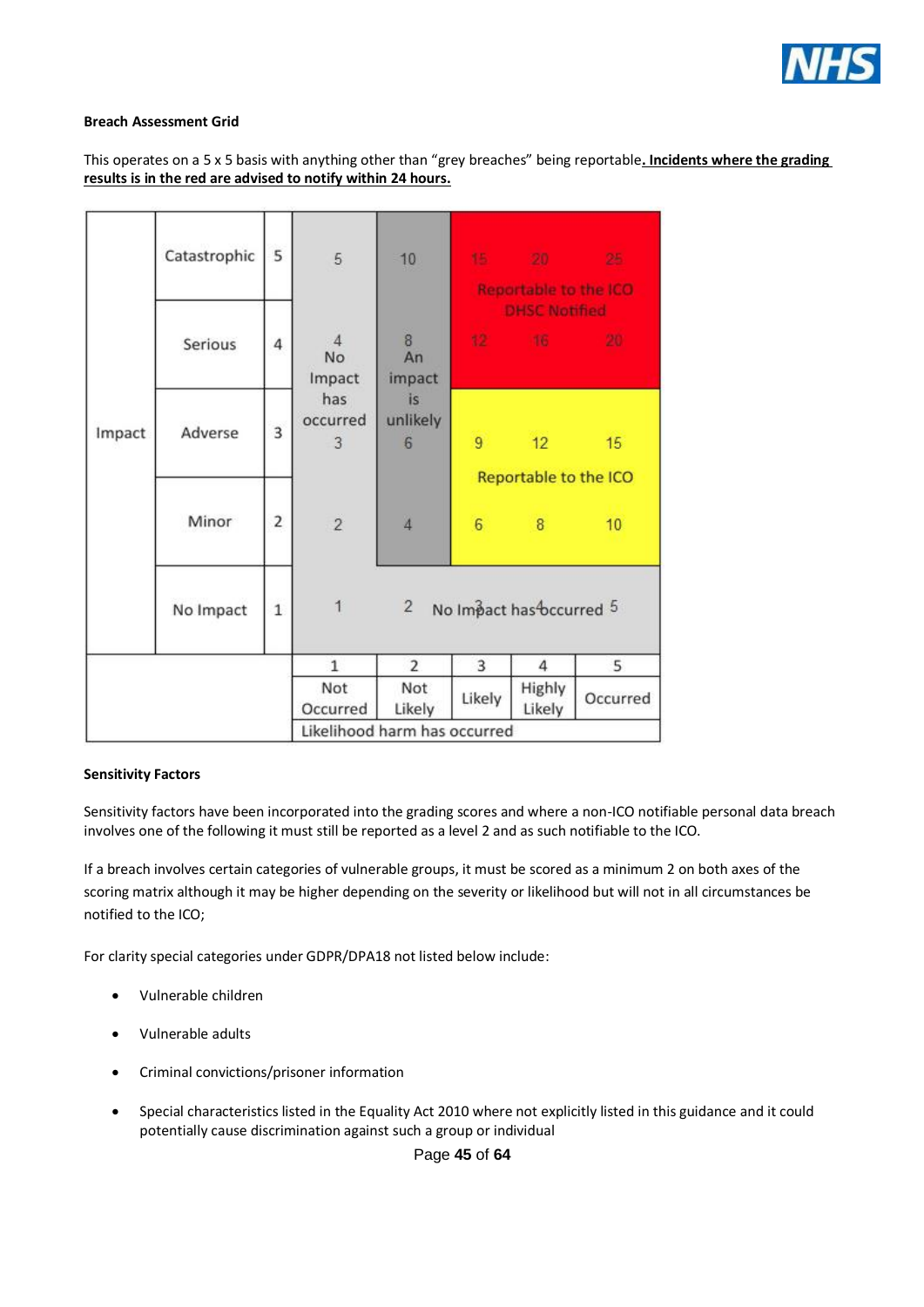

- Communicable diseases as defined by public health legislation
- Sexual health
- Mental health

For clarity Special Categories of personal data under GDPR/DPA18 are:

- Racial or ethnic origin
- Political opinions
- Religious or philosophical beliefs
- Trade union membership
- The processing of genetic data
- Biometric data for uniquely identifying a natural person
- Data concerning health
- Data concerning a natural person's sex life or sexual orientation

#### **Assessing risk to the rights and freedoms of a data subject**

GDPR/DPA18 gives interpretation as to what might constitute a high risk to the rights and freedoms of an individual. This may be any breach which has the potential to cause one or more of the following:

- Loss of control of personal data
- Limitation of rights
- Discrimination
- Identity theft
- Fraud
- Financial loss
- Unauthorised reversal of pseudonymisation
- Damage to reputation
- Loss of confidentiality of personal data protected by professional secrecy
- Other significant economic or social disadvantage to individuals

Depending on the outcome of the scoring matrix the risk may be high risk and be significant enough to notify to the ICO.

**If there is any doubt that a breach is significant enough for notification, or there is any uncertainty then it is always best to contact the Information Governance team at the earliest opportunity.**

Page **46** of **64**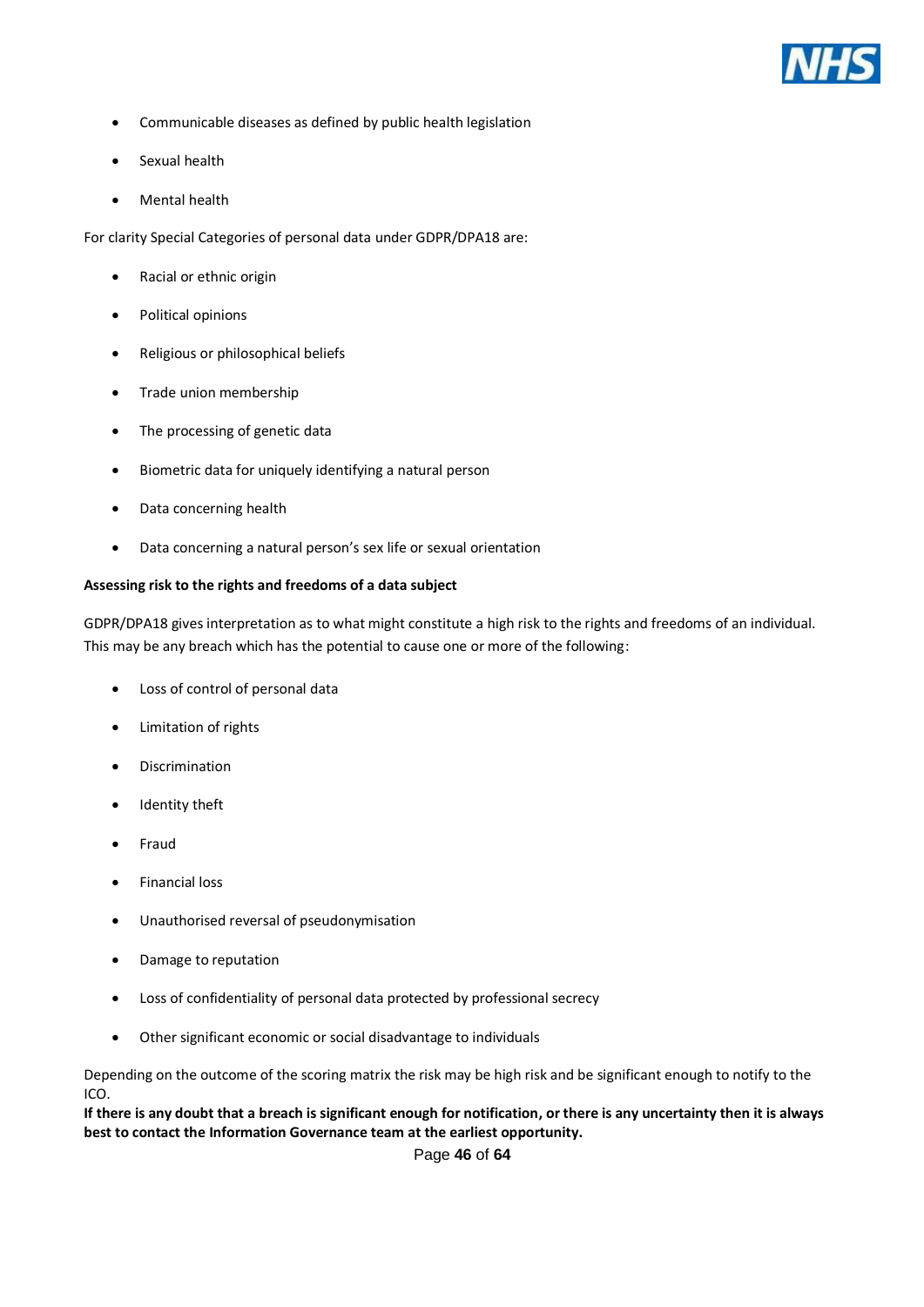

# <span id="page-46-0"></span>**Records Management**

Records Management is the process by which an organisation manages all the aspects of records whether internally or externally generated and in any format or media type, from their creation, all the way through to their lifecycle to their eventual disposal and destruction.

Any information held is only of use if it can be retrieved easily and the data contained within it is accurate and up to date.

It is important that the organisation knows what information it holds, how it is stored and accessed so that it can fulfil its legal requirements as well as being efficient and effective in its day-to-day activities.

Information contained within corporate records may be required to meet the requirements of legislation such as the Freedom of Information Act (2000) and The Environmental Information Regulations (2004) and as such must be accessible to ensure that the specific time limits set out within the legislation is met.

Clinical records and other personal data may be required to meet the requirements of legislation such as the Access to Health Records Act (1990) and GDPR/DPA18 to fulfil Subject Access Requests.

The organisation appoints Information Asset Owners and Information Asset Administrators to maintain a register of the organisation's Information Assets and record how the information is used, to ensure that any associated risks can be managed.

Staff must feel confident that they know how to access and store information to enable them to carry out their role to the best of their ability.

# <span id="page-46-1"></span>Identification/Naming of Records

All records should be clearly identifiable from the file name or from the file cover. It should include an accurate title or description of the information contained and where appropriate the department or service to which it relates.

#### <span id="page-46-2"></span>Naming of electronic records

File Names are the names that are listed in the computer's file directory and that are allocated to new files as they are saved for the first time. By naming records consistently, this will enable staff to distinguish similar records at a glance.

Naming records according to an agreed convention will make naming easier for staff as a "re-think" process will not be required on every occasion.

A file title should be:

- **Descriptive** it says what the document is about and accurately reflects the contents
- **Helpful** it distinguishes the document from others on the same/ similar topic
- **Consistent** it follows the conventions set down by the organisation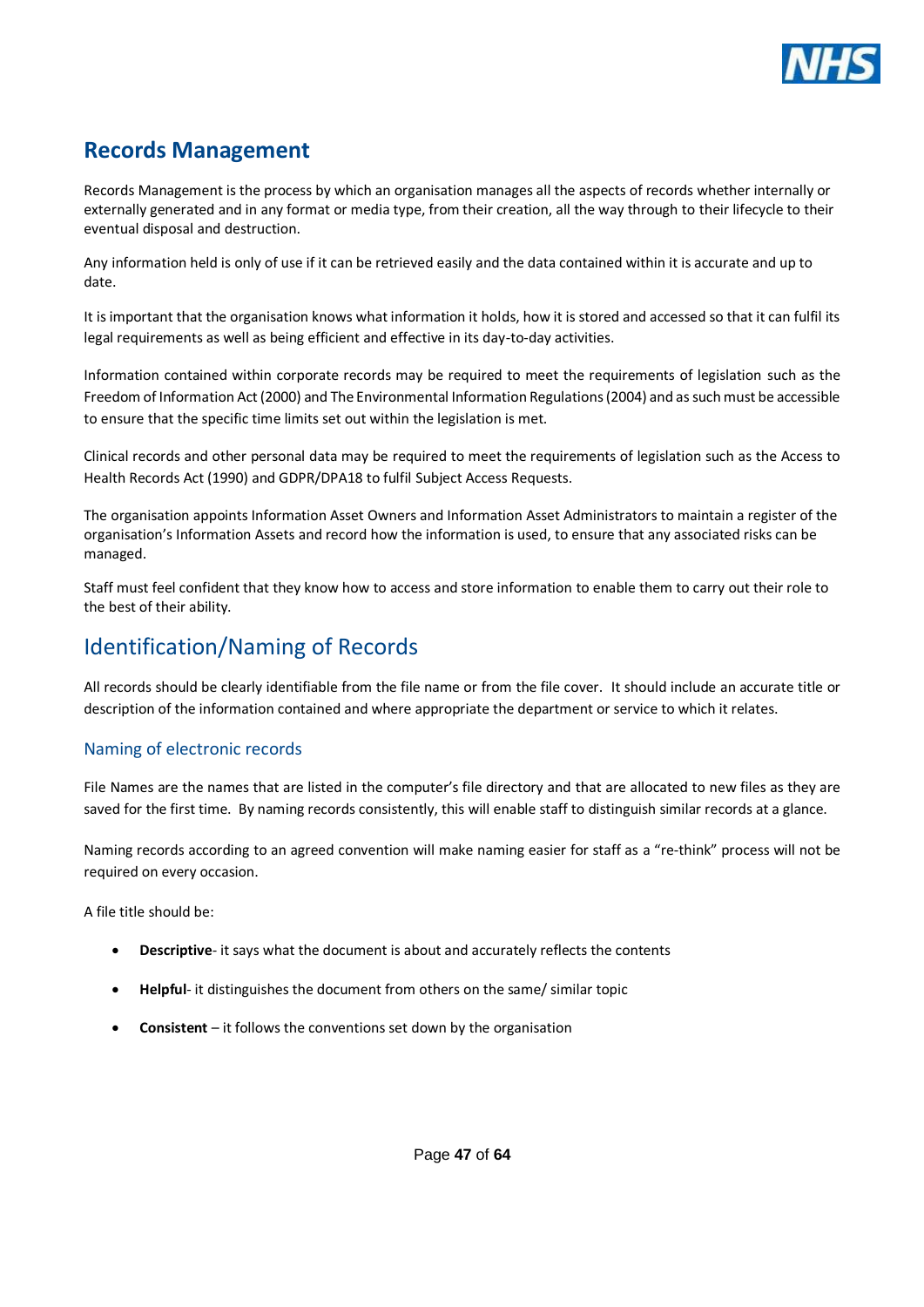

Documents should always contain the following elements:

- Date
- **Subject**
- Document type
- Version or status

#### <span id="page-47-0"></span>Naming conventions

- Keep file names short but meaningful- avoid use of personal names (e.g. Staff names should **not** be used as file names i.e. BOB SMITH or BOBS FOLDER) and abbreviations and codes that are not commonly understood or may not be in the future
- Make sure documents can be identified on their own without the folder in which they are saved, e.g. Audits\2013-14\2015-09-20 Audit report on……
- When including a number in a file name always give it as a two-digit number, i.e. 01-99 (unless it is a number with more than two digits)
- Dates should always follow the BS ISO 8601:2004 format, YYYY-MM-DD, to ensure documents are stored in chronological order
- When adding personal names, always put the Surname first (e.g. Smith B)
- Avoid using common words such as 'drafts' or 'letters' at the start of file names unless it will assist with record retrieval
- Make sure elements in the file title are ordered in the most appropriate way to retrieve the record. This will depend on the audience e.g. minutes may be retrieved by date, so the date element will appear first, whereas policies might be retrieved by the description, so this will come before the date
- A folder name should not be replicated to subfolders within the file (i.e. Audits\ 2010-2011 rather than Audits\ Audits 2010-2011)
- Correspondence record titles should always include the following elements: name of correspondent, subject description (if not already in folder name), date of letter, email etc. and 'rcvd' if incoming correspondence
- Avoid use of non-alphanumeric characters in file names (i.e.  $*$  :/  $\langle \langle \rangle$  = f  $\langle \rangle$  &,)
- Do not use the document creator's name in the title unless this information genuinely adds to a description of the content (e.g. in correspondence). This information can be added directly in the document or accessed in the document or folder's Properties
- It is better to use a job title rather than the name of the person in the title of a folder or file and it is best to provide the job title in full rather than use an acronym
- Include a version to the file name for documents which are subject to changes being made e.g. policies and procedure, (see Version Control section below for more information)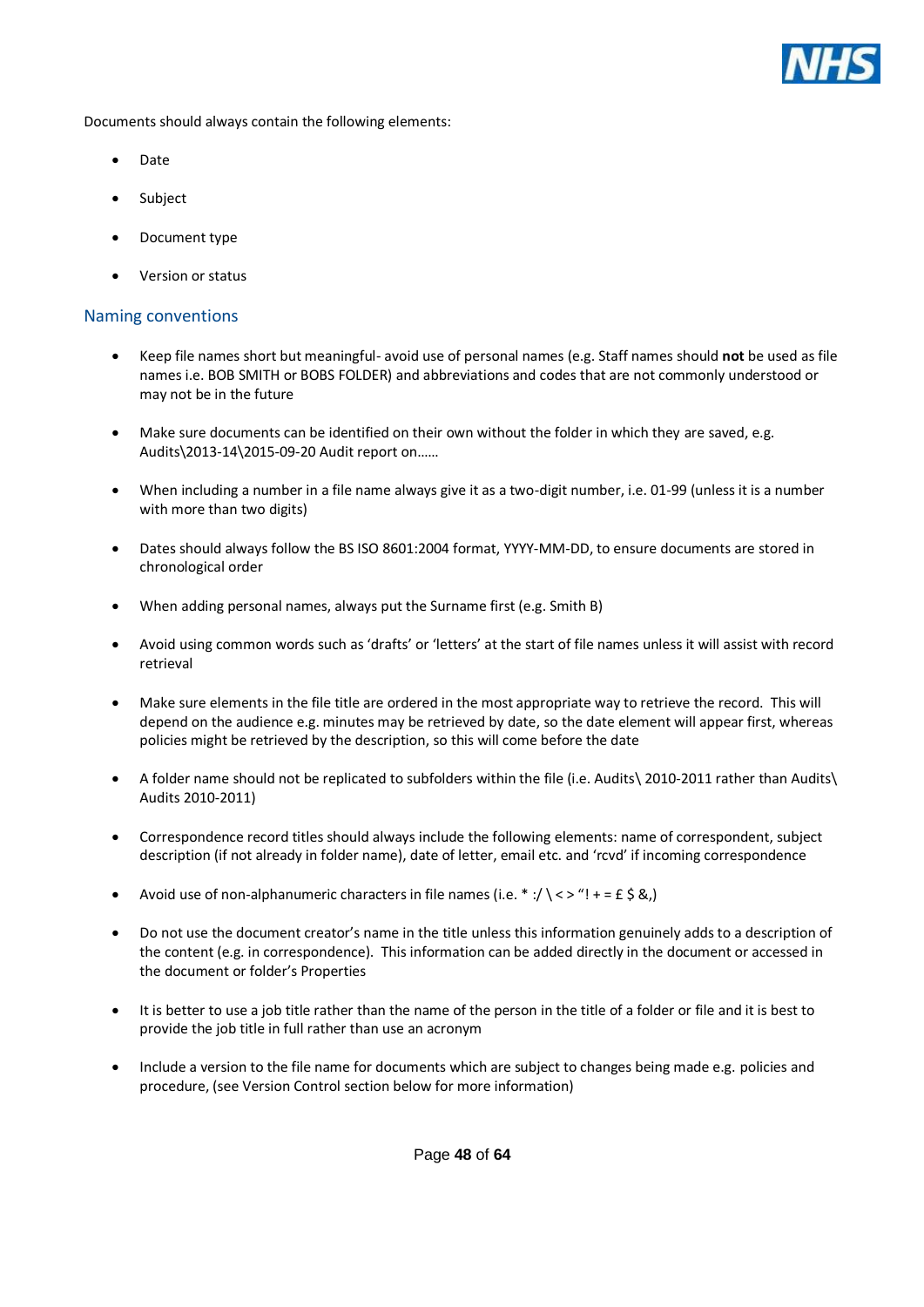

#### <span id="page-48-0"></span>Naming of paper records

The organisation will follow the advice and recommendations issued by The National Archives, i.e.:

- Give a unique name to each record
- Give a meaningful name which closely reflects the record content
- Express elements of the name in a structured and predictable order
- Locate the most specific information at the beginning of the documentation name and the most general information at the end
- Give a similarly structured and worded name to records which are or can be linked (e.g. an earlier or later version)
- Include a version in the title of records which are subject to changes being made e.g. policies and procedures (see Version Control section below for more information).

#### <span id="page-48-1"></span>Version Control

For all records created, version control is important as documents undergo revision and updating on a regular basis. Version control should be used to manage revisions of a document, enabling the reader to differentiate one version of a document from another. It is particularly important as version control should also be used to clearly identify a final version of a document, which will then assist with referencing and, when required, off-site storage.

Most documentation will require the use of simple version control techniques such as the use of naming conventions and version numbering to distinguish one version from another. It is recommended that this practice is used for all documentation where more than one version exists.

Use of numbering within version control should be used to reflect major changes from minor (i.e. whilst in development, version control should be version 0.1, each subsequent set of amendments to the document after that should increase the last digit by 1 e.g.0.1 then 0.2, 0.3 etc. The file name could also reflect its 'draft' status.

Once there is a final approved version, this will be named 1.0, and any subsequent draft amendments should be saved as version 1.1, 1.2 etc. If further approval is required, it will become version 2.0 and so on). The version number and date should be clearly visible within the document, such as the front cover with the version number being contained within the footer of the document to ensure that it is visible on every page. Final versions could include the word 'final' as part of the file name.

#### <span id="page-48-2"></span>Classification

Both electronic and paper records and documentation may require classification. Records can be classified into categories. All NHS documents will be classified as OFFICIAL with the sub-categories of OFFICIAL- SENSITIVE: COMMERCIAL and OFFICIAL- SENSITIVE: PERSONAL. If one of the two OFFICIAL- SENSITIVE categories is appropriate, consideration must be made in relation to the retention, storage and dissemination of this information. Staff must also be aware that records classified as OFFICIAL- SENSITIVE within the organisation may also on occasion be accessible to the public under legislation such as the Freedom of Information Act 2000.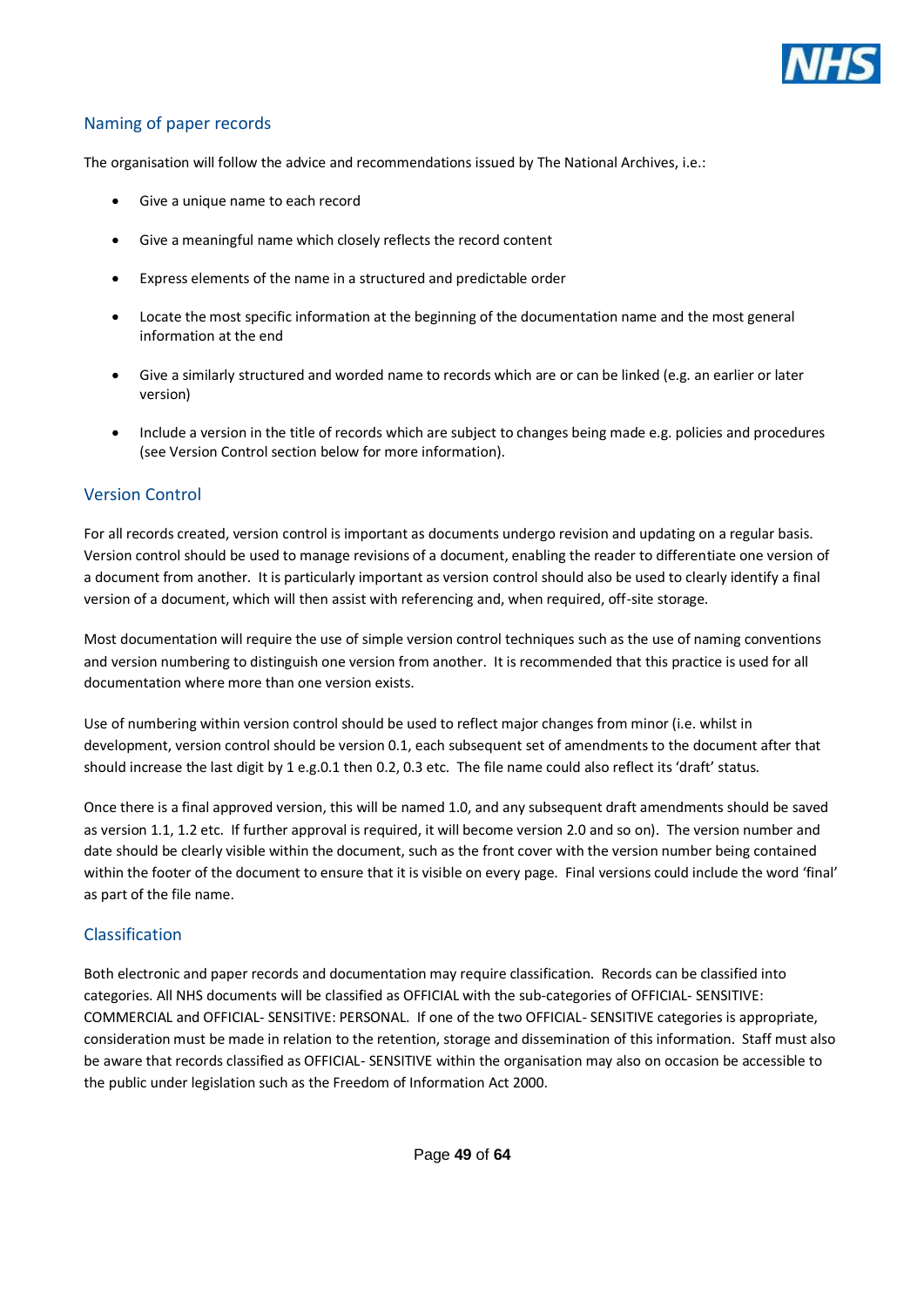

# <span id="page-49-0"></span>Storage of Records

#### <span id="page-49-1"></span>Electronic records storage

Electronic documents that contain information that supports a decision-making process of any description, undertaken by any directorate/department or service must be managed to the same standards expected of paper records and for this reason, they must be retained on a corporate shared drive or appropriate intranet site.

All work-related files (documents, spreadsheets, etc.) must be stored on the shared network and data that is for your personal use only is stored on your personal drive (you may know this as "My Documents", U Drive, I Drive etc.).

The disk capacity for the storage of files is limited. It is not permitted to save music files or digital images from personal cameras to the network. The IT Service reserves the right to delete such files without notice.

Access to folders on the shared drive should be restricted, based upon the user's employment position and requirement under that post to access information.

The organisation should use a clear and logical filing structure for electronic records to support the retrieval and retention of the records. This may reflect the way in which paper records are stored where appropriate to ensure consistency. Alternatively, the names allocated to files and folders should be done in a way that allows intuitive filing.

#### <span id="page-49-2"></span>Paper records storage

Good quality documentation standards are essential to provide accurate records of the organisation's activities.

#### <span id="page-49-3"></span>Filing

Records and documentation contained within a paper file or filing system should be securely fastened using treasury tags and folder ties appropriate to the record type. Loose papers and plastic wallets should be securely fastened as loose documentation even if placed in a plastic wallet can be easily lost, misplaced or damaged. The use of Sellotape and staples to secure paper and documents into files is not recommended (staples can be used to staple a document together, but not as a method as a secure file fastening.)

#### <span id="page-49-4"></span>Storage requirements

Records should be retained in facilities appropriate to the record type (i.e. confidential information should not be retained on open shelves in open office areas), environmental considerations such as excessive lighting, damp or flooding must also be considered when decisions are made for the housing of records in the work area. Record storage facilities should not be overcrowded and should allow for easy retrieval and return of records.

The papers and documentation contained within records should be arranged and retained in a logical manner, which has structure and is ordered by chronology.

Duplicate documentation should be removed where possible. When a file becomes too large or excessive, a second volume should be created and indexed, and version control used.

Directorates, Departments and Service Areas should record all record types on the Information Asset Register. This will be used by the organisation as a file plan which will be used for the auditing of records.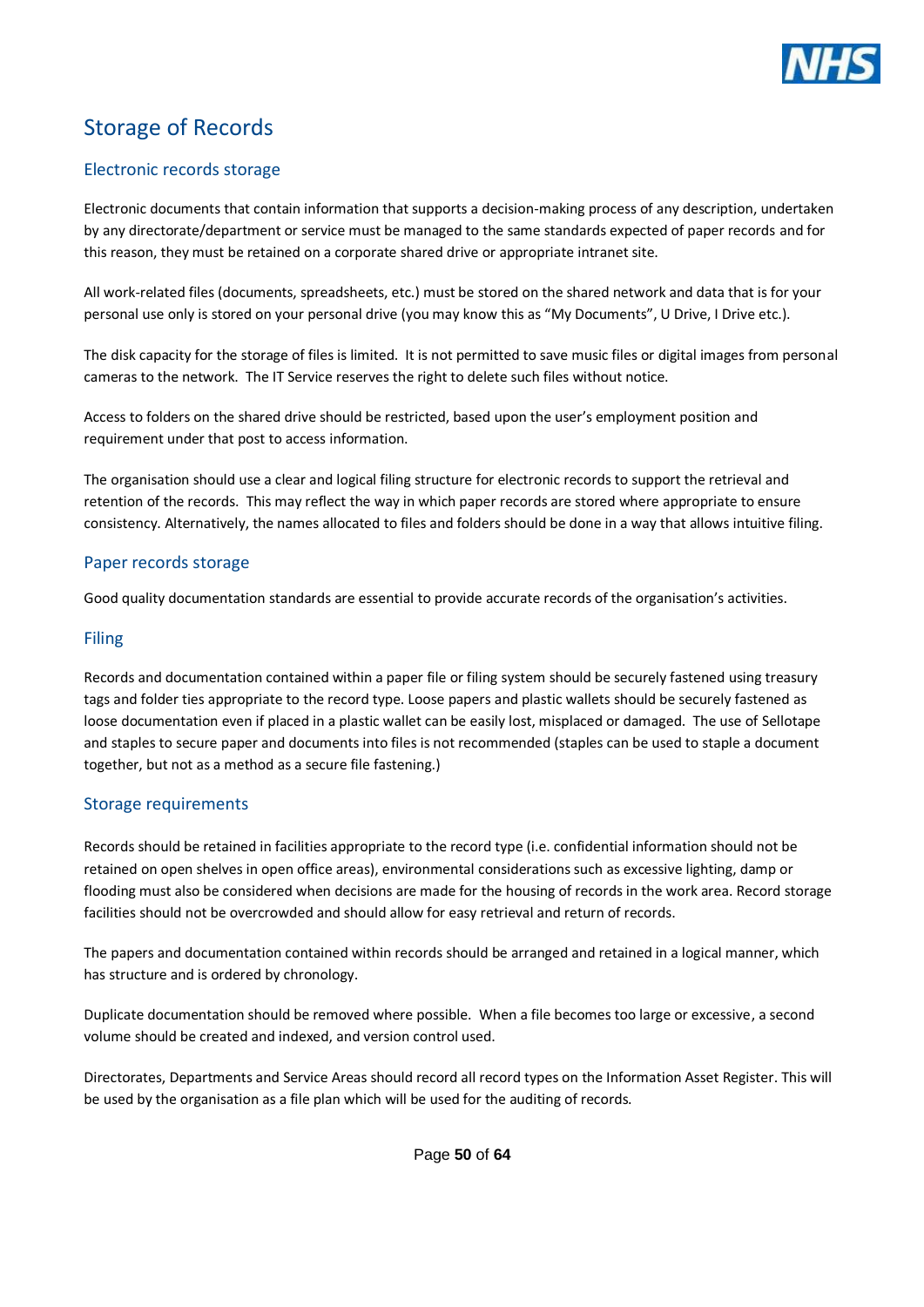

Records should be stored securely and not left unattended or accessible to staff who are not authorised to access them. Where records are removed from the work area a tracking system should be used. (See section below- Tracking and Tracing of Paper records for more information.)

#### <span id="page-50-0"></span>Indexing

An index (or register) should be used primarily to signpost staff to the location where paper records are retained (i.e. the relevant folder or file within a filing cabinet), however, it can also be used by staff to identify the information contained within those records. An index should be developed to be a user-friendly structure to aid staff in the easy location and retrieval of records and documentation. (It is not recommended that staff file or retain records in desk drawers as this limits accessibility and may lead to issues with version control as well as record naming and indexing or continuity of patient care). It is requested that all records are retained in central filing systems ensuring accessibility to all appropriate staff as and when required.

# <span id="page-50-1"></span>Usage/Transfer of records

#### <span id="page-50-2"></span>Access

Access to the shared drive should be managed to ensure that access to the information contained electronically is controlled in the same way as paper documents. This should be done by restricting folders to staff groups and not by password protecting individual documents as this may make them inaccessible in the future should the password be forgotten. Even the IT Service will be unable to remove passwords from Microsoft documents.

Tracking should also take place to ensure that the cross-referencing of electronic records with their paper counterparts can take place and be relied upon that version control is maintained both electronically and in paper format.

#### <span id="page-50-3"></span>Tracking and Tracing of paper records

Records are created and captured in order to be used, so record keeping systems must include effective mechanisms for tracking and tracing their whereabouts and use. Effective procedures must be in place to ensure swift retrieval, an audit trail of use and for their accurate return.

A comprehensive tracking system should include:

- Effective aides to identify documents and records and provide the location details and highlight any restrictions appropriate to it
- The use of tracer cards and a register to track records that have been accessed and relocated

Depending on the nature of the document/record, authorisation for access may be required. Where most records are available to the public an authorisation procedure is not necessary. However, where records are sensitive due to data protection, commercial confidentiality or security issues, these documents and records will need to be tracked and monitored to ensure that appropriate authorisation processes are in place to approve staff access.

Effective tracking will ensure that records can always be located when required and that records remain controlled and secure, thus enhancing their reliability and authenticity.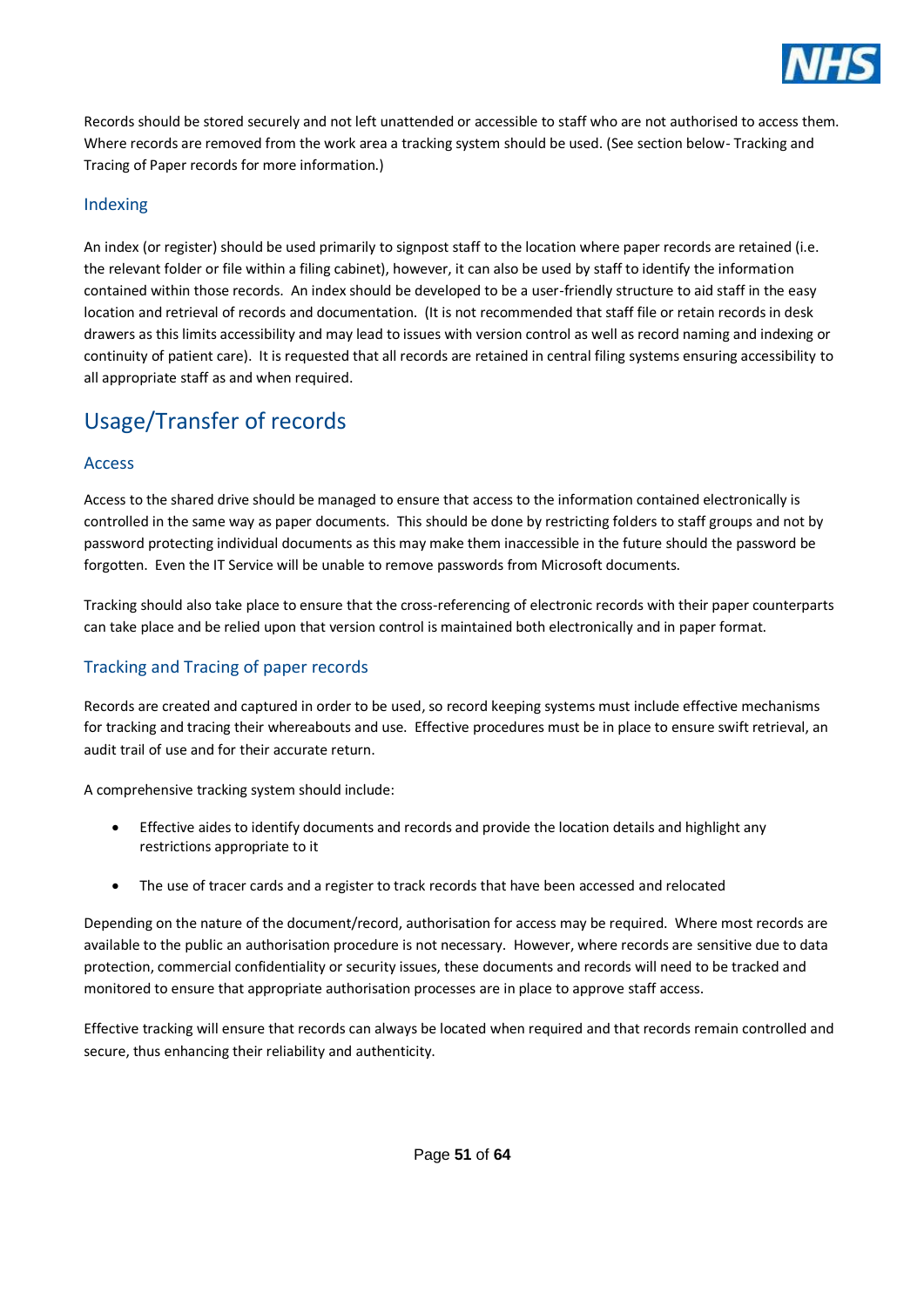

As a minimum, a tracking system should include:

- The record reference or unique identifier
- Title or description of the record
- The individual (including job title, telephone number and e-mail address), department and location accessing the record
- Date and signature confirming removal and return of record

Tracking systems ensure records are appropriately tracked when records are sent between staff/departments. However, if a record is being permanently transferred, please contact the IG team for this document.

#### <span id="page-51-0"></span>Procedure for the secure movement of records during team relocation

It is a business need that from time to time, teams and departments will be required to 'relocate' from one premise to another. It is during these times that the organisation is at its highest risk of losing records. For this reason, it is important that there is a clear procedure for staff to follow to ensure the secure movement of organisational records. This procedure relates to the movement of **ALL** organisational records.

Due to the nature of the procedure, it can be assumed that on most occasions, teams will be moving a high number of records. As anything over 50 records is classed by the Department of Health as a 'bulk' removal of records then there is a greater level of security that must be applied to those records in transit.

#### **Scope of the procedure**

This protocol covers any work carried out by moving contractors whilst under contract with the MLCSU. This also includes the expectations and responsibilities placed upon staff, working for the contracted companies, who will be moving the records.

Any records removed shall be in sealed containers and access to those records will not be provided. Therefore, this will not be an information sharing agreement but will instead be an agreement between the MLCSU and the contractors undertaking the relocation of the records to ensure the secure removal of records.

#### **The responsibility for ensuring the security of records during moves lies with the service area concerned, not the Information Governance team, the Premises team or the moving contractors.**

#### **Preparing Records to Be Moved**

- All records that are to be moved should be recorded on a movement of records listing sheet, the sheet should include the number and range of records included in the box
- Teams will need to assign each container a unique identifier which should follow the format of **TEAM/DATE OF MOVE/001** for example IG/01.06.15/001\*\*\*
- The containers should be clearly marked with its unique identifier. **\*\*\***
- Once all records have been listed and placed into the container, the list should be checked and countersigned by a colleague to ensure that the records recorded are placed within the container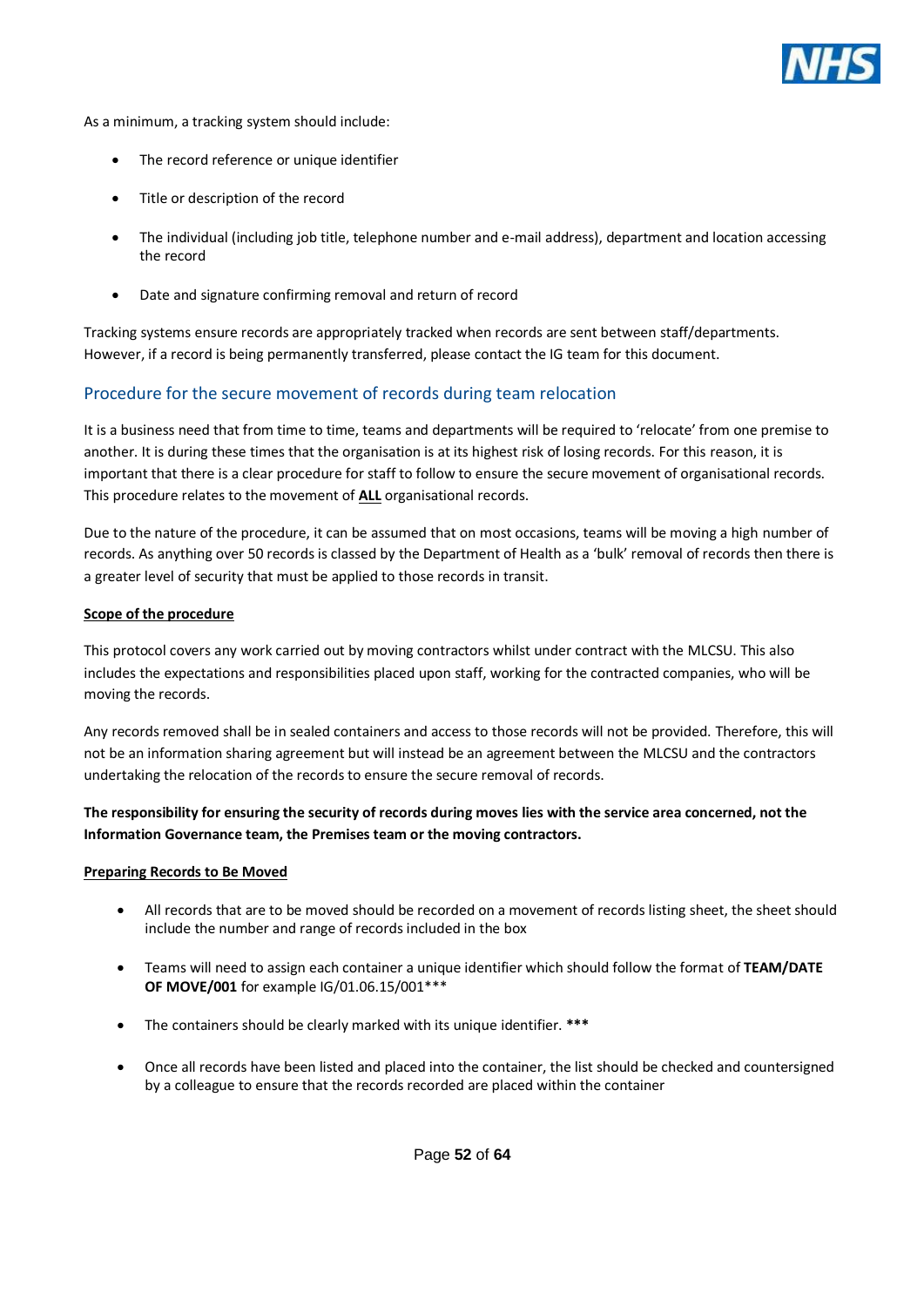

- The container should be sealed immediately and not opened until the records reach their destination
- A list of all the containers should be recorded. This will need to be signed by the person transporting the records

**\*\*\*If moving containers are being used then each box should be sealed using two cable ties (1 at each end). The cable ties must contain a unique number – this is the identifying number that will be assigned to that box and should be listed on the movement of records listing sheet.**

#### **Moving the records using an external company**

- Sealed containers should be loaded onto the removal van
- The staff member that has been assigned responsibility for the removal of those records should check all boxes loaded onto the van against the container list and sign to confirm that they are all sealed, intact and loaded onto the van
- The driver should then complete the same check and sign the container list to confirm that they are taking the responsibility from that point, for the security of those containers and records
- When the van reaches its destination, the member of staff responsible for those records, should meet the van and perform the following checks:
	- o Check that the containers are all sealed
	- o Check that there is no damage to any of the containers
	- o Check that all boxes that were signed onto the van are present and correct

If all checks are carried out and satisfactory the boxes should be removed from the van and should be signed on the container list as having arrived securely

#### **Moving the records using staff members vehicles**

- Sealed containers should be loaded into the vehicle
- The staff member that has been assigned responsibility for the removal of those records should check all boxes loaded onto the vehicle against the container list and sign to confirm that they are all sealed, intact and present
- If the staff member assigned responsibility for the removal of the records is also the driver then the container list will need to be countersigned by another member of MLCSU staff
- The vehicle should not be left unlocked or unattended at any time once the records have been loaded into the vehicle
- The vehicle should go directly to the required destination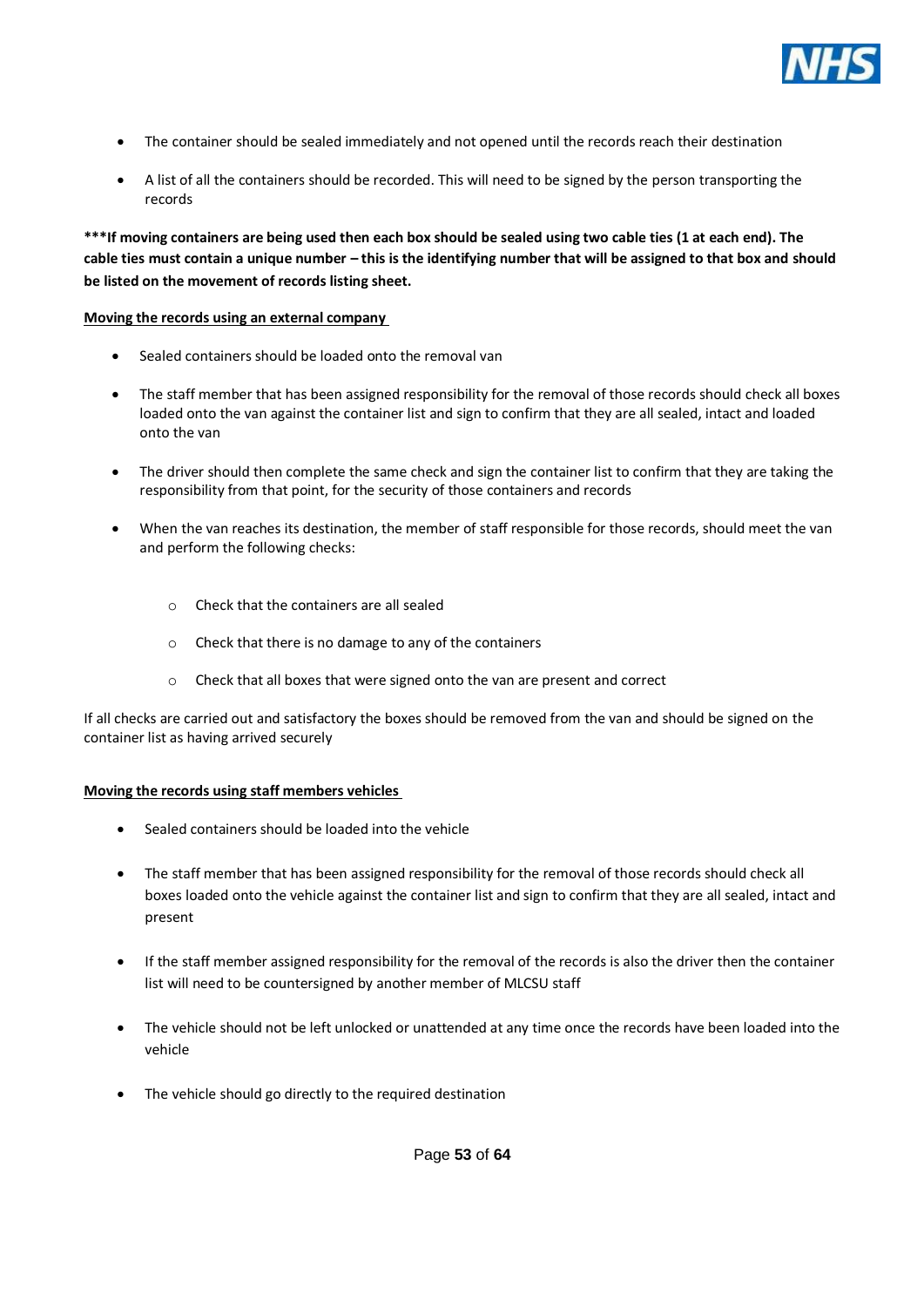

- When the vehicle reaches its destination, the member of staff responsible for those records (or if that is the same person as the driver then this action should be completed by the counterperson), should meet the vehicle and perform the following checks:
	- o Check that the containers are all sealed
	- o Check that there is no damage to any of the containers
	- o Check that all boxes that were signed onto the vehicle are present and correct

If all checks are carried out and satisfactory the boxes should be removed from the vehicle and should be signed on the container list as having arrived securely.

# <span id="page-53-0"></span>Retention and Disposal of Records

Disposal is the implementation of a review process and the term should not be confused with destruction. A review decision may result in the destruction of records but may also result in the transfer of custody of records, or movement of records from one system to another.

Records should not be kept longer than is necessary and should be disposed of at the right time. Unnecessary retention of records consumes time, space and equipment use, therefore disposal will aid efficiency. Staff members must regularly refer to the Records Management Code of Practice for Health and Social Care 2016– please see the section on retention periods below for more information.

Retaining records unnecessarily may also incur liabilities in respect of the Freedom of Information Act 2000 and GDPR/Data Protection Act (2018). If the organisation continues to hold information which they do not have a need to keep, they would be liable to disclose it upon request. GDPR/The Data Protection Act (2018) also advises that we should not retain personal data longer than is necessary.

Staff members are recommended to seek specialist advice from the Information Governance team when considering destruction of the organisation's records through a commercial third party.

Staff members are also recommended to seek specialist advice from the Information Governance Team when considering off-site storage of the organisation's records with a commercial third party. When inactive records are sent for offsite storage, they must be tracked so that their precise location is known, and an auditable trail of their movement is created.

Short-lived documents such as telephone messages, notes on pads, post-its, e-mail messages etc. do not need to be kept as records. If they are business critical they should be transferred to a more formal document which should be saved as a record.

#### <span id="page-53-1"></span>Retention periods

All records that are created have an associated retention period. The length of the retention period depends on the type of record and its importance to the business of the organisation and the legal requirements.

All documents and records should be reviewed on an annual basis to ensure that appropriate storage and retention is maintained.

To ensure that all records are retained for the minimum recommended retention period the guidance in the Records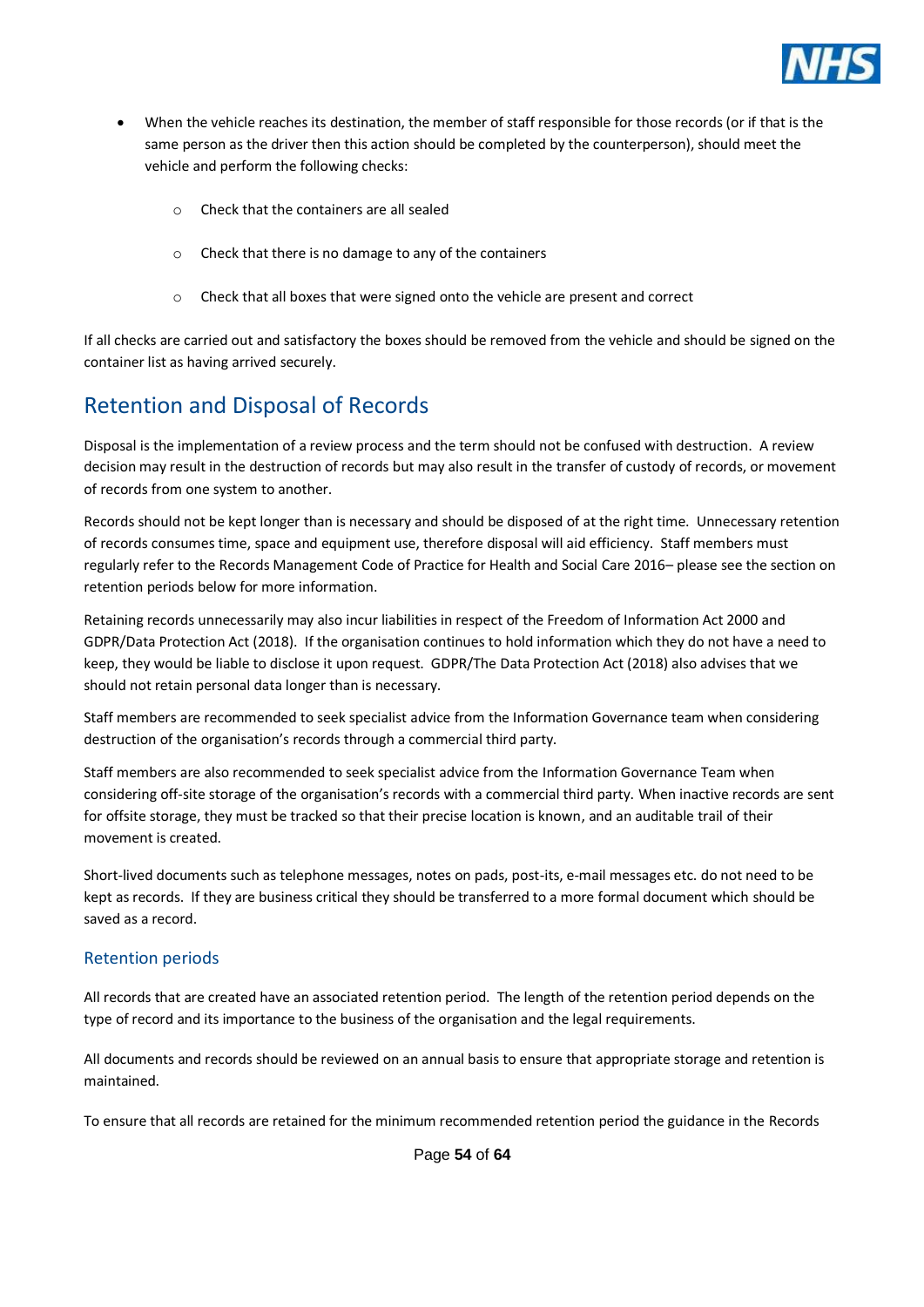

Management Code of Practice for Health and Social Care 2016 should be followed:

[https://digital.nhs.uk/data-and-information/looking-after-information/data-security-and-information](https://digital.nhs.uk/data-and-information/looking-after-information/data-security-and-information-governance/codes-of-practice-for-handling-information-in-health-and-care/records-management-code-of-practice-for-health-and-social-care-2016)[governance/codes-of-practice-for-handling-information-in-health-and-care/records-management-code-of-practice-for](https://digital.nhs.uk/data-and-information/looking-after-information/data-security-and-information-governance/codes-of-practice-for-handling-information-in-health-and-care/records-management-code-of-practice-for-health-and-social-care-2016)[health-and-social-care-2016](https://digital.nhs.uk/data-and-information/looking-after-information/data-security-and-information-governance/codes-of-practice-for-handling-information-in-health-and-care/records-management-code-of-practice-for-health-and-social-care-2016)

NHS England have also published guidance which may be more relevant to commissioning organisations that can be used in conjunction with the Records Management NHS Code of Practice. The NHS England **Corporate Records Retention – Disposal Schedule and Guidance** can be found at:

<http://www.england.nhs.uk/ourwork/tsd/ig/ig-resources/>

#### <span id="page-54-0"></span>Disposal

Once records have reached their minimum retention period deadline, they should be reviewed to establish whether there is any justification for keeping them longer e.g. for historical purposes, new episode of care, research needs etc.

If records need to be kept, a decision should be taken whether to keep them as a current record, archive them off site or store them permanently with the National Archives.

For records that have reached their minimum retention period and there is no justification for continuing to hold them, they should be disposed of appropriately.

Paper records of a sensitive, confidential nature should either be shredded using a cross shredder to DIN standard 4 or put in confidential waste that is appropriately destroyed by a company contracted to the organisation. Confidential waste bins should be kept locked and not over filled to ensure information cannot be retrieved from them. Confidential waste bags should be kept in a locked room until collected for disposal.

Electronic records must be deleted from the device and not simply moved into the Trash folder, known as double deleting. De-commissioning of electronic devices such as computers, laptops, notepads, mobile phones etc. should be undertaken according to procedures outlined so that they are completed wiped before being disposed of/destroyed to avoid data being retrievable in the future.

# <span id="page-54-1"></span>**Business Continuity Plans**

Business Continuity Planning is a method used to identify potential impacts that may threaten the operations of an organisations business/premises.

The fundamental element of business continuity is to ensure that whatever impacts the organisation it continues to operate.

Business continuity plans will help shape organisational resilience to 'threats', plan counteractions and minimise interruptions to it activities from the effects of major failures or disruption to its Information Assets (e.g. data, data processing facilities and communications).

Each team should have Business Continuity Plans in place and it is the responsibility of members of staff to be aware of the location of plans, and what procedures to follow in the event of potential 'threats' to operations.

For further information regarding Business Continuity Plans, please contact your line manager or the most senior member of staff in your department.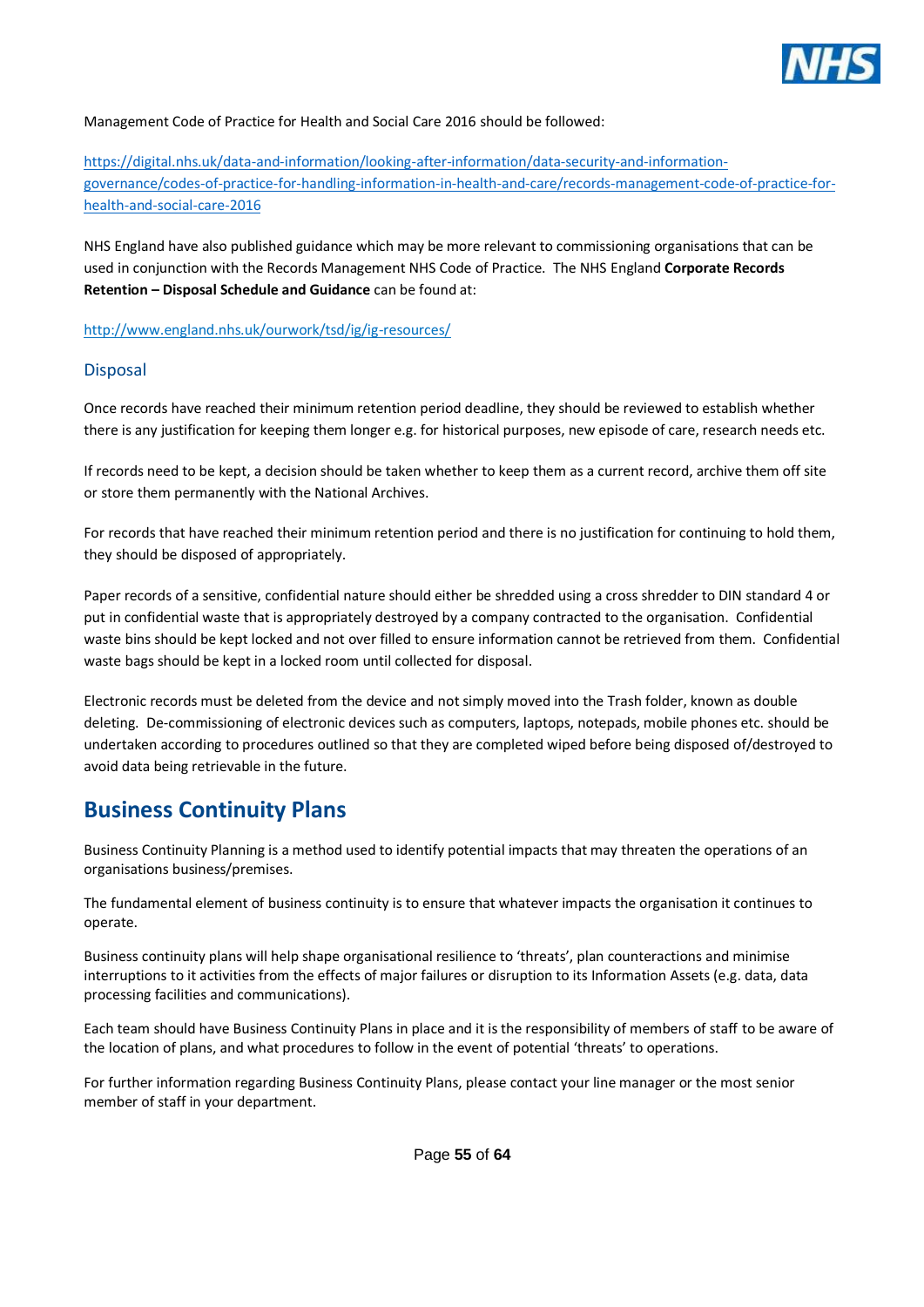

# <span id="page-55-0"></span>**Digital recording of meetings**

The digital recording of meetings as an aide memoir to the minute taker is often required. If the meeting is to be recorded for this purpose, please follow the guidance below:

- There would need to be agreement by all members to audio record the meeting, explaining that this recording would be used purely as an aide-memoire for the minute-taker to ensure an accurate transcript of the meeting
- Written consent should be obtained from all members agreeing for the meeting to be recorded
- New Terms of Reference would be required identifying agreement to record the meeting, the reason for recording the meeting, where/who will have the only copy of the audio recording and when the recording will be destroyed
- The Chair of the meeting has discretion to stop or suspend recording if, in their opinion, continuing to do so would prejudice proceedings at the meeting
- Prior to the meeting, communications should be sent notifying members that the meeting will be digitally recorded. This should also be identified on the formal agenda
- All panel members should be advised that the digital recording will be held for:
	- $\circ$  The same retention as the written transcription for high/board level meetings, i.e. 20 years
	- o A minimum of 3 months after the written transcript has been ratified by all members for lower level meetings

The recording should then be destroyed once the above stated retention period has been met.

As the audio recording would be a record for the above agreed time, it is important to record the destruction of this record to assist in audit purposes.

#### <span id="page-55-1"></span>Retention of notes and recordings taken as aide-memoire for a minute taker

For High Level/Board Level meetings; notes and recordings should be retained for the same length of time as the written transcription.

For other lower level meetings; it is acceptable to destroy notes and recordings 3 months following the written transcript having been ratified by all members of the group.

# <span id="page-55-2"></span>**Information Risk Assessment and Management Programme**

Information and information systems are important corporate assets and it is essential to take all the necessary steps to ensure that they are at all times protected, available and accurate to support the operation and continued success of the organisation.

There needs to be a comprehensive programme of activity across the organisation to identify information risks and manage them effectively. From the outset this needs to be recognised as an ongoing activity.

Several key activities in the Data Security and Protection Toolkit form the basis of building an information risk framework, namely: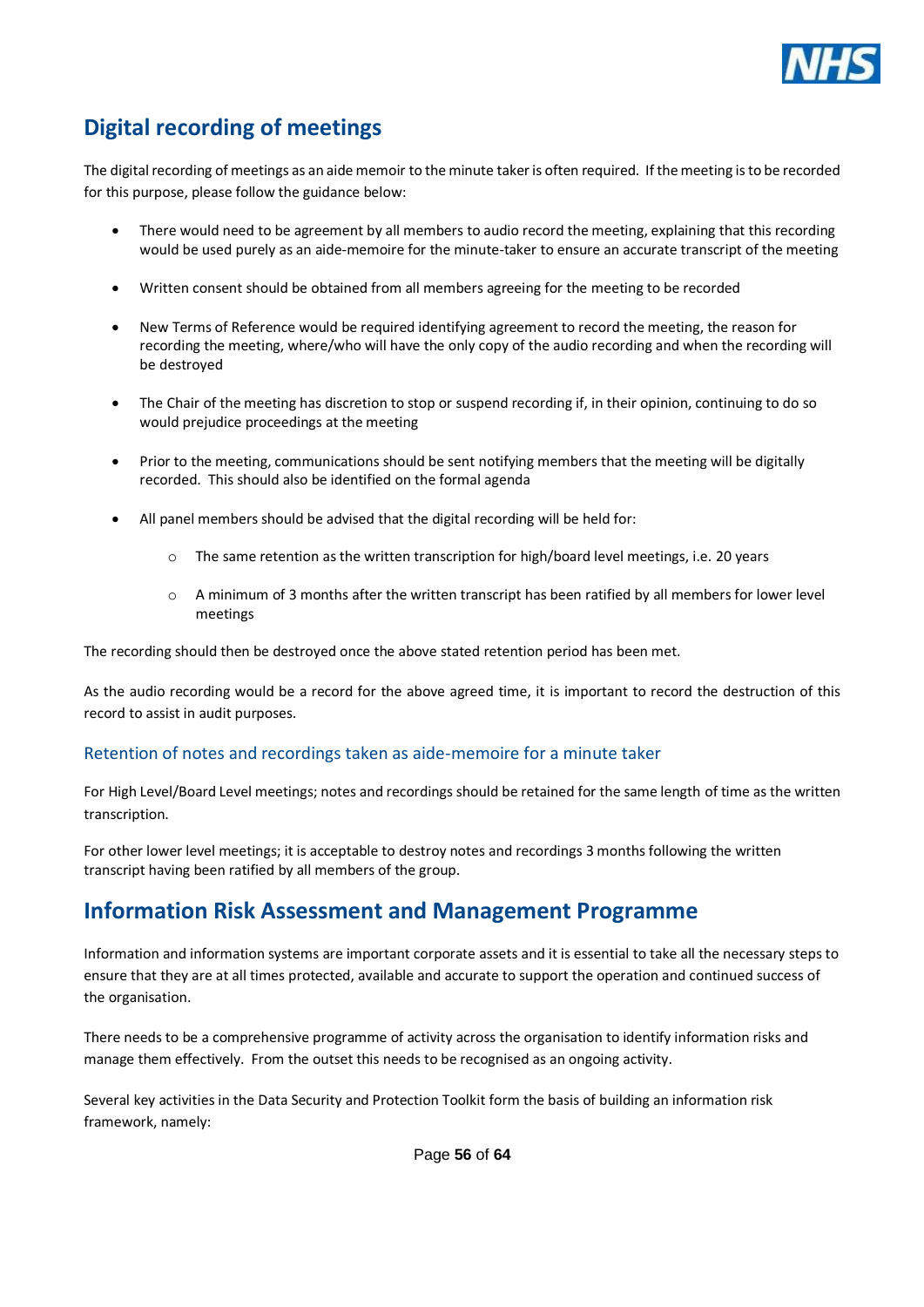

- Mapping flows of information
- Identifying and maintaining a register of all information assets
- Setting out continuity plans for periods of information unavailability

#### <span id="page-56-0"></span>Managing Information Assets

Information assets are identifiable and definable assets owned or contracted by an organisation which are 'valuable' to the business of that organisation, such as:

- 
- 
- 
- system documentation **•** back up plans
- research information **•** audit trails
- 
- databases **•** training materials
- data files **•** operational/support procedures
- contracts and agreements business continuity plans
	-
	-
	- user manuals **•** archived information

#### *\*Please note that this list is not exhaustive.*

Information assets could be kept in a variety of formats and on a variety of media, e.g. paper, on a shared drive, on removable media (e.g. USB memory sticks, CD-ROM).

#### **Examples of paper assets include: Examples of electronic assets include:**

- patient records **•** spreadsheets
	-
- personnel files annual leave/sickness records
- 
- letters **•** local databases
- - referrals **•** scanned documents
	- annual leave sheets electronic copies of letters
- sickness absence returns
- expenses
- papers for meetings

#### <span id="page-56-1"></span>Information Asset Register – U-Assure

Information assets may contain **person identifiable** or **commercially sensitive** information.

An Information Risk Management System has been developed which, with the support of the Information Governance team, will allow Information Asset Administrators (IAAs) and Information Asset Owners (IAOs) to identify information assets and record details of their content, the security arrangements in place to protect them, and what business continuity arrangements are in place. For each question, a specified range of answers are provided. This approach will allow the information assets to be risk assessed using a standard risk scoring matrix to ensure consistency of risk assessments across the organisation.

Further to this, IAOs are required to assess the worst-case scenario of the possible effects the loss of confidentiality, integrity and availability of each information asset would have to the business, including financial, adverse publicity, relationship with patients or NHS and the risks associated with non-compliance with legislation. This process will assess the business criticality of the asset to allow the organisation's critical assets to be identified, providing the basis of this component of departmental and organisational business continuity plans.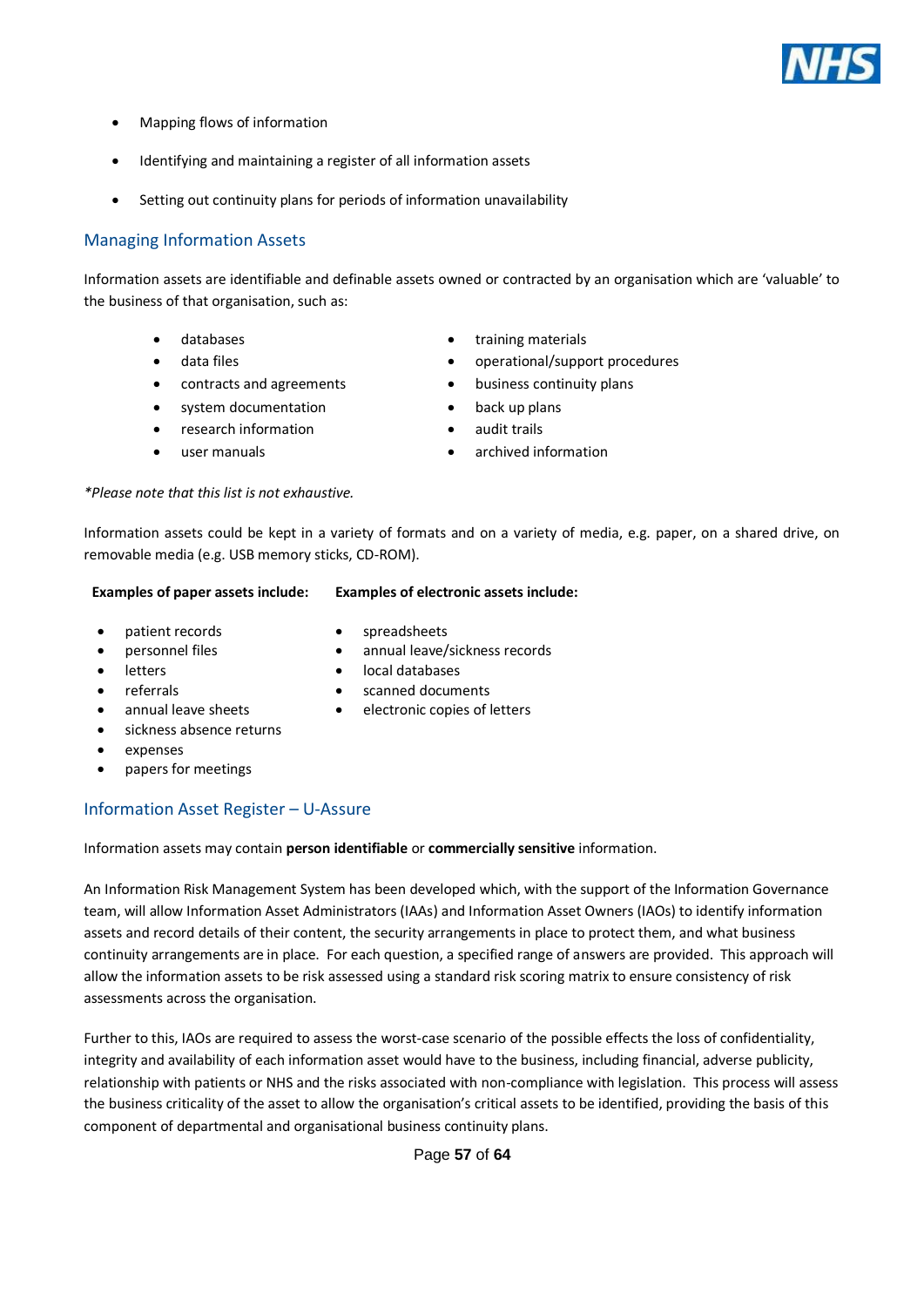

All organisations are subject to change brought about by modifications to the operational and technical environments. These in turn change the information assets held by the organisation and the risks associated with them, resulting in a requirement to review any previously recorded information assets and risk assessments. Consequently, the information asset register should be subject to regular maintenance by IAOs and IAAs, with formal review conducted at least annually. It is essential that whenever new information assets are created, the relevant IAA or IAO is informed, to allow them to create an entry in the Information Asset Register.

This formal review of assets and risk assessments will be conducted at least annually.

#### <span id="page-57-0"></span>Person Identifiable Data Flow Mapping

In the NHS, numerous transfers of data take place each day. It has long been recognised that this information is more vulnerable to loss or compromise when outside the organisation, i.e. being carried around or sent/copied from one location to another. The requirement to map information flows has been included in organisational confidentiality audits since 2008/09 (version 6 of the IG toolkit).

To ensure all transfers are identified, the organisation must determine where, why, how and with whom it exchanges information. This is known as Data Flow Mapping and the comprehensive register provided by this exercise identifies the higher risk areas of information transfers requiring effective management. It also allows any Information Sharing Agreements or contracts that should be in place to be identified.

To adequately protect transfers/flows of information, the organisation must identify the transfers, risk assess the transfer methods and consider the sensitivity of the information being transferred. Transfers of all information (including personal information) must comply with the organisations Safe Haven Procedures (above) and relevant legislation (GDPR/DPA18) which requires appropriate technical and organisational measures to be taken against unauthorised or unlawful processing of, and accidental loss or destruction of, or damage to, personal data).

The loss of personal information will result in adverse incident reports which will not only affect the reputation of the organisation but, in the case of disclosing personal information intentionally or recklessly, is also a criminal offence. With effect from May 2018 fines of up to 20,000,000 euros or 4% of an organisations total income may be imposed by the Information Commissioner's Office on organisations that do not take reasonable steps to avoid the most serious breaches of GDPR/DPA18.

The information recorded in the Information Asset Register allows the identification of all assets of which part or all their content are sent or received either internally or externally to the organisation. For those assets which are identified as moving in this way, a further module is completed within the Information Risk Management System by the IAA so further information is collected about how and where the information is transferred. This information is then risk assessed to identify areas of high risk and any areas of non-compliance with the organisation's safe-haven procedures.

Through this process, the organisation will actively identify and review where person confidential data (PCD) is held, processed or shared to ensure a legal basis for doing so is identified. Where no legal basis can be found an Information Governance breach will be reported and investigated.

As with the Information Asset Register, data flows are subject to change and should therefore be reviewed regularly. A formal review will be conducted annually.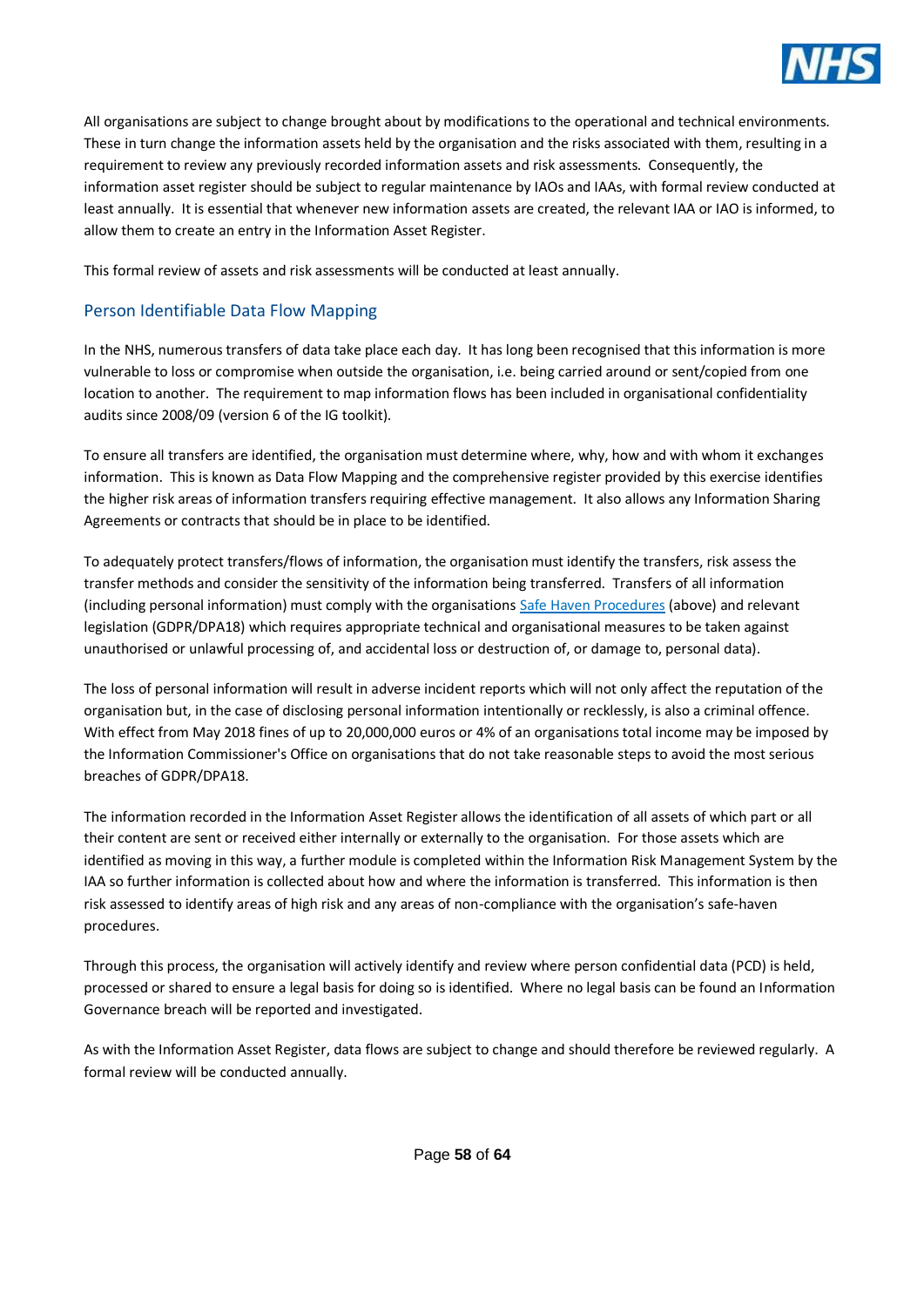

# <span id="page-58-0"></span>**Data Protection Impact Assessment (DPIA)**

Privacy Impact Assessments (PIAs) have been used for several years as a good practice measure to identify and minimise privacy risks associated with new projects.

Data Protection Impact Assessments (DPIA) are very similar to PIAs, so if you have already carried out PIAs the new process will be very familiar.

The key changes to DPIAs under the new GDPR/DPA18 include:

- DPIAs are mandatory for any processing likely to result in a high risk (including some specified types of processing)
- You must consider the impact on any of an individuals' rights and freedoms, including (but not limited to) privacy rights
- There are more specific requirements for the content of a DPIA.
- You must seek the advice of the Data Protection Officer (Paul Winter, Deputy Director of Corporate Services and Governance). You also need to seek the views of people whose data you intend to process, or their representatives, wherever possible
- If after doing a DPIA you conclude that there is a high risk and you cannot mitigate that risk, you must contact the IG Team before you can start processing

You must do a DPIA before you begin any type of processing which is "likely to result in a high risk".

This means that although you have not yet assessed the actual level of risk you need to screen for factors that point to the potential for a widespread or serious impact on individuals.

The GDPR/DPA18 says you must do a DPIA if the plan is to:

- Use systematic and extensive profiling with significant effects
- Process special category or criminal offence data on a large scale
- Systematically monitor publicly accessible places on a large scale.

The ICO also requires a DPIA if the plan is to:

- Use new technologies
- Use profiling or special category data to decide on access to services
- Profile individuals on a large scale
- Process biometric data
- Process genetic data
- Match data or combine datasets from different sources
- Collect personal data from a source other than the individual without providing them with a privacy notice ('invisible processing')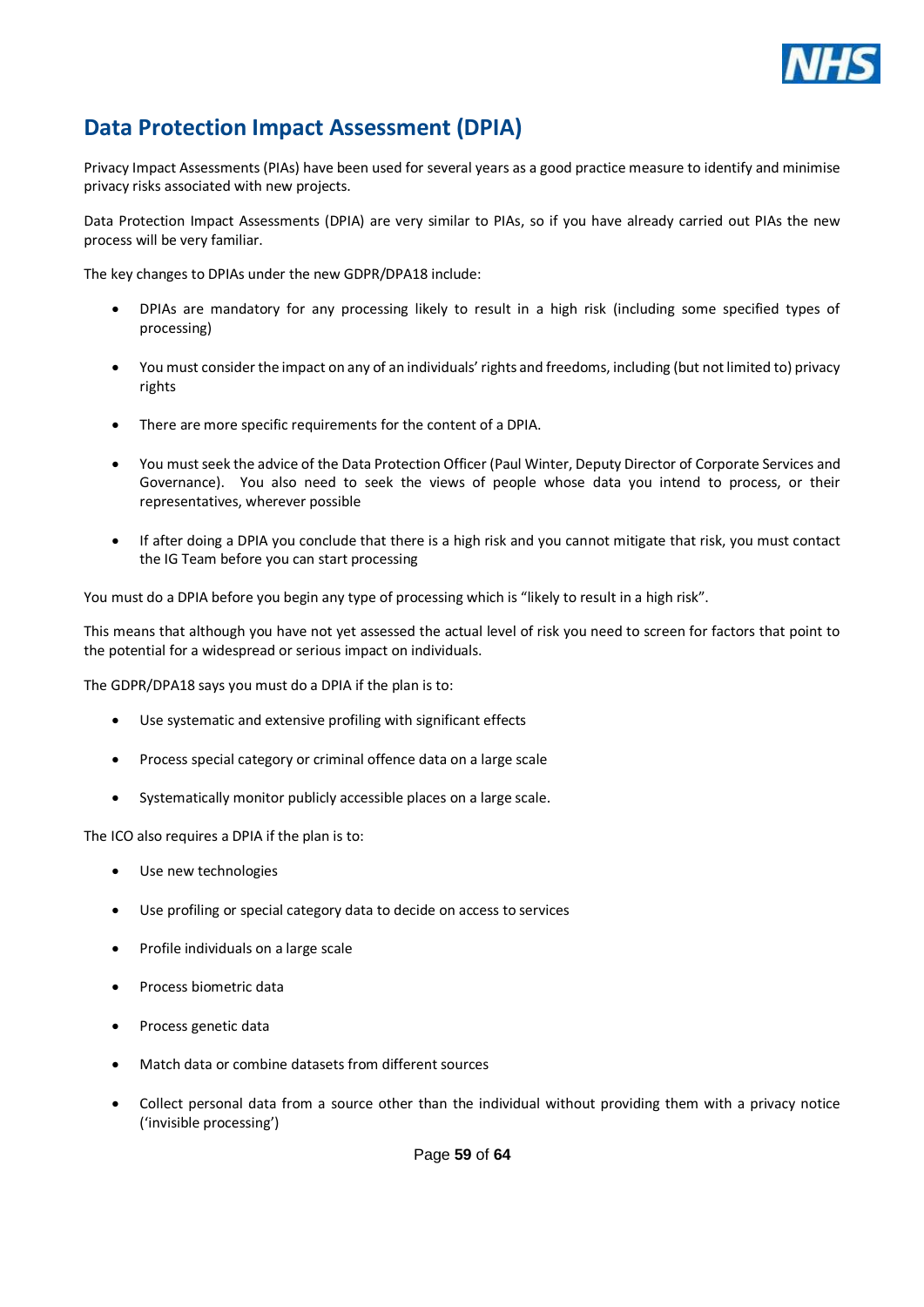

- Track individuals' location or behaviour
- Profile children or target marketing or online services at them
- Process data that might endanger the individual's physical health or safety in the event of a security breach

You should also think carefully about doing a DPIA for any other processing that is large scale, involves profiling or monitoring, decides on access to services or opportunities, or involves sensitive data or vulnerable individuals.

Even if there is no specific indication of likely high risk, it is good practice to do a DPIA for any major new project involving the use of personal data.

The DPIA template to be completed is available through UAssure, if you have not completed a PIA or DPIA then contact the IG Team for training in the first instance.

The DPO/IG Team can also be contacted for advice on:

- Whether you need to do a DPIAI
- How you should do a DPIA
- What measures and safeguards you can take to mitigate risks
- Whether you've done the DPIA correctly
- The outcome of the DPIA and whether the processing can go ahead

# <span id="page-59-0"></span>**Information Sharing**

It is important to ensure that there is a balance between sharing information with partners for the purposes of quality of care and keeping information secure and confidential. The GDPR/DPA18 imposes a legal obligation on both parties to formalize their working relationship.

The CCG needs to ensure that mechanisms are in place to enable reliable and secure exchange of data within the legal limits, failure to have in place an agreement is a breach of GDPR/DPA18.

This will provide the CCG with the assurance that both organisations understand their obligations, responsibilities and liabilities to help them comply with GDPR/DAP18.

The information sharing agreements document must include:

- The subject matter
- How long it is to be carried out for
- What processing is being done
- Its purpose
- The type of personal data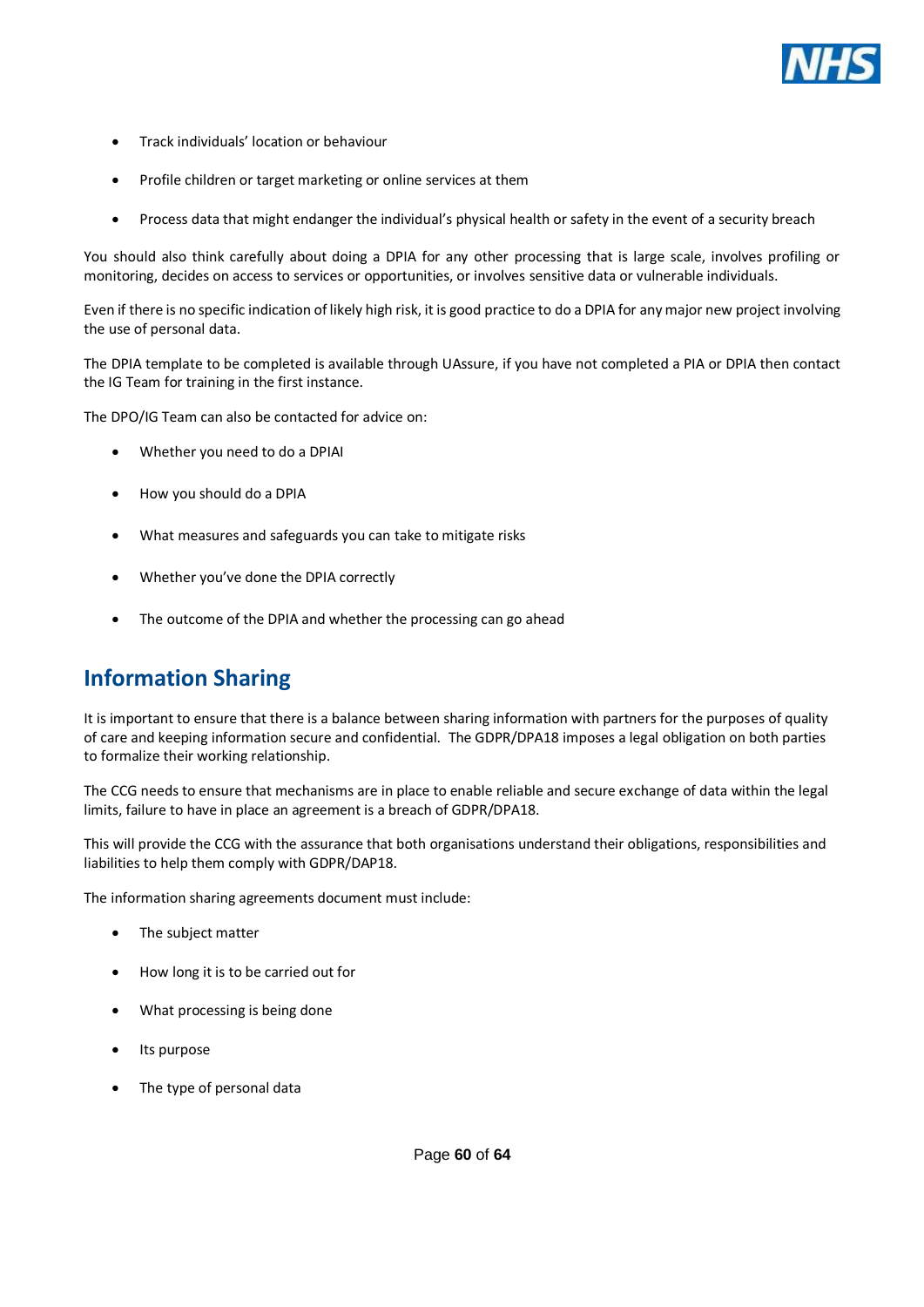

- The categories of data subjects
- The obligations and rights of the data controller

For further advice and guidance on Information Sharing Agreements, please contact the Information Governance team.

# <span id="page-60-0"></span>**Information Security Audits and Spot Checks**

It is essential that all staff comply with the procedures put in place by the organisation to ensure information security. This helps minimise the potential risks to themselves and others, as well as reducing the financial costs arising from the loss of data, equipment and personal possessions.

Potential security issues and risks should be identified and mitigated by implementing effective controls and solutions. The organisation's main security objectives are:

- The protection of property against fraud, theft and malicious damage
- The protection of all records and personal information, regardless of how these are held (electronic or paper records)
- The smooth and uninterrupted delivery of services

In practice, this is applied through three cornerstones - Confidentiality, Integrity and Availability

- **Confidentiality** Information must be secured against unauthorised access
- **Integrity**  Information must be safeguarded against unauthorised modification
- **Availability**  Information must be accessible to authorised users at times when they require it

All work areas within the organisation will be subject to Information Security Audits and Information Security Spot Checks. The security measures of each building and office will be reviewed and their implementation will be tested. General working practices will be inspected through observations and interviews to ensure compliance with the security procedures and Information Governance guidelines.

The checks will consider:

- Physical security provisions of the building and offices
- Security applied to manual files e.g. storage in locked cabinets/locked rooms
- IT Security Processes e.g. screens locked when not in use
- Security of IT equipment and portable media when not in use
- Security of post handling areas
- Security of confidential fax handling
- Clear desk policy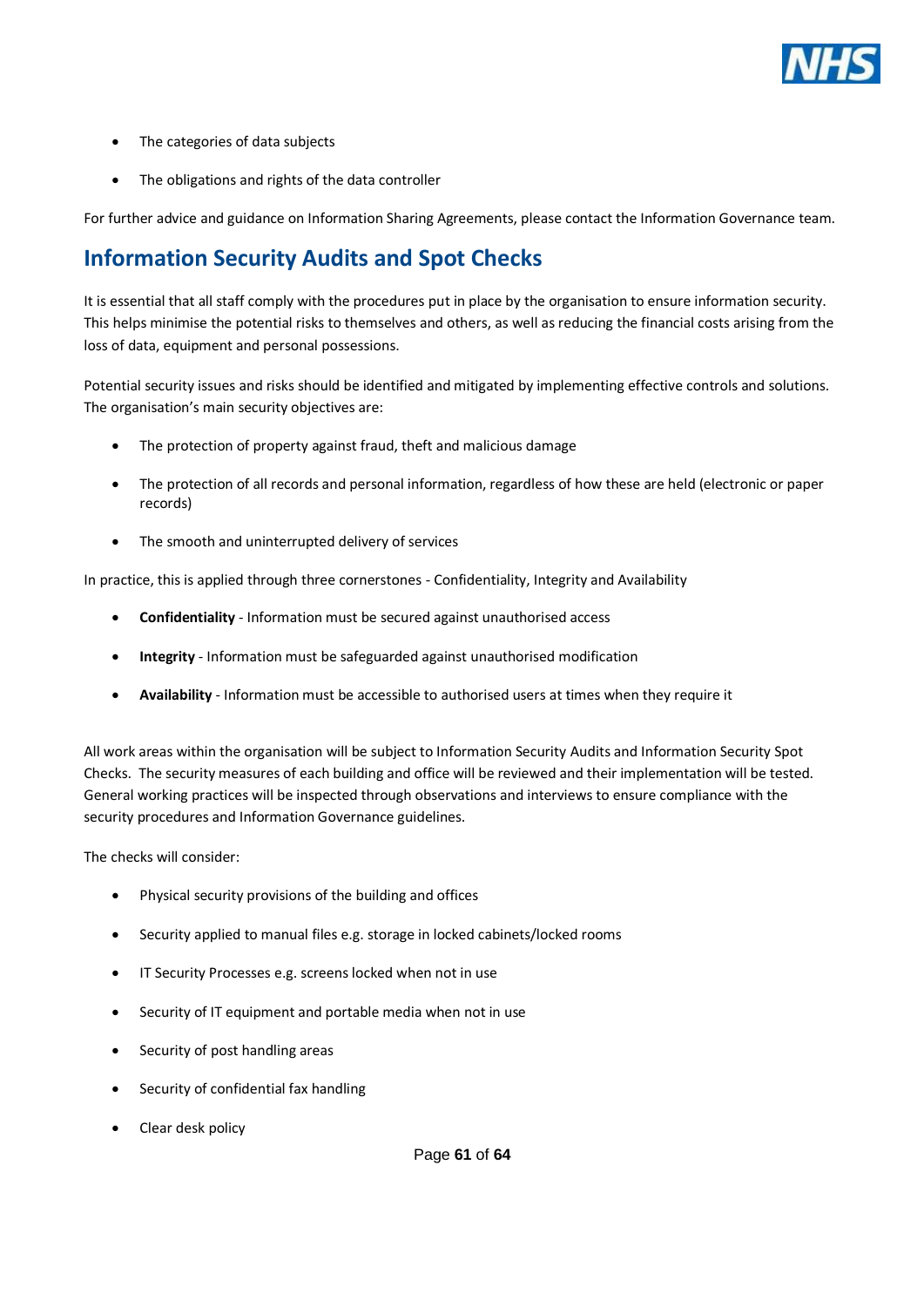

- Clear screen policy
- Security of offsite storage boxes prior to removal to storage
- Evidence of secure waste disposal
- Use of whiteboards for confidential information

The Information Security Spot Checks will take place during the working day and early morning/late evening to provide a view of compliance both inside and outside of working hours. The focus of the checks may therefore vary dependent upon the time of the audit as some aspects, such as clear screen, may not be applicable outside of working hours.

In addition to the Information Security Spot Checks, audits will be carried out which, rather than being a general appraisal of compliance, will focus on specific information assets to verify and test the security measures specified as being in place in the assets entry in the Information Asset Register, including the methods of transmission for any associated data flows where possible (for example examination of emails to ensure they are encrypted would be beyond the scope of the audit). The audit would also consider arrangements for recording access to manual files where applicable, e.g. tracking cards, access requests under the GDPR/DPA18.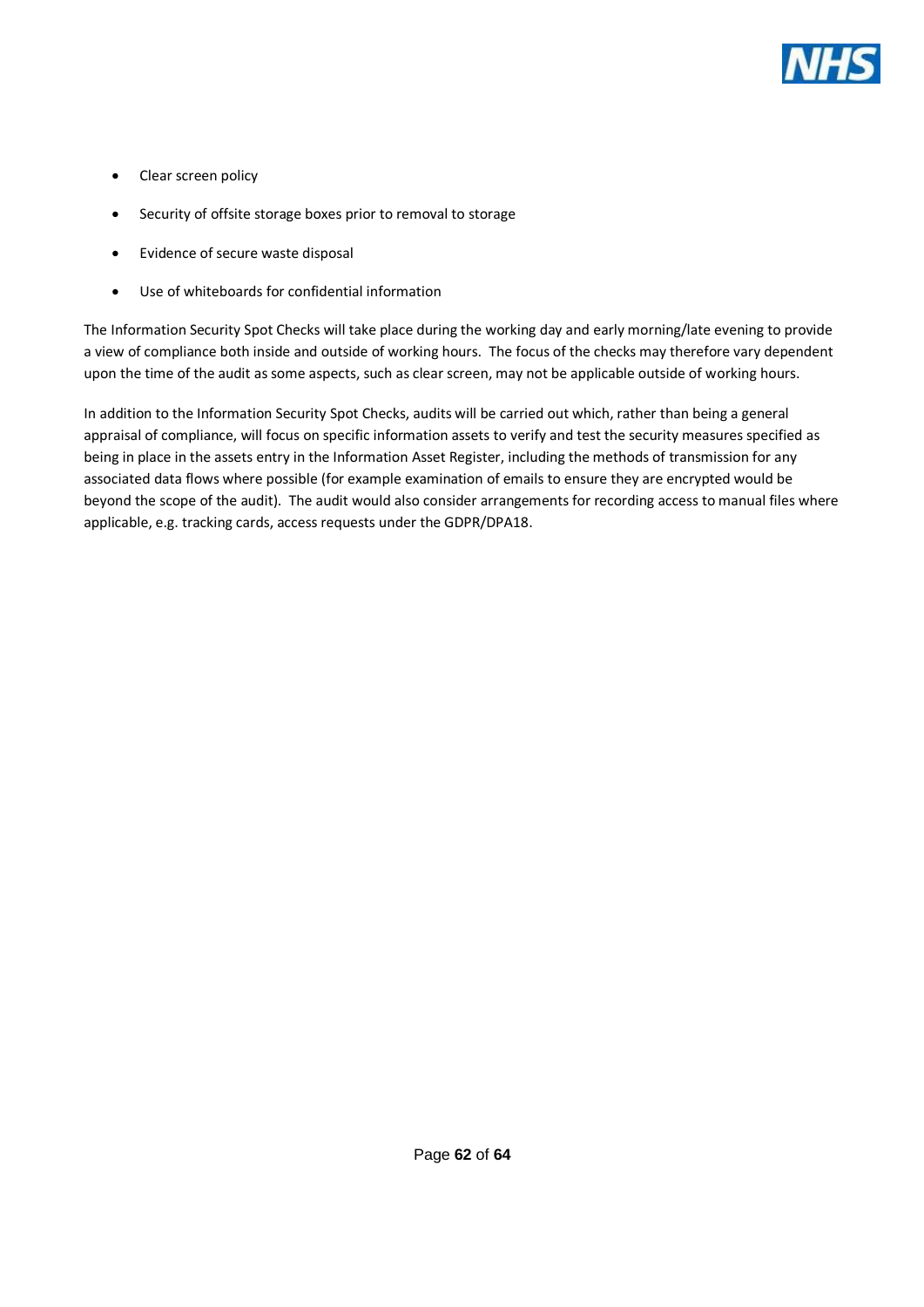

# <span id="page-62-0"></span>Useful Documents:

#### <span id="page-62-1"></span>Contract, Temporary and Work Placement Staff Confidentiality and Compliance agreement

#### **1. Confidentiality**

- 1.1. In the course of your employment with The Staffordshire CCGs ("the CCGs") you will receive and acquire confidential person/patient identifiable and commercially sensitive information that is the property of the CCG.
- 1.2. During and after your employment with the CCG you must take all reasonable steps to ensure the confidentiality of information that has been disclosed to or obtained by you is maintained.
- 1.3. You must not, either during or after your employment with the CCG:
	- Disclose any person identifiable or confidential information relating to the business or affairs of the CCG, its service users or associated entities unless specifically authorised to do so in writing
	- Other than to the extent that is necessary to enable you to perform your duties
	- i. make extracts from, copy or duplicate confidential information
	- ii. make adaptations of confidential information
	- iii. make use of confidential information for private purposes, or in any manner which may, or is calculated to cause injury or loss to the CCG, its service users, customers or associated entities
	- iv. other than for the benefit of the CCG make notes, documents, working papers or memorandum relating to any matter within scope of the business of the CCG or concerning any of its dealings or affairs
- 1.4. Clauses 1.2 and 1.3 shall continue to apply despite the termination or cessation of your employment by either the CCG or you.
- 1.5. Without limiting the generality of the above, for the purpose of this clause, "confidential information" means and includes any information relating to the CCG, its business and activity including but not limited to person and patient identifiable information and other sensitive information in whatever form but excluding any matter that has become public knowledge or part of the public domain and all other information provided to you which is either labelled or expressed to be confidential, or given to you in circumstances where one would expect the information to be confidential to the CCG.

#### **2. Compliance**

- 2.1. During your employment with the CCG it is a requirement that you comply with all relevant legislation. These shall include, but not be limited to:
	- a) General Data Protection Regulation/Data Protection Act 2018
	- b) The Human Rights Act 1998